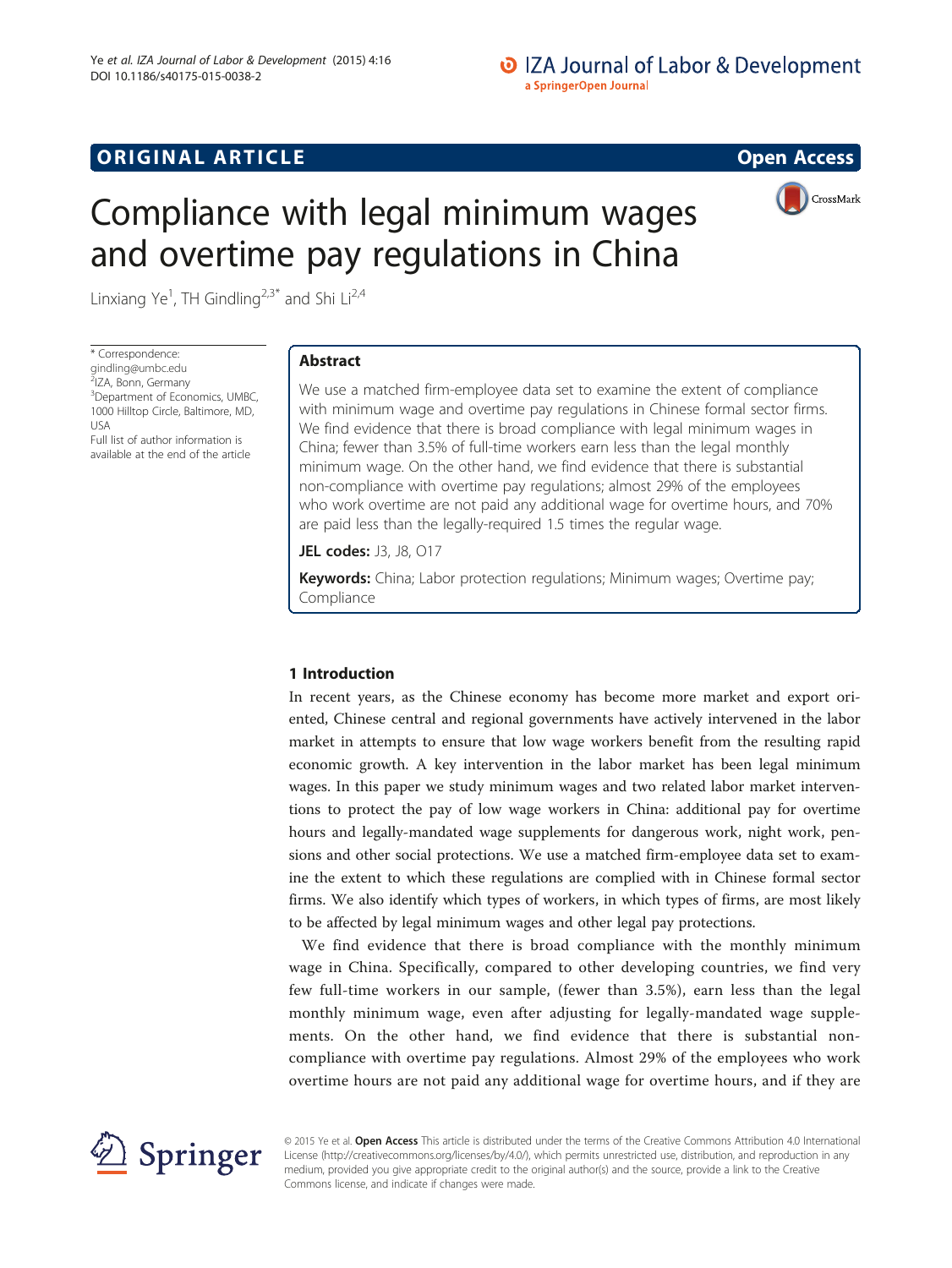paid for overtime work, they are often paid less than the legally-mandated 1.5 times the regular wage. Over 40% of the employees who work overtime are paid less than 1.5 times the minimum wage for overtime work, and 70% are paid less than 1.5 times their regular wage for overtime work.

Minimum wages in China are set at the local government level, and there are dozens of different minimum wages across the country. Ours is the first study of minimum wages in China to use details of the earnings that firms report being paid to individual workers to estimate which workers are paid at or below the specific local minimum wage that applies to that worker and firm; other studies use either aggregated provincelevel data or worker's self-reported earnings from household surveys. These detailed earnings data allow us to get a more precise estimate of the relationship between the minimum wage and different components of the wage paid to workers in China.

Most of the empirical studies of the impact of recent minimum wage changes in China have focused on the potentially negative impact on employment. The results of these studies have been mixed, and where negative employment effects have been detected they are small. Our paper suggests two reasons why minimum wages seem to have a small impact in China even though there is broad compliance with minimum wage laws. First, we find that the market wage of the vast majority of full-time workers in China is above the monthly minimum wage. Second, our results suggest that when minimum wages are binding employers respond to an increase in minimum wages by increasing hours worked rather than reducing the number of workers they employ. Because non-compliance with overtime pay regulations is widespread, increasing working hours does not necessarily increase labor costs to employers.

We find that the relationship between minimum wages and the wages paid to workers depends on what "wage" is considered. Workers in formal sector firms in China are paid a "basic wage" plus supplements for transportation, risk, etc., plus a bonus related to productivity. All workers with the same position in the same firm (who do the same job) receive the same basic wage, which is determined prior to performing the work. Wage supplements, some legally-mandated and some at the discretion of the employer, are also determined before performing the work. Bonuses, on the other hand, depend on performance, may differ between workers in the same position in the firm, and are not determined until after the work is performed. Minimum wages appear to be taken into consideration by many firms when setting the basic wage. We find that basic wages are set at exactly the minimum wage for a relatively large fraction of workers. However, once bonuses and supplements are taken into account, almost all full-time workers earn more than the monthly minimum wage. We also find that there is a positive correlation across regions in China between the minimum wage and the basic wage. On the other hand, we find that there is a negative correlation between the minimum wage and the bonus. For most workers, the higher basic wage and lower bonus cancel each other out and the minimum wage is not significantly correlated with the total full-time wage. Only for workers in the most labor-intensive firms are higher minimum wages significantly correlated with higher total full-time wages. The firms where workers are most likely to be affected by legal minimum wages are disproportionately export-oriented firms with owners from Hong Kong, Taiwan or Macao and which are located in the more developed eastern Chinese provinces such as Guangdong.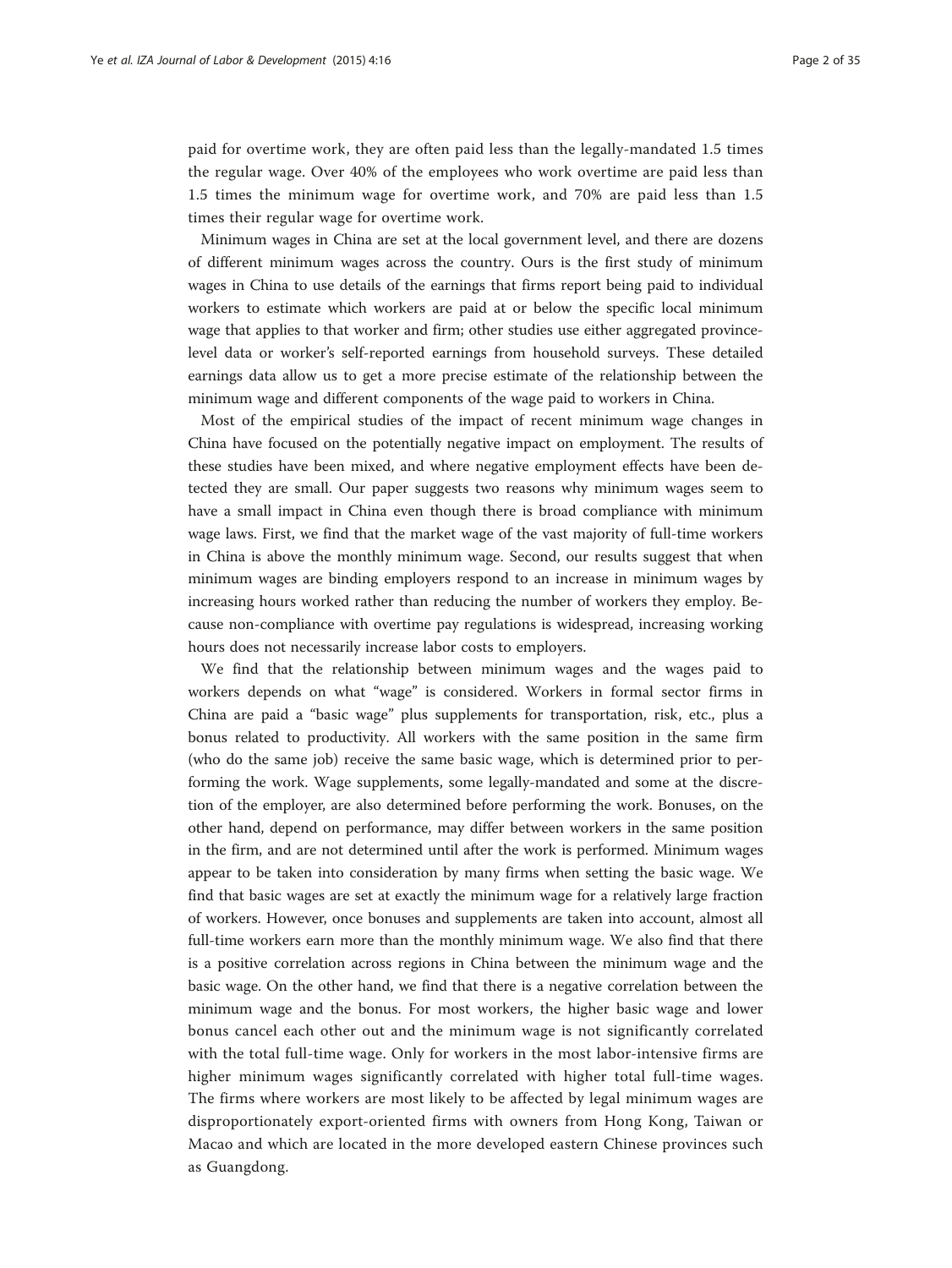## 2 Legal minimum wages, overtime pay regulations and mandatory wage supplements in China

Prior to 1994, China had no minimum wage regulations. In 1993, the first regulations on minimum wages were issued by the Labor Ministry of China (the "Enterprise Minimum Wage Regulations"). In July 1994, a minimum wage was written into China's new version of the Labor Law. Clause 48 of that law states that all types of enterprises in China should comply with paying local minimum wages.

In 2004, the Enterprises Minimum Wage Regulations were replaced by more general Minimum Wages Regulations issued by the Department of Labor and Social Security. In these regulations the adjustment frequency of minimum wages was set to be at least once every two years and coverage was extended to town-village enterprises, to employees in micro-enterprises, and to part-time workers. Penalties for violations were increased substantially from an earlier range of 20–100% of the wage that was owed to a new range of 100–500% of the wage that was owed. Restrictions were also placed on what employers could include as part of the wage when comparing to the minimum wage (Wang and Gunderson, [2012\)](#page-34-0). In determining if the wage is above the legal minimum, employers must not include overtime pay and legally-mandated supplements to the wage such as those for night shifts and dangerous environmental conditions such as high temperature, low temperature, underground working conditions and working in poisonous or noxious conditions.<sup>1</sup>

There is no unified minimum wage level for the entire nation. Instead, the task of setting minimum wages is delegated to the local governments. Clause 48 of the 1994 labor law requires that local governments set the minimum wage according to five principles: local minimum living expenses; the average wage level; local productivity; unemployment; and local economic development. In practice, each province-level government determines several possible minimum wage levels that could be adopted by local governments, generally three to five levels, according to local economic conditions and living standards. Then each prefectural city-level government within the province-level administrative area chooses the appropriate minimum wage levels from this published list, also based on local economic conditions and living standards. The law provides considerable flexibility for provinces and prefectural cities in setting their minimum wages. Typically, urban and suburban counties within a prefectural city have different minimum wage levels.<sup>2</sup> Consequently, not only each province-level administrative area, but also each prefectural city-level administrative area, may have multiple county-level minimum wages. In 2009, the year covered by our data, over 41 different minimum wages were set in 31 different localities.<sup>3</sup>

The monthly minimum wage is based on a 40 h work week. According to labor regulations passed in 1994, laborers shall work no more than 8 h per day, 5 days per week. After consultation with trade unions and workers, a firm can extend the work day. If workers work more than the legal maximum of 40 h per week, they must be paid at least 150% of the wage they receive for regular hours, at least 200% of the regular wage if the overtime is on a "day of rest" (weekend), and at least 300% the regular wage if the overtime is on a statutory holiday. Fines for violating overtime pay regulations include back pay plus an additional 50–100% of the wage owed.

The main mechanism for enforcing minimum wage and overtime regulations is inspections by the government labor authorities. If a violation is found during an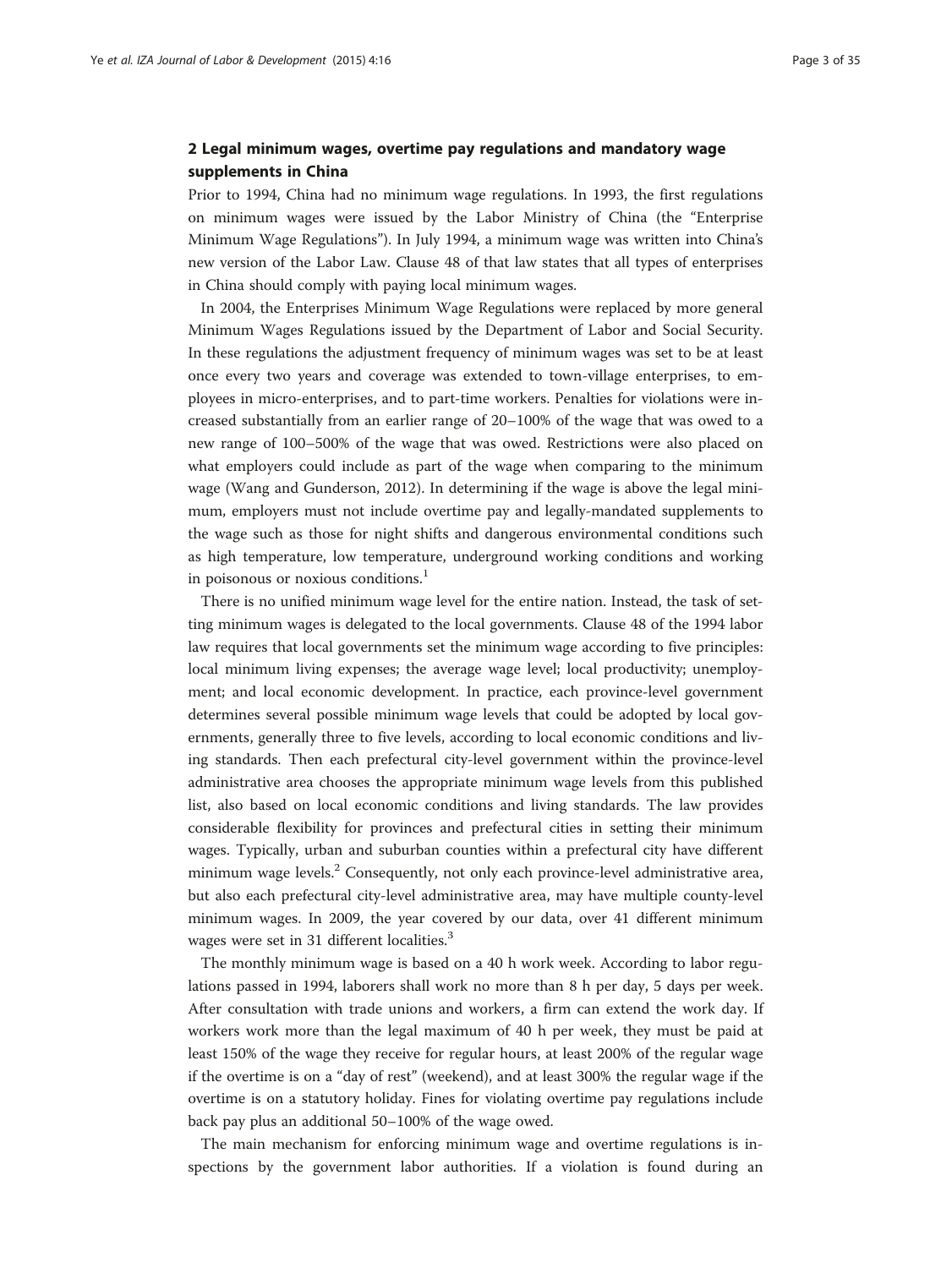inspection, then by law the first response of the labor inspectors is to issue a warning and require the firm to correct the violation (i.e., pay back pay owed to the worker). $4$  If firms correct the violation, no further action is taken.<sup>5</sup> If firms do not correct the violation within a specified time, a fine may be imposed. If the firm neither corrects the violation nor pays the fine, then the case may be referred to the judicial authorities. In practice, almost all firms found to be in violation of minimum wage or overtime pay regulations correct the violation after a warning; very few firms are required to pay fines and almost none are referred to the judicial authorities.<sup>6</sup>

Labor enforcement efforts are concentrated in the period around the Chinese New Year and explicitly focus on firms that employ a large proportion of rural migrants. Many workers in manufacturing firms in China are rural migrants who leave the cities for home during the New Year's holiday and then return to the cities when the holidays are over. Inspections are concentrated in this period because bonuses, which can be a significant fraction of total pay, are paid to workers at the end of the year (before the holiday) and because worker contracts are most likely to be negotiated around this time. In the current year the inspection period was from November 24, 2014 to February 10, 2015 (New Year is February 19, 2015) and was conducted in three stages. In the first stage (November 24 to December 5) labor authorities mounted a publicity campaign to remind workers and firms of the legal rights of workers. In the second stage (December 6 to February 5) firms with a high proportion of rural migrant employees were inspected and, where necessary, ordered to make corrections. In the third stage, from February 6 to February 10, the inspections and their results are reviewed. Very few firms are inspected at any other time of year. In practice, inspections outside of the New Year period or in firms that do not employ a high fraction of rural immigrants occur only if a complaint is filed by workers.<sup>7</sup>

The Labor Law of the Chinese Peoples Republic usually includes minimum wages, overtime pay and contract violations of pay in the same clauses.<sup>8</sup> Consistent with this, the labor authorities we interviewed tell us that labor inspections focus on detecting violations of minimum wage, overtime pay regulations and violations of written contracts. We found no evidence that minimum wages laws are enforced more strictly than overtime pay regulations, or vice-versa. As we note above, fines for violating minimum wage legislation can be larger than those for violating overtime pay regulations (a maximum of 500% of the wage for violating minimum wage laws but only 100% for violating overtime pay regulations). However, as most firms simply correct violations if they are found, and few firms pay fines, it is not likely that this difference in fines will be important in the decisions of firms. Overall, labor inspections appear to enforce both minimum wages and overtime legislation, although the effective penalties for violating either regulation are low.

The monthly minimum wage does not apply to part-time workers. Instead, in 2004 the government mandated a separate hourly minimum wage for part-time workers. Because employers are not required to pay some non-wage benefits for part-time workers, the part-time hourly minimum wage is set above the monthly minimum wage for fulltime workers (or, more specifically, the monthly minimum wage divided by the number of hours worked per month by a full-time worker). For this reason, it is not appropriate to compare the hourly wage of full-time workers to the hourly legal minimum wage for part-time workers when examining compliance.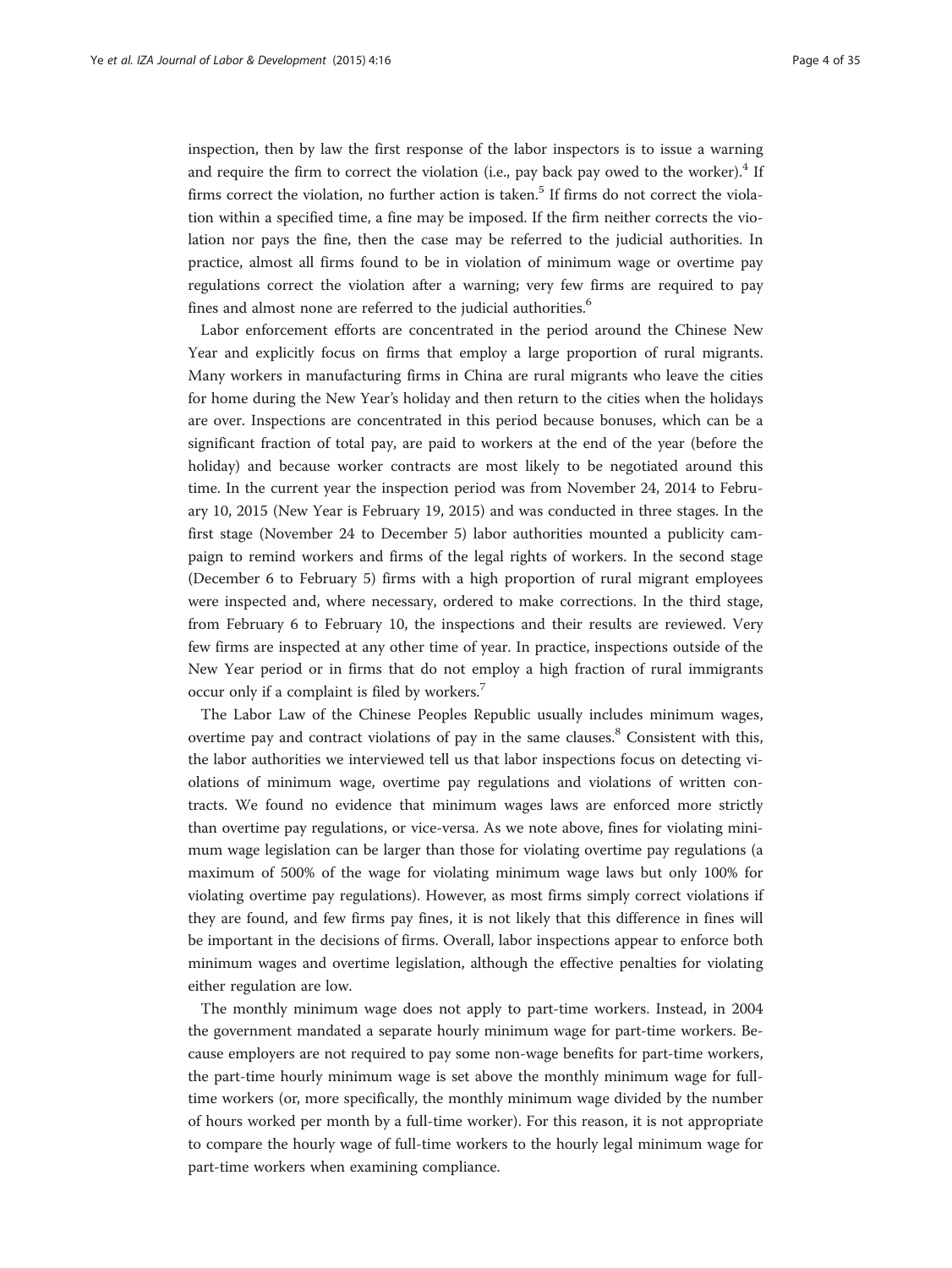The minimum wage in China is low, overall, compared to average wages. Minimum wages have been increasing since 1995, but generally minimum wage increases tend to be lower than increases in average wages or per capita GDP (Su and Liu, [2006\)](#page-33-0). Minimum wages generally cannot cover basic living expenses (Han and Wei, [2005;](#page-33-0) Su and Liu, [2006](#page-33-0)). A comparison of minimum wage/average wage ratio between China and OECD countries was made by Jia ([2014\)](#page-33-0). Since 2000, the minimum wage/average wage ratio in OECD countries has been increasing gradually, while this ratio of China has been decreasing sharply. As of 2009, this ratio in OECD countries was well above 35%, while in China this ratio was only a little more than 20%.

#### 3 Literature review

There have been relatively few empirical studies examining evidence of noncompliance with minimum wage and overtime pay regulations among a wide range of Chinese firms. As noted in the last section, because of the complex nature of minimum wages in China and confusion about what should or should not be included as "earnings" when comparing earnings to minimum wages, this is not a trivial task. Fang and Lin [\(2013](#page-33-0)), using the annual Urban Household Survey from 2002 to 2009, find that the proportion of civilian employees (excluding self-employed and students) whose total monthly wage is below the minimum wage is 5.6%. Yang et al. ([2014](#page-34-0)), using a survey of internal migrants from 2011 to 2012, estimate that approximately 5% of migrants earn at or below the monthly minimum wage.

While these nationally-representative empirical studies suggest broad compliance with minimum wage laws in China, there are several studies that present anecdotal evidence that compliance with minimum wages in China is far from complete (i.e., Rawski [2006](#page-33-0); Li, [2007](#page-33-0)). Other studies present empirical evidence of possible non-compliance when hours of work are taken into account, but only for a sub-set of Chinese workers and firms. For example, Xie ([2010](#page-34-0)) surveys 485 rural migrants in three cities in Jiangsu province in 2009, finding that the proportion of workers whose total monthly wage is below the monthly minimum wage is 3.9%. However, he also notes that many rural migrants work more than the legally-mandated 40 h per week. To take into account overtime hours, Xie ([2010\)](#page-34-0) calculates an hourly wage and compares that to an implicit hourly minimum wage based on the monthly minimum wage divided by the number of hours worked by a full-time worker in a month, finding that over 25% of workers in his sample earn less than the hourly minimum wage when overtime hours are taken into account. When he also takes into account that overtime hours should be paid 1.5 times the regular minimum wage (and 2.0 times the regular minimum wage for weekend hours), the percent who earn less than the minimum wage increases to over 60%.

Sun and Shu [\(2011](#page-33-0)) study rural migrants in 9 cities in Guangdong province in 2006, 2008, 2009 and 2010. They find that the proportion of workers whose monthly wage is less than the monthly minimum wage is 9.0, 7.7, 4.0 and 4.2%, respectively, in these 4 years. However, when they take into account overtime hours, they find that the proportion of workers whose hourly wage is below the implicit hourly minimum wage for full-time workers was 45.3, 33.3, 28.1 and 23.8%. Du and Wang ([2008\)](#page-33-0) use data from five capital cities in Shanghai, Wuhan, Shenyang, Fuzhou and Xi'an in 2001 and 2005 and find that the monthly wage is below the monthly minimum wage for 11.2% of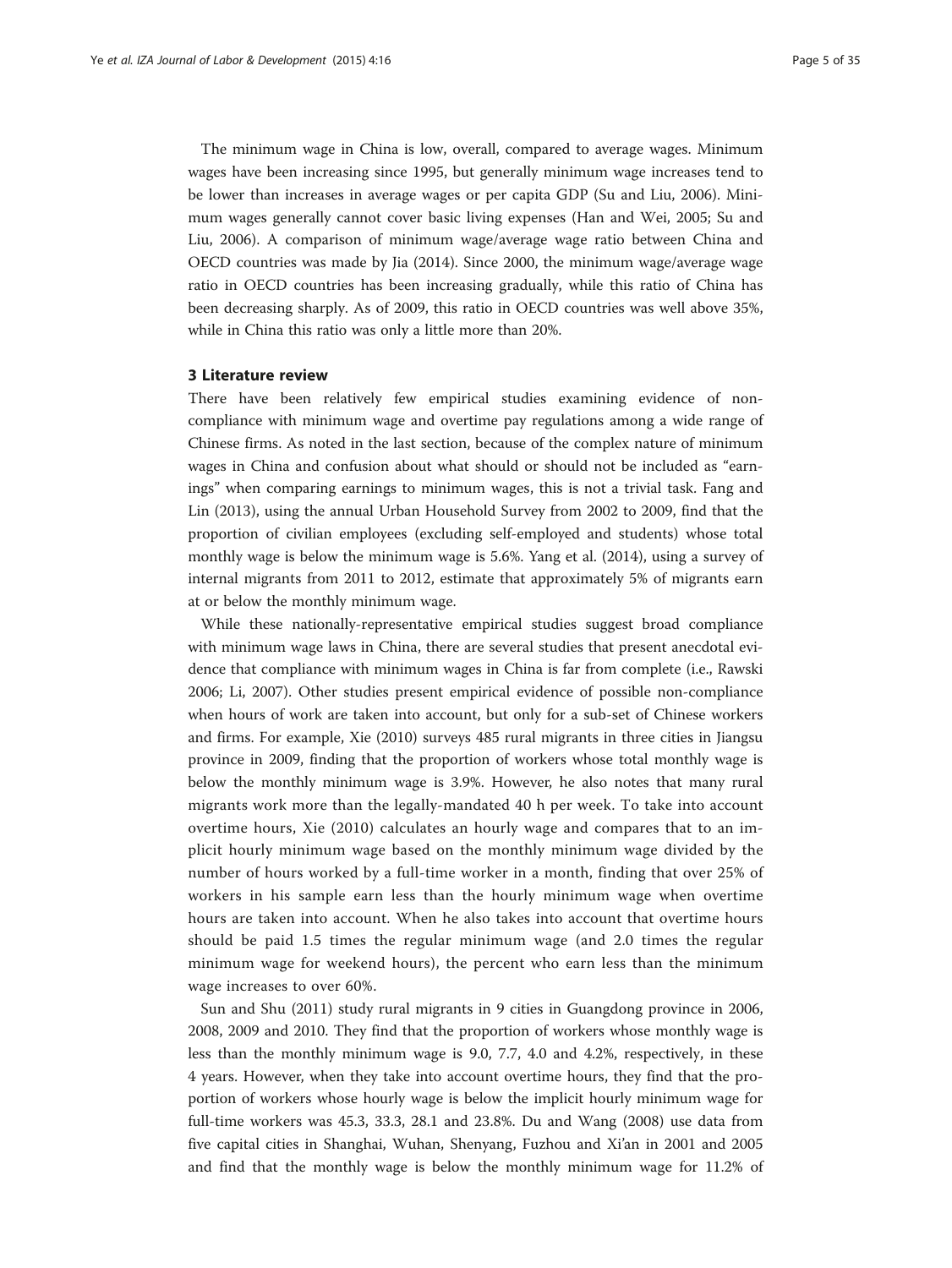workers but that the hourly wage was below the implicit hourly minimum wage for full-time workers for 52.2% of workers.

Most of the empirical studies of the impact of recent minimum wage changes in China have focused on the potentially negative impact on employment. The evidence from research on the employment impacts of minimum wages in China is mixed, with some studies finding a negative effect, some finding no effect, and others finding a positive effect. When detected, negative employment effects tend to be relatively small. Whether or not a negative impact is found often depends on which types of workers or firms are examined. Generally, studies that focus on less-skilled workers are more likely to find a negative employment impact. For example, Fang and Lin [\(2013\)](#page-33-0) find a negative employment effect for low-skilled workers, defined as those with a secondary school education or less, but no employment effect for more educated workers, for young adults but not older adults, for women but not men, and for workers whose earnings were between the old and new minimum wages. Jia ([2014\)](#page-33-0) find a negative impact on the employment of women but not men. Several studies find evidence that higher minimum wages led to a decrease in the employment of rural migrants (who tend to be less skilled) but not for permanent urban residents (Ding, [2010;](#page-33-0) Wang and Gunderson, [2011, 2012;](#page-34-0) Li and He, [2010](#page-33-0); Fang and Lin, [2013\)](#page-33-0).<sup>9</sup> Ma et al. ([2012](#page-33-0)) find that higher minimum wages are more likely to affect workers in labor intensive firms and firms with lower asset per worker ratios. Sun et al. [\(2013](#page-33-0)) use firm-level data to show that increases in the minimum wage are likely to have a larger impact on firms dependent on exports, firms which also tend to be labor intensive.

Many studies also find regional differences. For example, Fang and Lin ([2013](#page-33-0)) find that higher minimum wages have a significant negative impact on the employment of some types of workers in the more-developed and faster growing Eastern regions, a lagged negative impact in the Central regions, and no statistically significant impact in any type of workers in the least-developed West. Ni et al. [\(2008](#page-33-0))) also find negative employment effects in the Eastern provinces but not in the West. Ding ([2010](#page-33-0)) finds a larger negative employment impact of higher minimum wages in the most-developed Guangdong province compared to Fujian province. In contrast, Wang and Gunderson ([2011](#page-34-0), [2012\)](#page-34-0) find no significant negative employment effect on private sector employment in the East, although Wang and Gunderson [\(2012\)](#page-34-0) find evidence of a small lagged negative employment effect on privately-owned firms in the Central region of China.

Regional differences may be due to the mix of state-owned and privately-owned businesses in the different regions. For example, while Wang and Gunderson ([2011](#page-34-0)) do not find a significant negative impact of minimum wages among private sector firms in Eastern China, they do find evidence of a positive employment impact in state-owned firms. Wang and Gunderson [\(2011\)](#page-34-0) argue that the positive employment effect in stateowned firms may be because these firms act as monopsonists. The East region has a much higher percentage of privately-owned firms than the Central or Western Region, and this might explain the lack of a negative employment effect in the East found by many studies that do not distinguish between state-owned and privately-owned firms. This suggests that it is important to present results separately for firms with different ownership, something we do in our paper.

As with the impact of minimum wages on employment, the results of studies of the impact of minimum wages on wages in China are mixed. Wang and Gunderson ([2012](#page-34-0))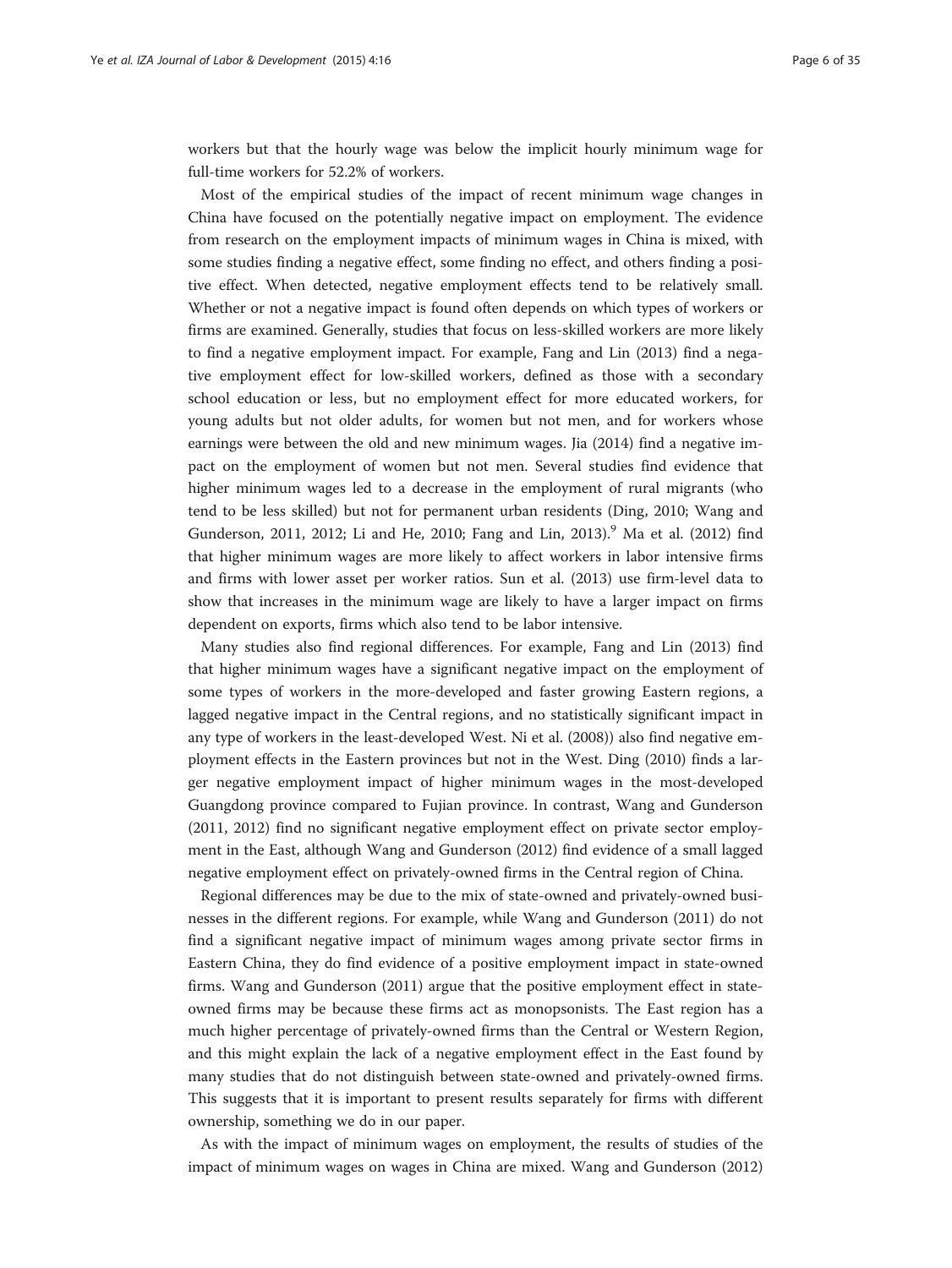find that higher minimum wages had no significant impact on aggregate wages in Eastern China. Yang and Gunderson [\(2014\)](#page-34-0) find statistically significant positive impacts of minimum wages on the monthly wages of migrant workers in Western China but not Eastern China, and among rural migrants but not urban migrants. They attribute the positive effect of minimum wages in the West to the prevalence of state-owned firms in that region.

Yang and Gunderson [\(2014](#page-34-0)) also note that many migrant workers work more than the full-time maximum of 40 h per week, often without additional pay. While Yang and Gunderson [\(2014\)](#page-34-0) do not find evidence of a negative employment effect of minimum wages, they do find evidence that faced with higher minimum wages, employers extend working hours. Jia ([2014\)](#page-33-0) also present evidence that higher minimum wages cause firms in Eastern China to increase hours worked. Yang and Gunderson [\(2014\)](#page-34-0) contend that workers who are forced to work additional overtime hours are paid less than the legal minimum wage. To support this contention they present evidence that higher minimum wages are correlated with lower hourly wages.

#### 4 Data

The data used in this paper are firm-employee matched data for the year 2009. These data were collected in 2010 by a team from Beijing Normal University headed by Shi Li and including Linxiang Ye, two co-authors of this article. To construct the sample of firms, 6 provinces from different regions in China were chosen. These provinces are Guangdong, Shandong, Beijing and Jiangsu in the East, Hubei in the Central and Shaanxi in the West. Then in each province three to five prefectural cities were chosen. Generally, the capital prefectural city of the province, $10$  one medium-developed prefectural city, and one least-developed prefectural city are included from each province. Last, in every prefectural city, enterprises were randomly chosen. After cleaning the data, we have data on 2835 enterprises from 6 provinces 39 prefectural cities, and 249 counties. 80% of the workers in our sample work in Eastern provinces, 11.6% in the Central province of Hubei and 2.8% in the Western province of Shanxi.

The majority of firms in the survey are in manufacturing (52.7% of firms, representing 65.9% of workers). Of workers in manufacturing, 8.2% are in apparel and textile manufacturing, 6.9% in electronic equipment manufacturing and 50.8% are in other manufacturing. Our sample also includes workers in firms in wholesale and retail trade (10.6% of workers), construction (8.5%), transportation, storage and postal services  $(7.3\%)$ , financial services (2.6%) and electricity, gas and water  $(5.1\%)$ <sup>11</sup>

The number of employees in each firm surveyed ranges from 1 to 41,500. 17% of firms have fewer than 20 workers, 50% of firms have fewer than 91 workers, 90% of firms have fewer than 729 workers, and less than 3% of firms have more than 2373 employees. 77% of firms are classified as small firms (below 300 workers), 20.3% as medium sized firms (between 300 and 2000 workers), and 2.7% as large firms (more than 3,000 workers). For small firms, all workers in each firm are surveyed, except for those who were hired or fired in 2009. For medium and large firms, where there are many people in the same position/occupation, a sample of employees at each position/ occupation were surveyed. Our data set includes information on 521,501 full-time employees. In general, our data captures only formal sector firms.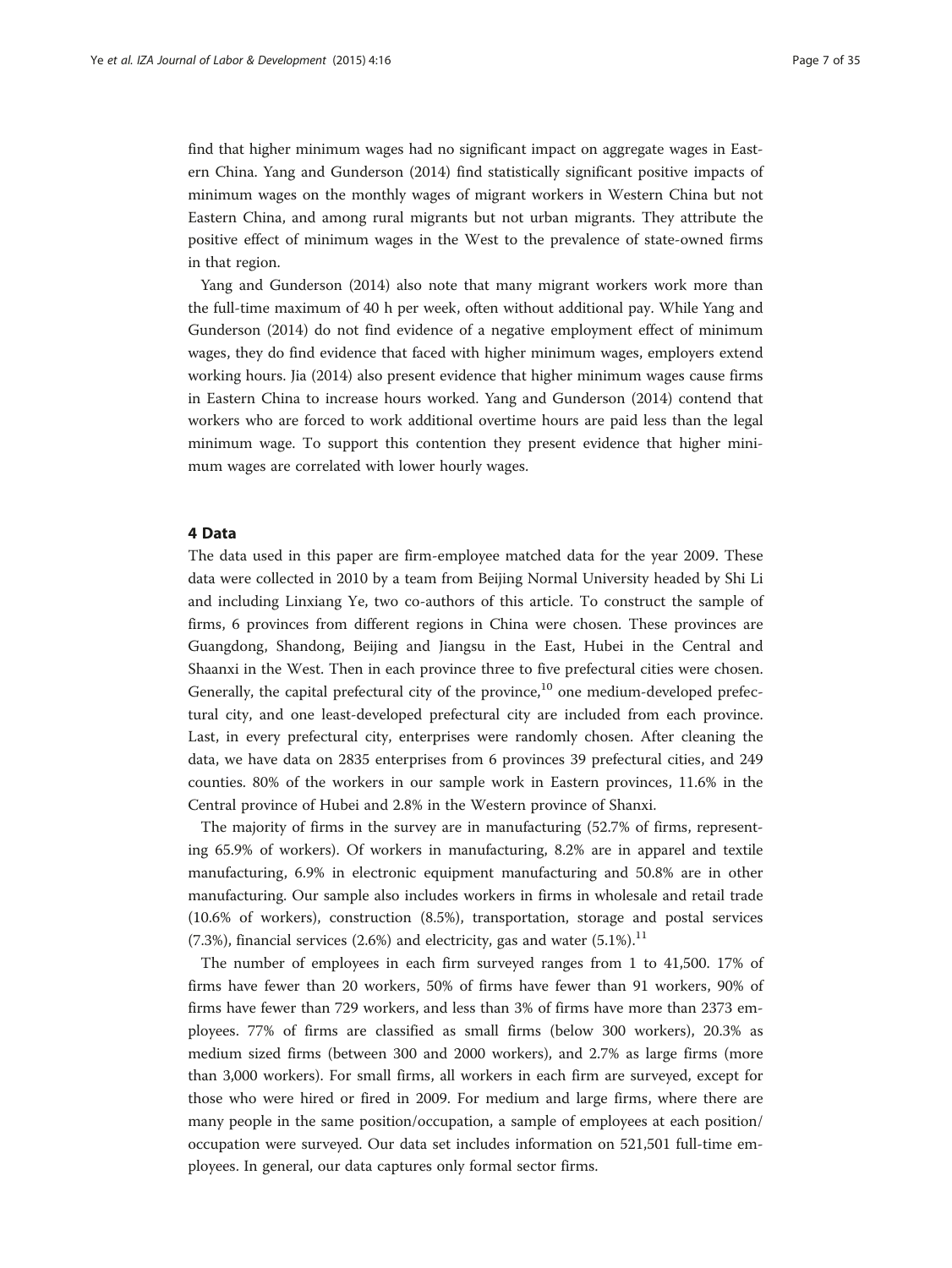Enterprise level variables include: ownership (Chinese, private, state, foreign-owned, etc.), the average number of employees, enterprise size, revenue, profit, total costs, labor cost, wage expenditure, payment to workers social insurance, training expenditure, labor protection expenditure, and a housing expense allowance. Employee-level variables are defined for the entire year of 2009 and include: wages, sex, age, education attainment, occupation, position, the type of employment, the type of labor contract, are or are not the member of a labor union, wages, and working hours.

Our employee-level data provide not only total yearly wage but also its different wage components: basic wage, bonus, supplements, and overtime pay. Bonuses can differ between individuals and are based on the productivity of workers. Supplements are given to all workers with certain job characteristic, such as those who work night hours or who have more years of tenure in the firm. Information on pay is the yearly total. We divide this yearly total by 12 to construct a monthly pay variable. In comparing wages to the legal minimum wage it is important to use the correct measure of wages. Legally, the wage compared to the minimum wage should include the basic wage plus bonus plus some, but not all, supplements. Overtime pay, the employer contribution to social insurance, and some legally-mandated supplements should be excluded. Other wage supplements that should be excluded when comparing wages to the minimum wage include those for working the night shift and working under dangerous or uncomfortable working conditions. Wage supplements that should be included when comparing wages to the minimum wage are those that are not legally mandated, and include those for medical and health benefits, for tenure, meal allowances, transportation supplements, supplements for books and newspapers, and cost of living adjustments. However, our data only report total supplements paid to workers. That is, we cannot distinguish between supplements that are legally required to be included in the minimum wage and those legally excluded. Because we cannot distinguish which part of reported supplements should or should not be included when comparing to the minimum wage, when we calculate the proportion of full-time workers earning less than the monthly minimum wage, we present two estimates: the proportion earning less than the basic wage plus bonus (an upper bound) and the proportion earning less than the basic wage plus bonus plus supplements (a lower bound).

We have noted that the existing literature suggests that while employers pay most workers the monthly legal minimum wage, many may violate over-time pay regulations. Our data allow us to separate out overtime pay from regular pay so that we can obtain separate and precise estimates of non-compliance with minimum wage and overtime pay regulations.

Table [1](#page-8-0) presents the distribution of these components of the wage for workers in our sample with different characteristics. Overall, 65% of the wage paid to workers is classified as the basic wage, 20% of wages are attributed to bonuses, 7.6% from overtime pay, and 6.7% from supplements. Less-skilled workers (younger, less-educated and less experienced) receive a higher proportion of their pay as overtime pay and a lower proportion as bonus. Workers in private firms with owners from Hong Kong, Taiwan, Macao or a foreign country are also more likely to receive a higher proportion of their pay as overtime pay and a lower proportion as bonus. Workers in state-owned firms and more-skilled workers receive a larger fraction of their pay from bonuses and a smaller fraction from overtime pay.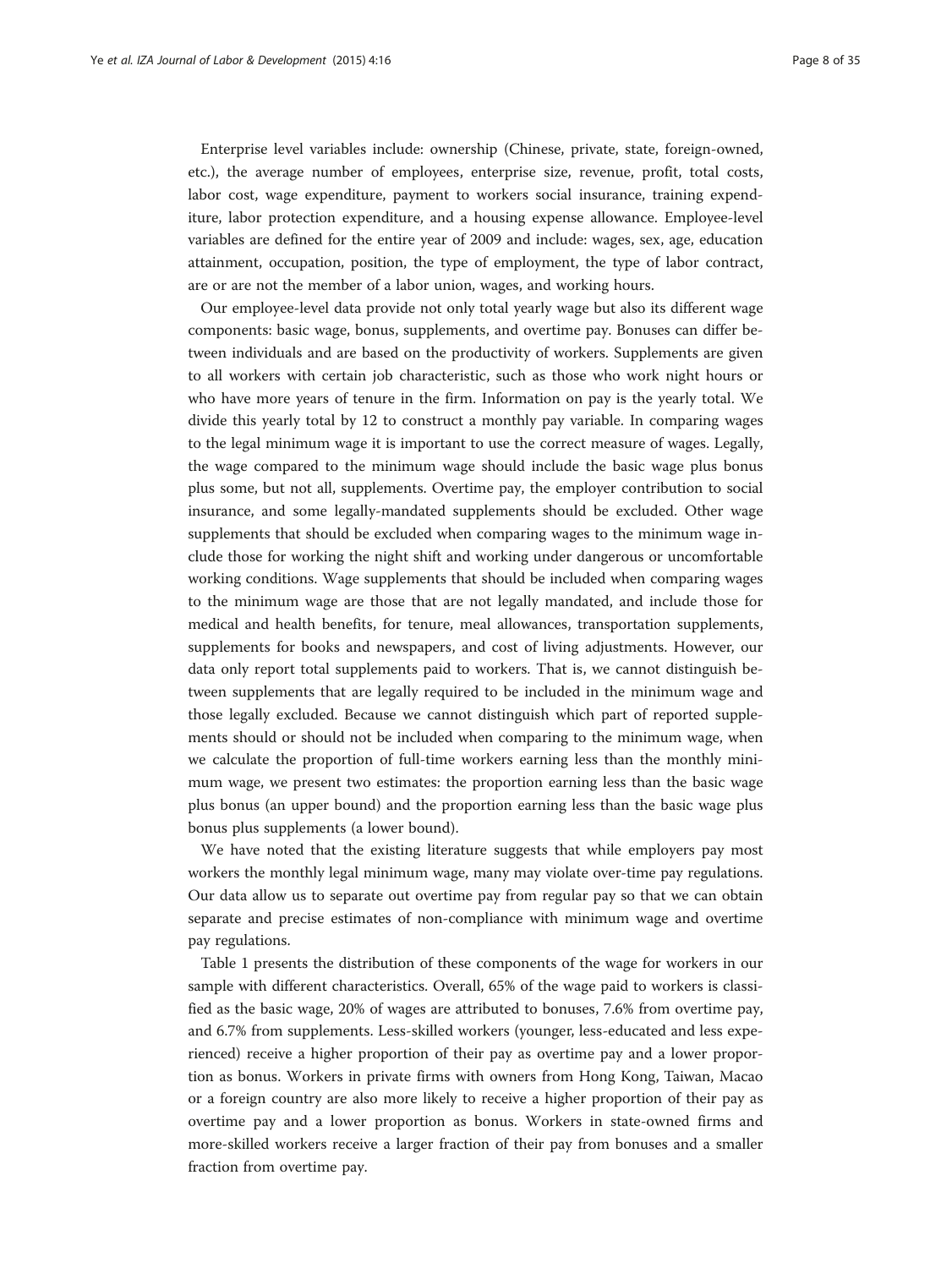## <span id="page-8-0"></span>Table 1 Percent of total earnings (including overtime pay) from different sources

|                                                                                   | Basic<br>wage |      | Bonus Supplements Overtime The percent | pay  | of obs |
|-----------------------------------------------------------------------------------|---------------|------|----------------------------------------|------|--------|
| All                                                                               | 65.3          | 20.4 | 6.7                                    | 7.6  | 100    |
| Gender                                                                            |               |      |                                        |      |        |
| Male                                                                              | 64.3          | 21.3 | 7.1                                    | 7.4  | 60.7   |
| Female                                                                            | 66.8          | 19.1 | 6.1                                    | 8.0  | 39.3   |
| Educational attainment                                                            |               |      |                                        |      |        |
| College or above                                                                  | 64.4          | 23.9 | 8.1                                    | 3.6  | 9.8    |
| Junior college                                                                    | 65.5          | 22.5 | 7.3                                    | 4.7  | 16.4   |
| High school                                                                       | 64.9          | 20.5 | 7.0                                    | 7.7  | 42.9   |
| Junior high school or below                                                       | 66.1          | 18.1 | 5.5                                    | 10.2 | 30.9   |
| Age cohort                                                                        |               |      |                                        |      |        |
| Age 16-20                                                                         | 61.0          | 17.3 | 6.8                                    | 14.9 | 4.9    |
| Age 21-25                                                                         | 64.2          | 19.7 | 7.2                                    | 8.8  | 15.9   |
| Age 26-30                                                                         | 65.2          | 20.1 | 6.9                                    | 7.8  | 19.2   |
| Age 31+                                                                           | 65.9          | 21.0 | 6.5                                    | 6.6  | 60.1   |
| Experience cohort                                                                 |               |      |                                        |      |        |
| Experience 1-3                                                                    | 64.9          | 17.9 | 7.0                                    | 10.2 | 26.8   |
| Experience 4-6                                                                    | 64.4          | 19.9 | 6.5                                    | 9.1  | 15.3   |
| Experience 7-9                                                                    | 68.0          | 18.2 | 6.0                                    | 7.7  | 9.6    |
| Experience 10+                                                                    | 65.2          | 22.4 | 6.7                                    | 5.7  | 48.3   |
| Position in firm                                                                  |               |      |                                        |      |        |
| Office work                                                                       | 67.2          | 18.3 | 7.0                                    | 7.5  | 10.3   |
| Manual worker with junior skill certificate                                       | 67.0          | 20.3 | 5.0                                    | 7.7  | 14.1   |
| Manual worker with no skill certificate                                           | 65.8          | 17.9 | 6.4                                    | 9.8  | 40.2   |
| Others                                                                            | 62.9          | 24.0 | 7.4                                    | 5.8  | 35.4   |
| Firm ownership                                                                    |               |      |                                        |      |        |
| State funded firm                                                                 | 56.4          | 28.4 | 10.8                                   | 4.5  | 15.4   |
| Non-state domestic funded firm                                                    | 67.4          | 20.6 | 5.7                                    | 6.3  | 61.5   |
| HongKong,Taiwan,Macao funded firm                                                 | 67.0          | 10.6 | 7.7                                    | 14.6 | 7.8    |
| Foreign funded firm                                                               | 64.9          | 16.8 | 6.1                                    | 12.3 | 15.4   |
| Firm size                                                                         |               |      |                                        |      |        |
| Large                                                                             | 58.3          | 28.0 | 7.0                                    | 6.7  | 29.5   |
| Medium                                                                            | 65.1          | 19.3 | 6.9                                    | 8.6  | 43.3   |
| Small                                                                             | 73.2          | 14.0 | 6.0                                    | 6.9  | 27.3   |
| Industry sectors                                                                  |               |      |                                        |      |        |
| Apparel and textile products manufacturing                                        | 67.2          | 16.4 | 3.6                                    | 12.9 | 8.2    |
| Communications equipment and computer<br>manufacturing other electronic equipment | 59.6          | 15.0 | 8.9                                    | 16.4 | 6.9    |
| Other manufacturing                                                               | 64.0          | 21.5 | 6.7                                    | 7.8  | 50.8   |
| Electricity, gas and water production                                             | 57.5          | 27.0 | 11.8                                   | 3.7  | 5.1    |
| Construction                                                                      | 77.9          | 13.4 | 5.6                                    | 3.1  | 8.5    |
| Transportation, storage and post service                                          | 59.5          | 24.9 | 8.6                                    | 7.1  | 7.3    |
| Wholesale and retail trade (commerce)                                             | 71.8          | 19.6 | 4.6                                    | 4.1  | 10.6   |
| Financial service                                                                 | 56.3          | 27.4 | 5.0                                    | 11.3 | 2.6    |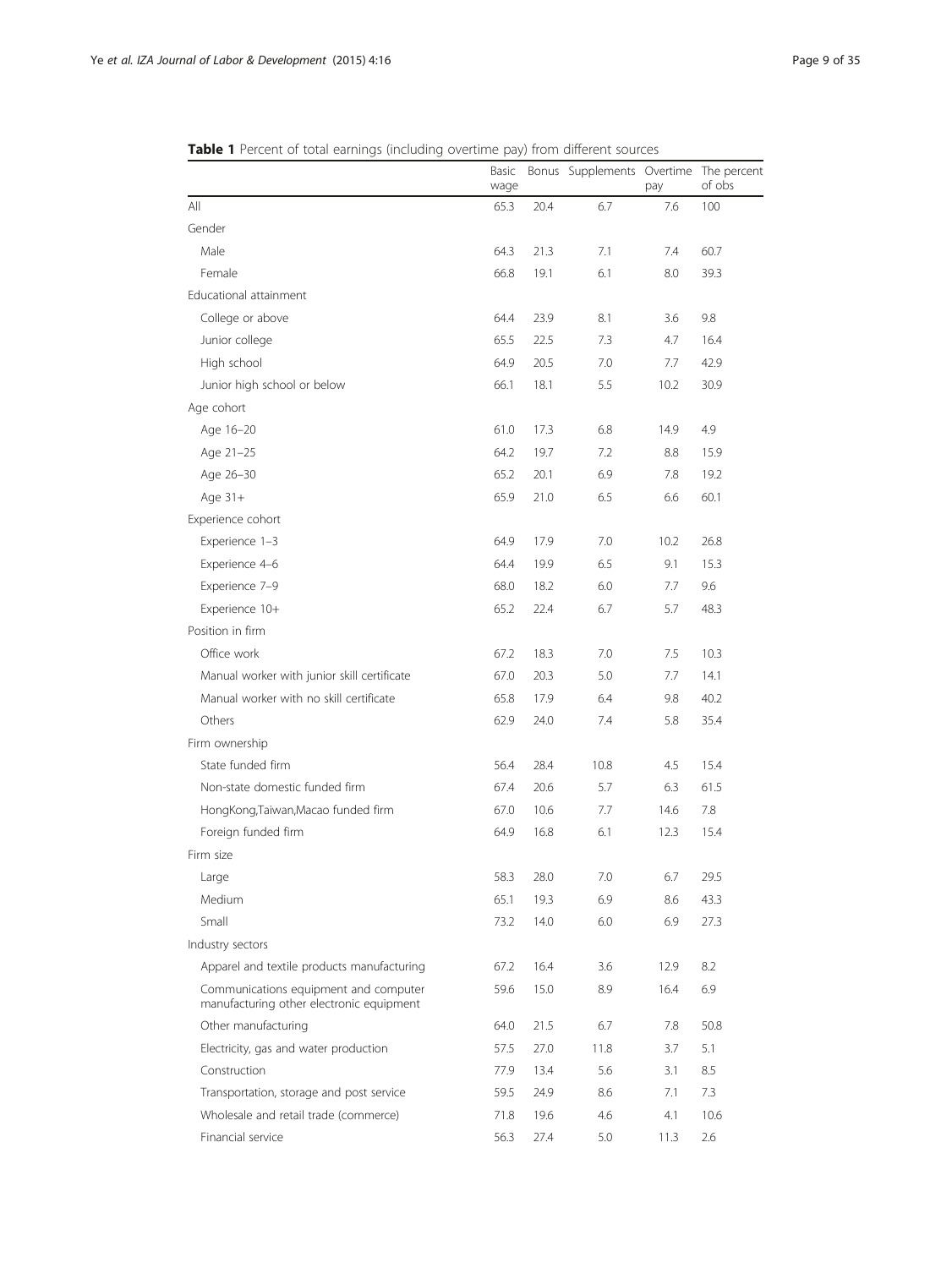| Region    |      |      |      |      |      |  |
|-----------|------|------|------|------|------|--|
| Beijing   | 62.7 | 24.3 | 7.3  | 5.6  | 14.0 |  |
| Jiangsu   | 65.2 | 19.3 | 5.9  | 9.6  | 28.1 |  |
| Shandong  | 68.2 | 21.5 | 5.3  | 5.0  | 28.9 |  |
| Hubei     | 59.5 | 26.6 | 8.8  | 5.1  | 16.6 |  |
| Guangdong | 63.5 | 9.9  | 10.6 | 15.9 | 9.6  |  |
| Shaanxi   | 90.1 | 0.0  | 0.0  | 9.9  | 2.8  |  |
|           |      |      |      |      |      |  |

Table 1 Percent of total earnings (including overtime pay) from different sources (Continued)

The basic wage plus bonus pay system is a type of "pay-for-performance" where the performance-related compensation does not permanently increase base pay but must be re-earned to receive again. Pay-for-performance systems may promote worker productivity through two main mechanisms. First, they provide an incentive for employees to work more efficiently. Second, they can help attract and retain highly productive workers who may earn more than in firms where every worker receives the average value of their marginal product (Durham and Bartol, [2003](#page-33-0)).

Since the implementation of its economic reforms in 1978, pay-for-performance wage systems have been introduced widely and intensively in China (Warner, [1996](#page-34-0)). "As a critical part of the wage system revolution, an increasing number of public and private organizations in China have introduced PFP. Over the 15-year period from 1978 to 1993, piecework wage and bonuses as a percentage of total pay of Chinese employees increased from 3.1 to 23.3%. In the traditional payment structure applied before the Chinese reforms, employees received increasing pay and benefits (including welfare housing) according to their tenure, regardless of their performance level, and job security was guaranteed, thus providing workers with an 'iron rice bowl'…PFP was introduced to break the idea of the 'iron rice bowl,' as well as the traditional compensation ideology by creating a strong link between pay and performance." (Du and Choi, [2010](#page-33-0), p. 672).

Du and Choi [\(2010](#page-33-0)) argue that in China PFP can be more beneficial to domestic firms than to foreign firms. This is in part because there is no tradition of an "iron rice bowl" in foreign-owned firms. In addition, foreign-owned firms typically apply their existing Human Resource practices that are "characterized by consistent rules and systematic processes as well as by regular feedback directed to each employee," whereas domestically-owned firms "typically do not provide (or even informal) performance reviews" (p. 676). Du and Choi ([2010\)](#page-33-0) find, as do we, that pay-for-performance bonuses are more intensively used in domestically-owned firms compared to foreign-owned firms. As noted, foreign-owned firms in our data pay a much lower percent of their pay in bonuses. Foreign-owned firms, on the other hand, are less likely to pay bonuses and instead pay a larger proportion of wages as overtime pay.

As we show later in the paper, the bonus-based pay-for-performance structure provides an additional margin by which Chinese firms can respond to an increase in minimum wages. Specifically, we present evidence that many Chinese firms set the basic wage equal to the legal minimum wage but pay most workers a bonus that results in the total wage being higher than the minimum. Then, when minimum wages increase, employers are able to raise base wages but lower bonuses in order to keep total wages near the marginal productivity of labor.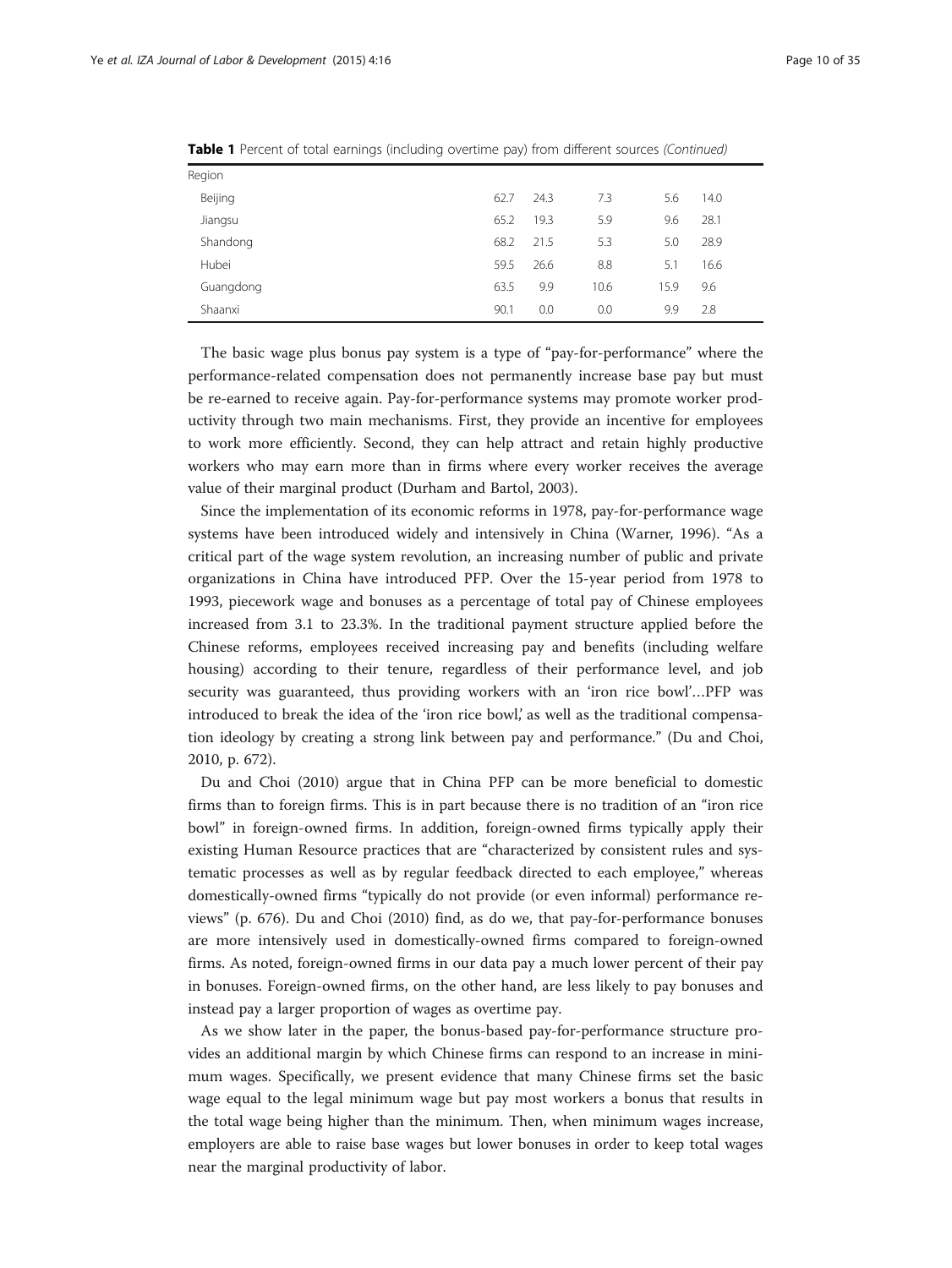In addition to the matched firm-employee data, we also collected data at the most detailed geographic level (county level) on the level of the minimum wage, the dibao (a cost of living index), and GDP per capita. These data are obtained from local government bulletins and websites of the executive branch of human resources and social security department.

## 5 Compliance with legal minimum wages and overtime pay regulations in China

#### 5.1 Who earns less than the monthly minimum wage?

In comparing wages to minimum wages, the regulations make it clear the wage includes any bonuses but excludes overtime pay and legally-mandated supplements. Our data allow us to exclude overtime pay and include bonuses when we calculate the wage. As noted above, we cannot distinguish between supplements that are legally required to be included in the minimum wage and those legally excluded. For this reason we construct two measures of the wage when comparing to the minimum wage: (1) the basic wage plus bonuses and (2) the basic wage plus bonuses plus supplements. The proportion of workers whose basic wage plus bonus is less than the minimum wage will be an overestimate of the true proportion earning less than the minimum (the estimated proportion will be an upper bound), and the proportion earning less than the basic wage plus bonus plus supplements will be an underestimate of the true proportion earning less than the minimum (a lower bound estimate of the proportion earning below the minimum wage). The results of this analysis are presented in Table [2](#page-11-0)

Compared to other developing countries, we find that very few full-time workers earn less than the monthly legal minimum wage in China. Our upper bound estimate of the number of workers earning below the minimum wage is 3.4%; our lower bound is 2.1%. This is similar to the proportion of workers earning below the monthly legal minimum wage found in other studies using Chinese data. On the other hand, 30% of formal sector workers in Costa Rica earn below the minimum wage (Gindling and Trejos, [2010](#page-33-0)), 23% in Nicaragua (Alaniz et al. [2011](#page-33-0)), almost 20% in Chile (Kanbur et al. [2013](#page-33-0)), and 45% in Paraguay (Cunningham, [2007\)](#page-33-0). Bhorat et al. ([2010](#page-33-0)) find that 45% of covered workers get paid wages below the legislated minimum wage in South Africa, Belser and Rani [\(2010\)](#page-33-0) report that 25.3% of workers earn below national minimum wage floor and 27.2% of workers below state-level minimum wages in India. Lemos [\(2006](#page-33-0)) reports that the percent of workers whose wage is below the minimum wage in the formal sector in Brazil is between 5 and 10%, and Harrison and Scorse [\(2003\)](#page-33-0) report only about half of all plants paid average wages which exceeded the statutory regional minimum for production workers in Indonesia. In nine of the 11 developing economies from Asia, Latin America, and Africa studied by Rani et al. ([2013](#page-33-0)), non-compliance rates are above 30%. Only in Vietnam are non-compliance rates as low as those in China, at about 5%. Even in the United States, one study found that over 25% of workers in textile firms in Los Angeles earn less than the minimum wage (Weil, [2005](#page-34-0)).

The proportion of workers earning less than the minimum wage in China is higher for women than men, for younger and less-experienced workers, and for workers with less education.<sup>12</sup> The proportion of workers earning below the minimum wage is also substantially higher in firms with owners from Hong Kong, Taiwan, and Macao, and in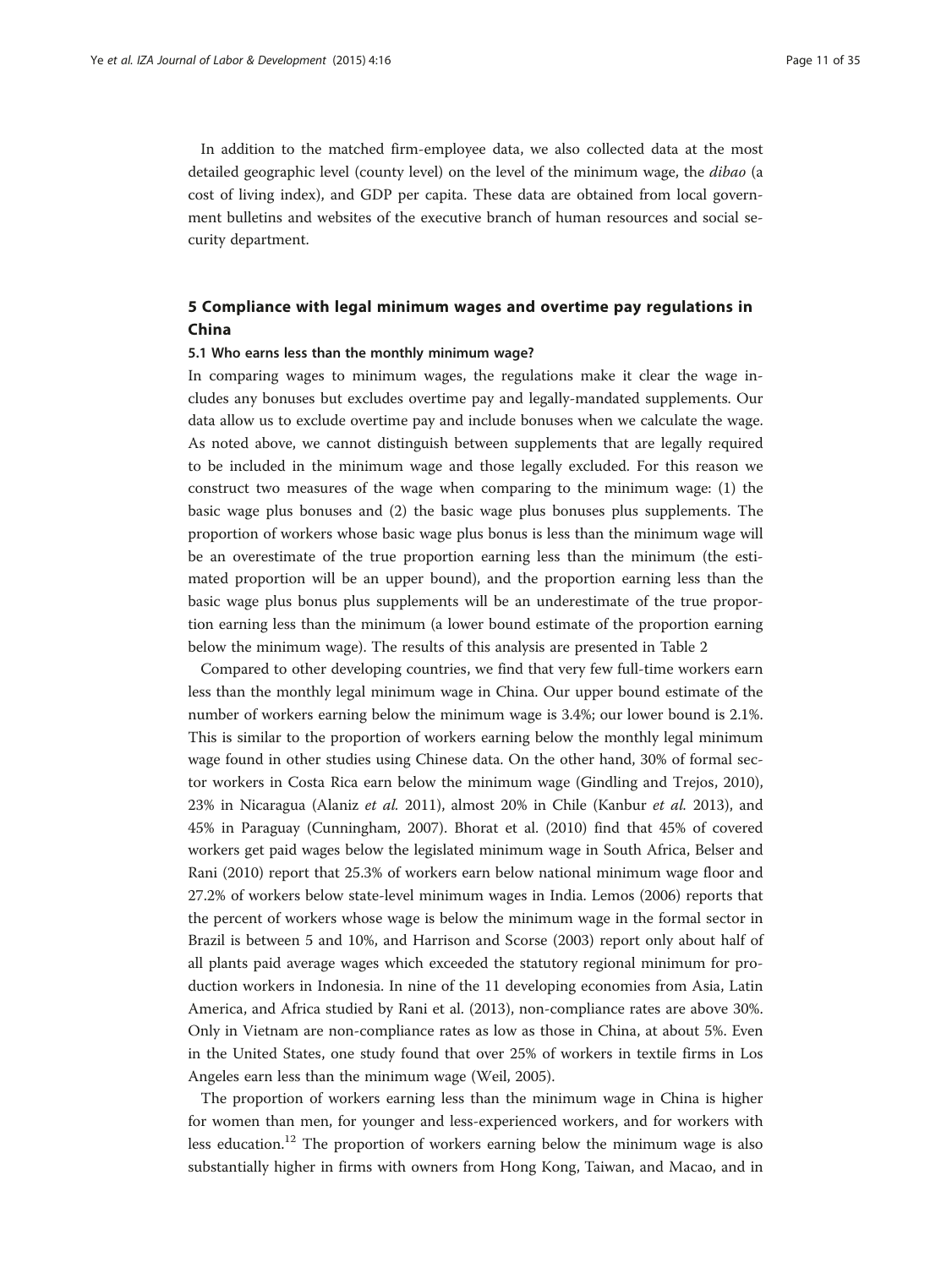|                                             | Basic wage + bonus<br>is below the MW | Basic wage + bonus +<br>supplements is below MW | The<br>percent of<br>obs. |
|---------------------------------------------|---------------------------------------|-------------------------------------------------|---------------------------|
| All                                         | 3.4                                   | 2.1                                             | 100                       |
| Gender                                      |                                       |                                                 |                           |
| Male                                        | 2.7                                   | 1.8                                             | 60.5                      |
| Female                                      | 4.5                                   | 2.6                                             | 39.5                      |
| Educational attainment                      |                                       |                                                 |                           |
| College or above                            | 1.1                                   | 0.8                                             | 9.8                       |
| Junior college                              | 1.7                                   | 1.1                                             | 16.4                      |
| High school                                 | 2.8                                   | 1.7                                             | 42.9                      |
| Junior high school or below                 | 5.4                                   | 2.9                                             | 30.9                      |
| Age cohort                                  |                                       |                                                 |                           |
| Age 16-20                                   | 6.0                                   | 3.8                                             | 4.9                       |
| Age 21-25                                   | 4.1                                   | 2.3                                             | 15.9                      |
| Age 26-30                                   | 3.2                                   | 1.8                                             | 19.2                      |
| Age 31+                                     | 2.9                                   | 1.7                                             | 60.1                      |
| Experience cohort                           |                                       |                                                 |                           |
| Experience 1-3                              | 5.1                                   | 2.9                                             | 26.8                      |
| Experience 4-6                              | 3.4                                   | 1.7                                             | 15.3                      |
| Experience 7-9                              | 2.8                                   | 1.4                                             | 9.6                       |
| Experience 10+                              | 2.3                                   | 1.5                                             | 48.3                      |
| Position in firm                            |                                       |                                                 |                           |
| Office work                                 | 5.2                                   | 3.9                                             | 10.3                      |
| Manual worker with junior skill certificate | 1.8                                   | 1.1                                             | 14.1                      |
| Manual worker with no skill certificate     | 5.1                                   | 2.8                                             | 40.2                      |
| Others                                      | 1.7                                   | 1.2                                             | 35.4                      |
| Firm ownership                              |                                       |                                                 |                           |
| State funded firm                           | 2.8                                   | 1.5                                             | 15.4                      |
| Non-state domestic funded firm              | 2.9                                   | 1.9                                             | 61.5                      |
| HongKong, Taiwan, Macao funded firm         | 9.4                                   | 4.3                                             | 7.8                       |
| Foreign funded firm                         | 2.3                                   | 1.2                                             | 15.4                      |
| Firm size                                   |                                       |                                                 |                           |
| Large                                       | 1.8                                   | 1.4                                             | 29.5                      |
| Medium                                      | 3.9                                   | 2.0                                             | 43.3                      |
| Small                                       | 4.0                                   | 2.3                                             | 27.3                      |
| Region                                      |                                       |                                                 |                           |
| Beijing                                     | 1.9                                   | 1.3                                             | 14.0                      |
| Jiangsu                                     | 1.5                                   | 0.7                                             | 28.1                      |
| Shandong                                    | 2.8                                   | 2.4                                             | 28.9                      |
| Hubei                                       | 1.3                                   | 0.6                                             | 16.6                      |
| Guangdong                                   | 15.4                                  | 6.9                                             | 9.6                       |
| Shaanxi                                     | 3.4                                   | 3.4                                             | 2.8                       |
| Ascending sort by firm revenue per worker   |                                       |                                                 |                           |
| The first quintile                          | 6.7                                   | 2.7                                             | 14.4                      |
| The second quintile                         | 5.5                                   | 2.9                                             | 17.4                      |

<span id="page-11-0"></span>**Table 2** Percent of workers whose monthly wage is below the monthly legal minimum wage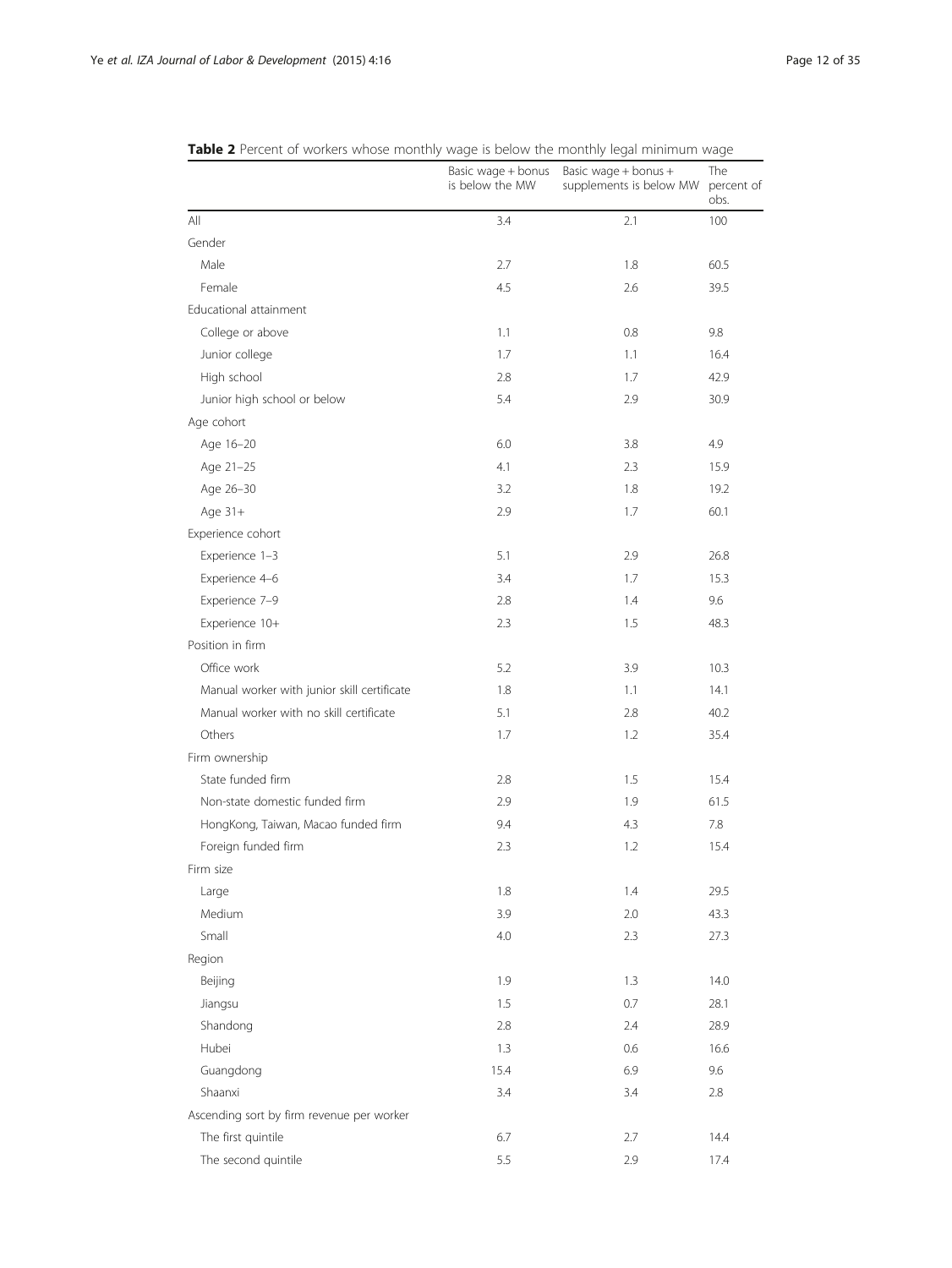| The third quintile                                                                | 4.2 | 2.4 | 25.4 |  |
|-----------------------------------------------------------------------------------|-----|-----|------|--|
| The fourth quintile                                                               | 3.7 | 2.2 | 24.2 |  |
| The fifth quintile                                                                | 3.3 | 1.9 | 18.6 |  |
| Industry sectors                                                                  |     |     |      |  |
| Apparel and textile products manufacturing                                        | 2.2 | 1.3 | 7.8  |  |
| Communications equipment and computer<br>manufacturing other electronic equipment | 4.9 | 1.6 | 6.9  |  |
| Other manufacturing                                                               | 3.7 | 2.3 | 51.0 |  |
| Electricity, gas and water production                                             | 3.5 | 2.1 | 5.2  |  |
| Construction                                                                      | 1.5 | 0.9 | 8.7  |  |
| Transportation, storage and post service                                          | 4.5 | 2.9 | 7.3  |  |
| Wholesale and retail trade (commerce)                                             | 1.9 | 0.7 | 10.7 |  |
| Financial service                                                                 | 2.7 | 2.5 | 2.5  |  |
|                                                                                   |     |     |      |  |

Table 2 Percent of workers whose monthly wage is below the monthly legal minimum wage (Continued)

Guangdong province, although workers in these firms represent a small fraction of the workers in our sample (less than 10%). Even for workers with lower productivity, the percent earning less than the minimum wage is low compared to other countries. For example, even for workers with the least skills—younger workers and those with less education and experience—the proportion earning below the minimum wage is less than 10% when we consider only the basic wage plus bonus, and less than 5% once we include wage supplements.<sup>13</sup>

### 5.2 Compliance with overtime pay regulations

As noted previously, workers who work more than 40 h per week should be paid at least 1.5 times their regular hourly wage for the overtime hours that they work (2.0 times on weekends and 3.0 times on holidays). Our data allow us to separate overtime pay from regular pay (although it does not identify if these overtime hours are on weekends or holidays). To examine whether employers are complying with overtime pay regulations, we examine the following statistics: what percent of workers work more than 40 h per week but are not paid any overtime pay, what percent of workers are paid less than 1.5 times the legal minimum wage for the overtime hours that they work, what percent of workers are paid less than 1.5 times their regular pay for the overtime hours that they work (Table [3\)](#page-13-0).

Over 41% of workers in our sample work overtime hours. Of these workers, a substantial fraction did not receive any overtime pay. Almost 29% of workers who work overtime (12% of all workers) received no overtime pay even though they worked overtime hours. Over 40% of workers who worked overtime hours (17% of all workers) received less than 1.5 times the legal minimum wage for their overtime hours. Finally, 69.5% of workers who work overtime hours (28% of all workers) earned less than 1.5 times their regular pay for overtime hours. In summary, while we find evidence of broad compliance with legal minimum wage laws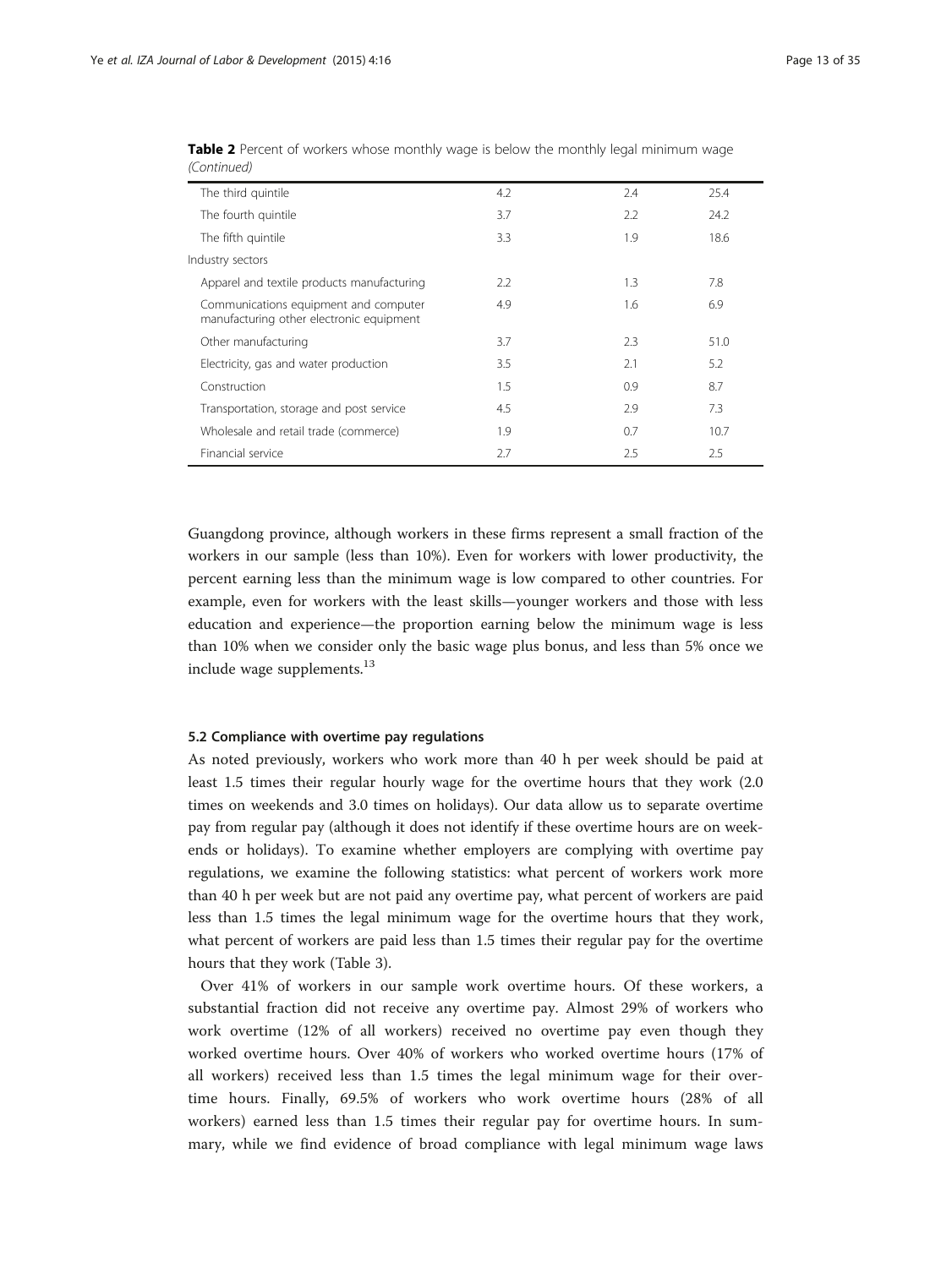|                                                | Percent of overtime workers                               |                                     |                                                                           |                                                                                  |
|------------------------------------------------|-----------------------------------------------------------|-------------------------------------|---------------------------------------------------------------------------|----------------------------------------------------------------------------------|
|                                                | Percent of all<br>workers who<br>worked overtime<br>hours | Not paid<br>for<br>overtime<br>work | Whose hourly<br>overtime pay is<br>smaller than 1.5 times<br>regular wage | Whose hourly overtime<br>pay is smaller than 1.5<br>times hourly minimum<br>wage |
| All                                            | 41.3                                                      | 28.6                                | 69.5                                                                      | 41.2                                                                             |
| Gender                                         |                                                           |                                     |                                                                           |                                                                                  |
| Male                                           | 41.4                                                      | 29.2                                | 71.7                                                                      | 41.5                                                                             |
| Female                                         | 41.1                                                      | 27.3                                | 66.2                                                                      | 40.9                                                                             |
| Educational attainment                         |                                                           |                                     |                                                                           |                                                                                  |
| College or above                               | 26.6                                                      | 36.5                                | 81.2                                                                      | 46.2                                                                             |
| Junior college                                 | 34.1                                                      | 36.4                                | 77.4                                                                      | 46.6                                                                             |
| High school                                    | 42.3                                                      | 27.7                                | 68.6                                                                      | 40.2                                                                             |
| Junior high school or below                    | 48.9                                                      | 24.9                                | 65.6                                                                      | 39.7                                                                             |
| Age cohort                                     |                                                           |                                     |                                                                           |                                                                                  |
| age 16-20                                      | 58                                                        | 16.9                                | 60.7                                                                      | 35.0                                                                             |
| age 21-25                                      | 43.7                                                      | 23.8                                | 68.2                                                                      | 38.9                                                                             |
| age 26-30                                      | 40.9                                                      | 26.7                                | 69.2                                                                      | 39.6                                                                             |
| age $31+$                                      | 39.4                                                      | 32.0                                | 71.1                                                                      | 43.1                                                                             |
| Experience cohort                              |                                                           |                                     |                                                                           |                                                                                  |
| Experience 1-3                                 | 49.8                                                      | 25.3                                | 68.7                                                                      | 42.0                                                                             |
| Experience 4-6                                 | 41.3                                                      | 23.5                                | 67.1                                                                      | 36.6                                                                             |
| Experience 7-9                                 | 41.7                                                      | 28.3                                | 69.1                                                                      | 40.0                                                                             |
| Experience 10+                                 | 36.4                                                      | 32.7                                | 71.2                                                                      | 42.6                                                                             |
| Position in firm                               |                                                           |                                     |                                                                           |                                                                                  |
| Office work                                    | 32.4                                                      | 35.5                                | 75.6                                                                      | 50.0                                                                             |
| Manual worker with junior<br>skill certificate | 42.0                                                      | 29.8                                | 69.5                                                                      | 42.1                                                                             |
| Manual worker with no skill<br>certificate     | 47.0                                                      | 23.2                                | 65.5                                                                      | 36.8                                                                             |
| Others                                         | 37.1                                                      | 33.7                                | 73.9                                                                      | 45.0                                                                             |
| Firm ownership                                 |                                                           |                                     |                                                                           |                                                                                  |
| State funded firm                              | 31.7                                                      | 25.2                                | 71.6                                                                      | 40.1                                                                             |
| Non-state domestic funded 37.1<br>firm         |                                                           | 38.3                                | 72.5                                                                      | 49.3                                                                             |
| Hong-Kong, Taiwan or<br>Macao funded firm      | 64.4                                                      | 15.8                                | 62.6                                                                      | 36.0                                                                             |
| Foreign funded firm                            | 53.6                                                      | 12.9                                | 65.1                                                                      | 24.1                                                                             |
| Firm size                                      |                                                           |                                     |                                                                           |                                                                                  |
| Large                                          | 39.6                                                      | 24.7                                | 65.7                                                                      | 37.4                                                                             |
| Medium                                         | 42.3                                                      | 26.7                                | 66.9                                                                      | 38.1                                                                             |
| Small                                          | 41.5                                                      | 35.4                                | 77.6                                                                      | 50.8                                                                             |
| Ascending sort by firm revenue per worker      |                                                           |                                     |                                                                           |                                                                                  |
| The first quintile                             | 41.4                                                      | 33.6                                | 69.6                                                                      | 44.9                                                                             |
| The second quintile                            | 42.4                                                      | 39.4                                | 73.6                                                                      | 49.5                                                                             |
| The third quintile                             | 50.6                                                      | 26.1                                | 70.4                                                                      | 45.3                                                                             |
| The fourth quintile                            | 32.8                                                      | 22.0                                | 70.1                                                                      | 33.8                                                                             |
| The fifth quintile                             | 38.5                                                      | 24.7                                | 63.6                                                                      | 31.4                                                                             |

<span id="page-13-0"></span>Table 3 Percent of workers who do not receive legally-mandated overtime pay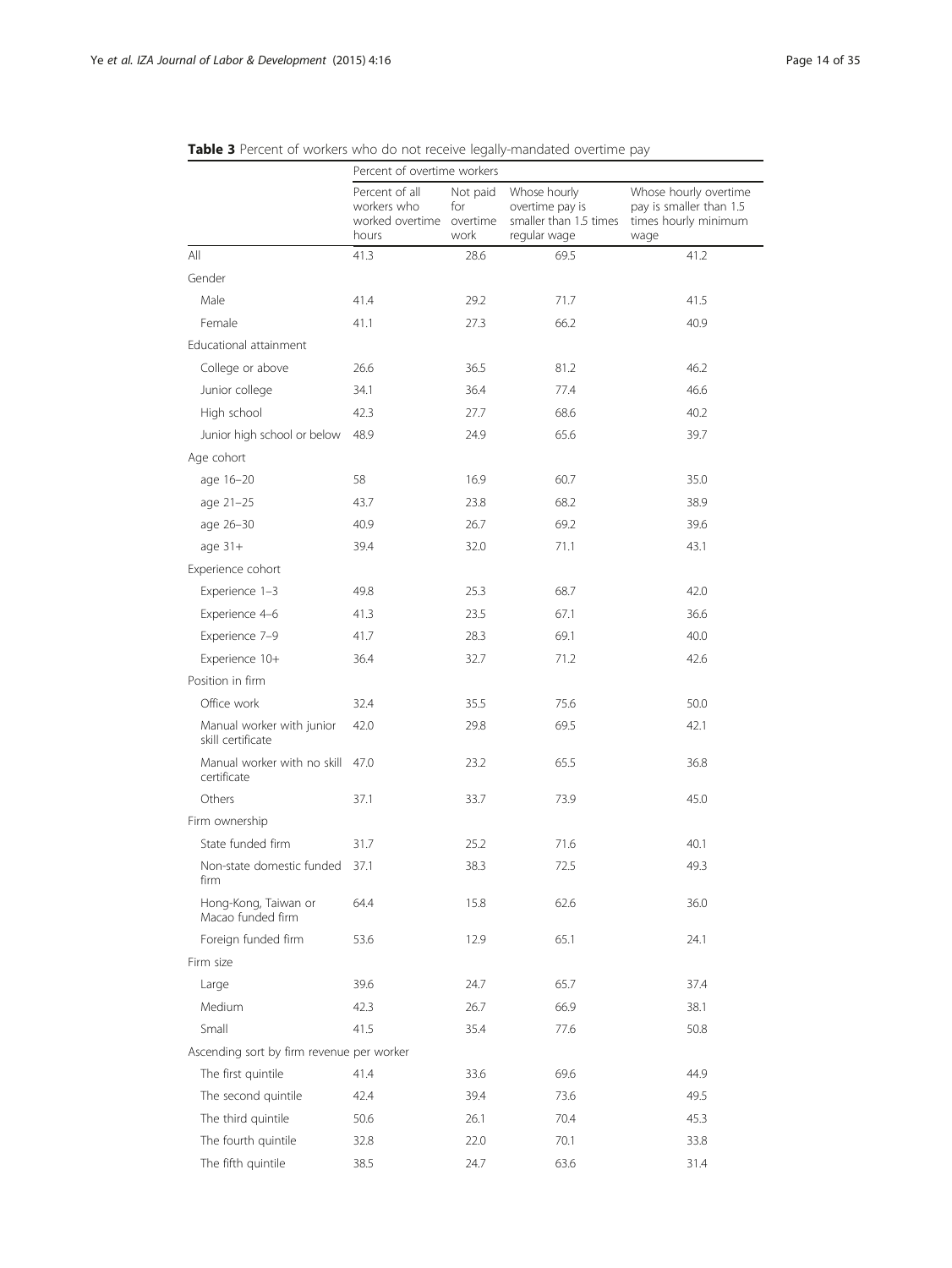| 50.4 | 23.8 | 64.9 | 33.9 |
|------|------|------|------|
| 62.8 | 13.7 | 65.0 | 30.9 |
| 45.2 | 33.2 | 70.4 | 48.0 |
| 30.6 | 29.4 | 71.6 | 40.2 |
| 27.5 | 44.7 | 89.1 | 53.1 |
| 42.2 | 13.3 | 69.2 | 17.5 |
| 21.4 | 22.0 | 58.4 | 29.9 |
| 22.7 | 24.2 | 67.4 | 30.4 |
|      |      |      |      |
| 34.2 | 20.2 | 64.3 | 28.4 |
| 52.1 | 18.8 | 71.8 | 30.3 |
| 33.5 | 49.0 | 76.1 | 65.1 |
| 30.6 | 32.7 | 69.3 | 37.6 |
| 59.9 | 17.9 | 58.3 | 40.6 |
| 43.6 | 56.7 | 73.2 | 58.3 |
|      |      |      |      |

Table 3 Percent of workers who do not receive legally-mandated overtime pay (Continued)

in China, we also find evidence of substantial non-compliance with overtime pay regulations in China.

Table [3](#page-13-0) presents evidence that all types of workers are likely to face overtime pay violations. A high proportion of workers of all education, age, and gender are not paid the legally-mandated wage for overtime work. Workers who work overtime but paid any additional wage beyond their regular pay work in both state-owned and privatelyowned firms. Workers in firms with owners from Hong Kong, Taiwan, Macao, and foreign countries are more likely to work overtime and are also more likely to be paid for overtime hours, although the overtime pay is still generally less than 1.5 times the regular wage.

We have presented evidence that while almost all Chinese firms comply with minimum wage laws, many do not comply with overtime pay regulations. As noted in a previous section of this paper, penalties for violating minimum wage and overtime laws in China are small. In the vast majority of cases, firms found to be in violation of minimum wage or overtime pay regulations are simply required to pay workers the back pay owed; no additional fines are imposed. Further, we could find no evidence that minimum wage laws are enforced more strictly than overtime pay regulations. Given the low cost of violating these regulations and equal enforcement efforts, it is not likely that the difference in compliance is due to differential enforcement of minimum wage and overtime pay regulations.

If differential enforcement is not the reason for differential compliance with minimum wage and overtime laws, then differential compliance is likely due to social or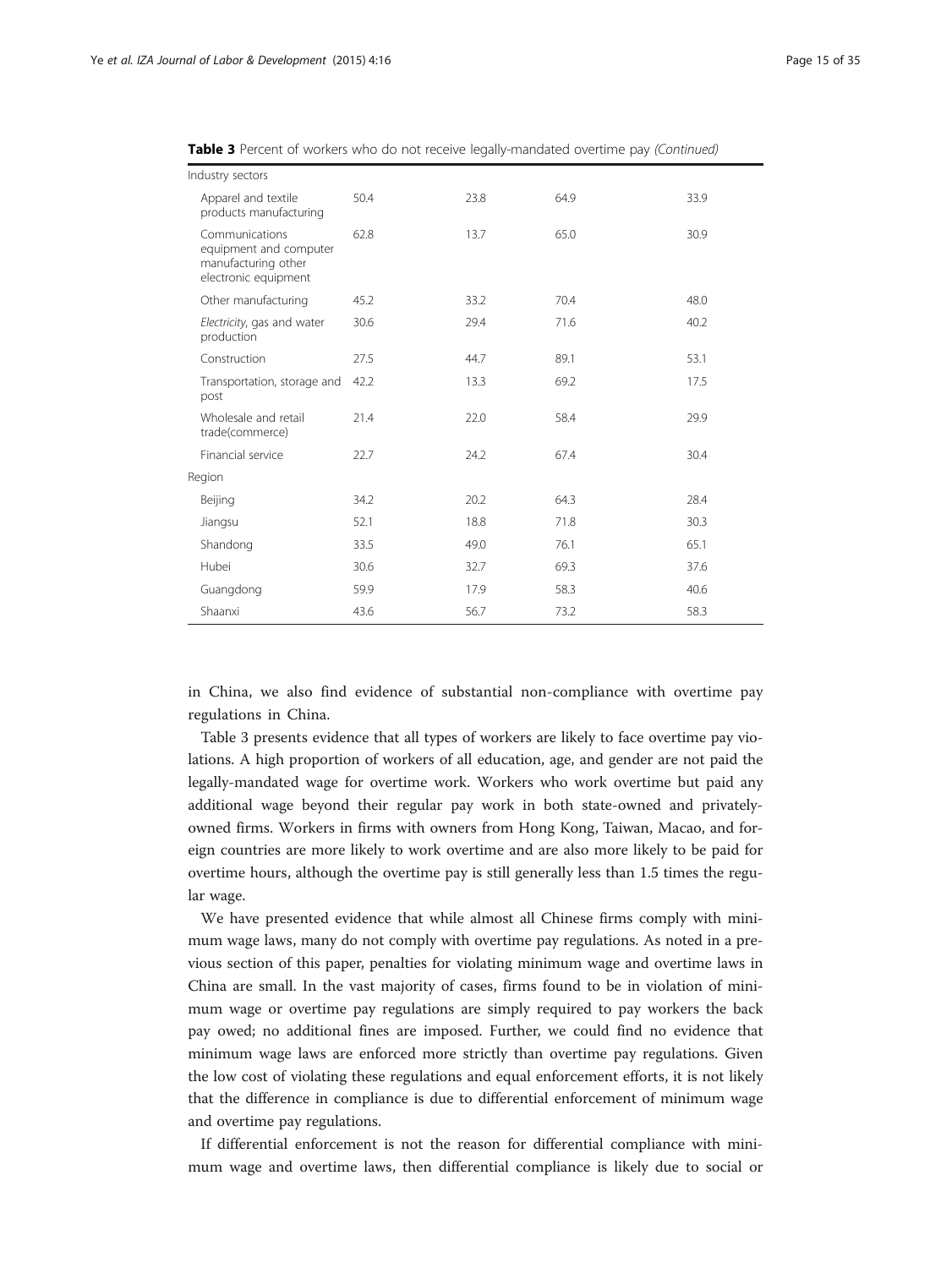<span id="page-15-0"></span>cultural norms. One thing to remember is that the opening of the Chinese socialist planned economy to private firms is relatively recent, and labor regulation of private firms in China is even more recent. We have noted that the first Chinese minimum wage regulations were promulgated only in 1994. In the absence of strong enforcement actions, it may take time for a culture of compliance with the entire labor code to develop. For several reasons, we believe that it is reasonable to expect that a culture of compliance with minimum wages has developed in China, but a culture of compliance with overtime pay has not. Prior to 1994 wages for workers in government-owned firms, in an economy dominated by government-owned firms, were set by government decree. It required relatively little change in social norms for workers and employers to accept that the government should have a role in setting wages in the new private sector.<sup>14</sup> On the other hand, there was no history of a 40 h work week in China prior to the 1994 labor regulations. Prior to the 1994 labor regulations, the legal work week in China was 48 h per week (8 h per day, 6 days per week). The 1994 regulations even allowed firms some flexibility in implementing the change in working hour regulations; with the permission of labor authorities, some firms were allowed to delay implementation of the 40 h work week until 1997. In addition, in rural and agricultural areas, the home of many Chinese manufacturing workers, working hours may vary by season, and it was and is common to work more than 5 days per week and more than 8 h per day during some seasons of the year. Rural migrants employed at the urban manufacturing firms may therefore expect to work more than 40 h per week. In particular, given a historical 48 h work week, employees may not protest if asked to work a 48 h week. Even if they are aware that they should be paid extra for extra work, there is little history in China of paying more than the regular wage for overtime hours. Prior to the 1994 labor regulations, firms were required only to pay the same wage for overtime hours as for regular hours. Thus, employees may still not be aware that overtime pay is required to be greater than the regular pay.

| Weekly<br>working<br>hours | Not paid for<br>overtime<br>work | Whose hourly overtime pay is<br>smaller than 1.5 times regular<br>wage | Whose hourly overtime pay is smaller<br>than 1.5 times hourly minimum wage | Percent<br>of obs. |
|----------------------------|----------------------------------|------------------------------------------------------------------------|----------------------------------------------------------------------------|--------------------|
| [40, 42]                   | 38.6                             | 62.3                                                                   | 41.7                                                                       | 36.85              |
| [42, 44]                   | 24.7                             | 67.8                                                                   | 34.2                                                                       | 15.18              |
| [44, 46]                   | 31.8                             | 75.6                                                                   | 44.7                                                                       | 9.9                |
| [46, 48]                   | 30.7                             | 81                                                                     | 52.9                                                                       | 13.47              |
| [48, 50]                   | 14.6                             | 64.4                                                                   | 29.7                                                                       | 10.12              |
| [50, 52]                   | 8.6                              | 74.9                                                                   | 39.1                                                                       | 3.53               |
| [52, 54]                   | 16.4                             | 78.9                                                                   | 28.6                                                                       | 2.29               |
| [54, 56]                   | 16.9                             | 82.9                                                                   | 47.7                                                                       | 2.19               |
| [56, 58]                   | 9                                | 79                                                                     | 44.9                                                                       | 1.64               |
| [58, 60]                   | 8.2                              | 77.4                                                                   | 49.6                                                                       | 1.84               |
| >60                        | 14                               | 81.1                                                                   | 47.4                                                                       | 2.98               |

**Table 4** Percent of workers who do not receive legally-mandated overtime pay, by hours worked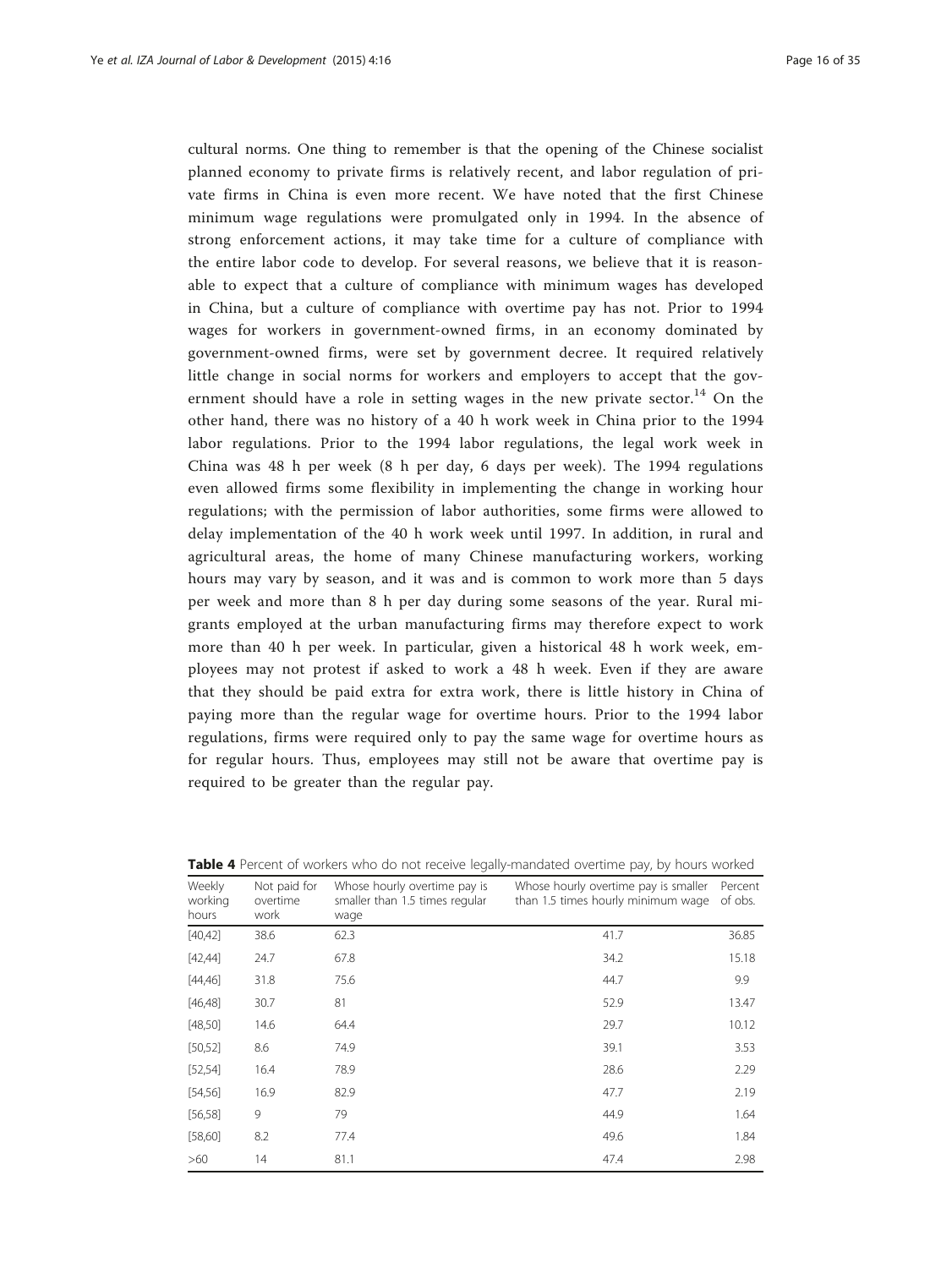Table [4](#page-15-0) presents the proportion of workers who do not receive mandated overtime pay according to the number of overtime hours that they work. There is a clear discontinuity at 48 h per week. A substantial proportion of workers (around 30% of those who work overtime hours) work up to 8 h of overtime without pay, while a much smaller proportion (closer to 15%) work more than 48 h per week without additional pay. This evidence is consistent with the view that workers are willing to work a few more hours without pay (at least up to the pre-1994 work week of 48 h per week) but may balk at working a large number of hours without pay. On the other hand, the proportion of workers earning less than 150% the regular wage or the minimum wage does not depend on the number of overtime hours worked, suggesting that this legal requirement has not become the social norm.

#### 6 Who is likely to be affected by minimum wages?

In the last section we presented evidence that the monthly minimum wage is generally complied with in China, although overtime pay regulations are not. In this section we present evidence that, despite widespread compliance with the monthly minimum wage, the wages of relatively few workers in China are likely to be affected by legal minimum wages.

#### 6.1 Who earns the minimum wage in China?

We find that the relationship between the monthly minimum wage and the wages paid to workers depends on what wage we consider. Monthly minimum wages appear to be taken into consideration by many firms when setting the "basic wage." However, many workers also receive bonuses. Bonuses are part of the regular wage and are based on productivity and can vary by worker. We find that as minimum wages increase from one region to the next, the basic wage increases but bonuses decrease, so that, overall, total wages are not correlated with the level of minimum wages.

The basic wage of almost 5% of all full-time workers is exactly equal to the minimum wage for those workers, and the basic wage for 9.3% of all workers is between the minimum wage and 110% of the minimum wage (Table [5\)](#page-17-0). These are surprisingly high percentages and suggest that firms consider the minimum wage when setting the basic wage. However, once supplements and bonuses are taken into account, this percentage is much smaller; the total full-time wage of fewer than 1% of the workers in our sample is exactly the minimum wage. The average increase in the minimum wage is around 10% (Wang, [2012\)](#page-34-0), so looking at workers earning between the minimum wage and 110% of the minimum wage is an estimate of the workers likely to be affected by minimum wage changes. By this measure, we estimate that only between 2.1 and 3.3% of workers will be affected by increases in the minimum wage. Our evidence suggests that many firms set the basic wage at the monthly minimum and then adjust the monthly wages of workers upward to the market wage for that worker based on the performance of that worker. Thus, the evidence suggests that the minimum wage does act as a wage floor for workers and firms but that the market wage of most workers in our sample are above the minimum wage.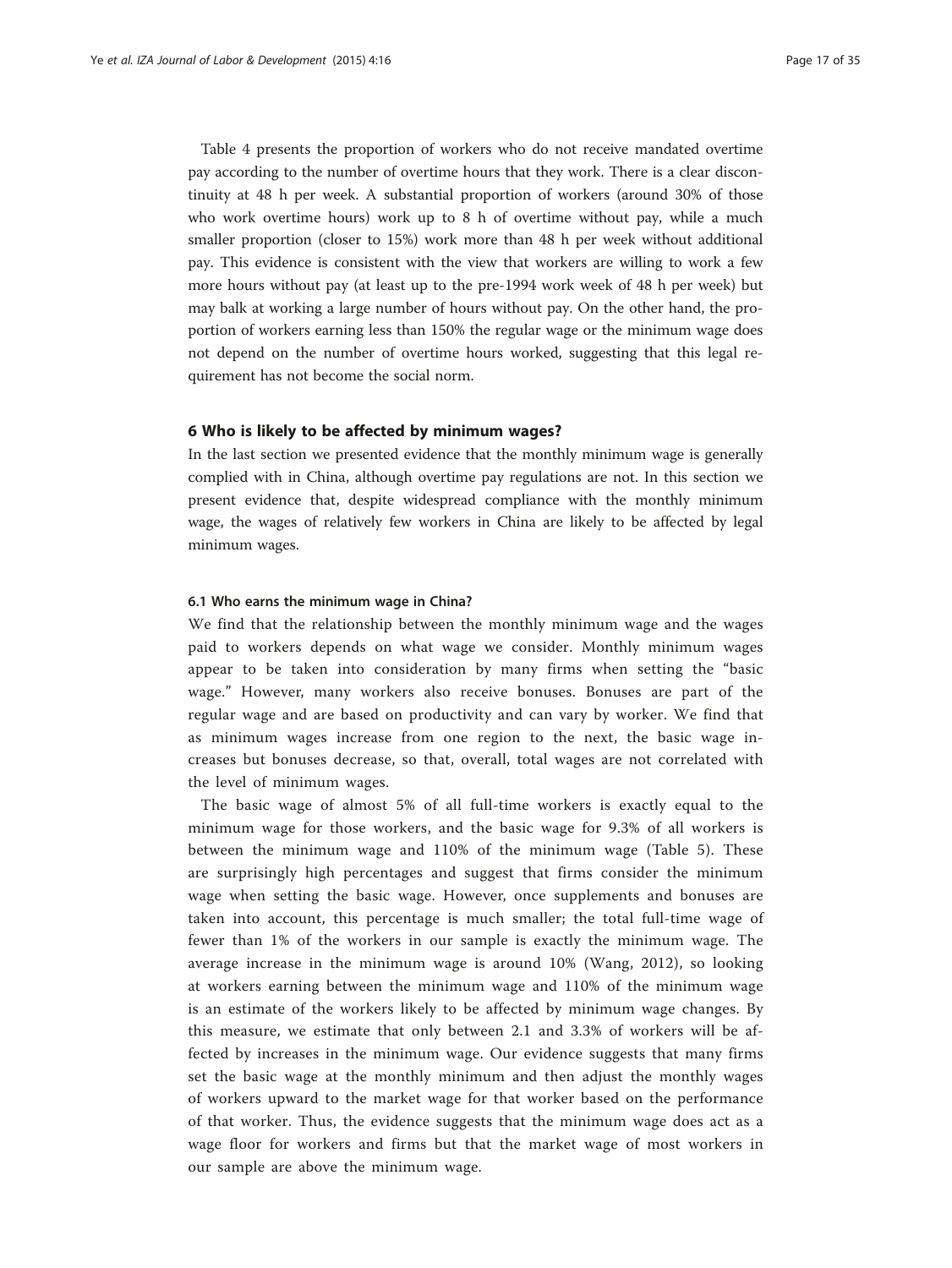|                                             |                        | Basic wage   |              | Basic wage +<br>bonus |              | Basic wage +<br>$bonus +$<br>supplements |  |
|---------------------------------------------|------------------------|--------------|--------------|-----------------------|--------------|------------------------------------------|--|
|                                             | $=$ MW                 | $[1,1.1]$ MW | $=$ MW       | $[1,1.1]$ MW          | $=$ MW       | $[1,1.1]$ MW                             |  |
| All                                         | 4.9                    | 9.3          | 1.3          | 3.3                   | 0.8          | 2.1                                      |  |
|                                             | Gender                 |              |              |                       |              |                                          |  |
| Male                                        | 4.0                    | 7.7          | 1.0          | 2.3                   | 0.6          | 1.4                                      |  |
| Female                                      | 6.3                    | 11.9         | 1.7          | 4.7                   | 1.1          | 3.1                                      |  |
|                                             | Educational attainment |              |              |                       |              |                                          |  |
| College or above                            | 1.9                    | 3.4          | 0.4          | 0.8                   | 0.1          | 0.2                                      |  |
| Junior college                              | 2.9                    | 5.5          | 0.5          | 1.3                   | 0.2          | 0.7                                      |  |
| High school                                 | 4.8                    | 9.4          | 1.1          | 2.9                   | 0.6          | 1.7                                      |  |
| Junior high school or below                 | 7.1                    | 13.2         | 2.4          | 5.5                   | 1.7          | 3.9                                      |  |
|                                             | Age cohort             |              |              |                       |              |                                          |  |
| Age 16-20                                   | 7.4                    | 14.8         | 2.1          | 7.4                   | 1.4          | 4.1                                      |  |
| Age 21-25                                   | 4.3                    | 9.3          | 1.2          | 3.4                   | 0.6          | 2.0                                      |  |
| Age 26-30                                   | 4.3                    | 8.3          | 1.2          | 2.8                   | 0.6          | 1.7                                      |  |
| Age 31+                                     | 5.0                    | 9.2          | 1.3          | 3.0                   | 0.9          | 2.1                                      |  |
|                                             | Experience cohort      |              |              |                       |              |                                          |  |
| Experience 1-3                              | 6.3                    | 12.0         | 1.9          | 5.3                   | 1.2          | 3.3                                      |  |
| Experience 4-6                              | 5.5                    | 10.6         | 1.8          | 3.8                   | 1.1          | 2.5                                      |  |
| Experience 7-9                              | 4.1                    | 7.9          | 1.2          | 2.8                   | 0.7          | 1.7                                      |  |
| Experience 10+                              | 4.1                    | 7.8          | 0.9          | 2.0                   | 0.5          | 1.3                                      |  |
|                                             | Position in firm       |              |              |                       |              |                                          |  |
| Office work                                 | 4.4                    | 8.8          | 0.9          | 3.8                   | 0.3          | 2.3                                      |  |
| Manual worker with junior skill certificate | 5.2                    | 12.2         | 0.9          | 4.2                   | 0.4          | 3.0                                      |  |
| Manual worker with no skill certificate     | 7.2                    | 12.7         | 2.3          | 5.4                   | 1.6          | 3.6                                      |  |
| Others                                      | 2.0                    | 5.7          | 0.4          | 2.1                   | 0.2          | 1.3                                      |  |
|                                             | Firm size              |              |              |                       |              |                                          |  |
| Large                                       | 2.6                    | 6.7          | 0.3          | 1.3                   | 0.2          | 0.6                                      |  |
| Medium                                      | 6.1                    | 11.6         | 1.4          | 3.8                   | 0.7          | 2.4                                      |  |
| Small                                       | 5.5                    | 8.6          | 2.2          | 4.5                   | 1.6          | 3.2                                      |  |
|                                             | Firm ownership         |              |              |                       |              |                                          |  |
| State funded firm                           | 0.7                    | 4.5          | 0.1          | 1.2                   | 0.1          | 0.8                                      |  |
| Non-state domestic funded firm              | 5.9                    | 9.8          | 1.4          | 3.1                   | $\mathbf{1}$ | 2.3                                      |  |
| HongKong, Taiwan, Macao funded firm         | 6.1                    | 20           | 2.9          | 14.6                  | 1.3          | 9.7                                      |  |
| Foreign funded firm                         | 3.6                    | 9.2          | $\mathbb{1}$ | 3.7                   | 0.4          | 1.7                                      |  |
|                                             | Region                 |              |              |                       |              |                                          |  |
| Beijing                                     | 6.5                    | 10.6         | 1.1          | 1.8                   | 1.0          | 1.5                                      |  |
| Jiangsu                                     | 9.5                    | 14.2         | 2.8          | 5.3                   | 1.5          | 2.8                                      |  |

<span id="page-17-0"></span>Table 5 Proportion of workers whose wage equals the minimum wage plus 10%: comparisons to the basic wage and two measures of the total wage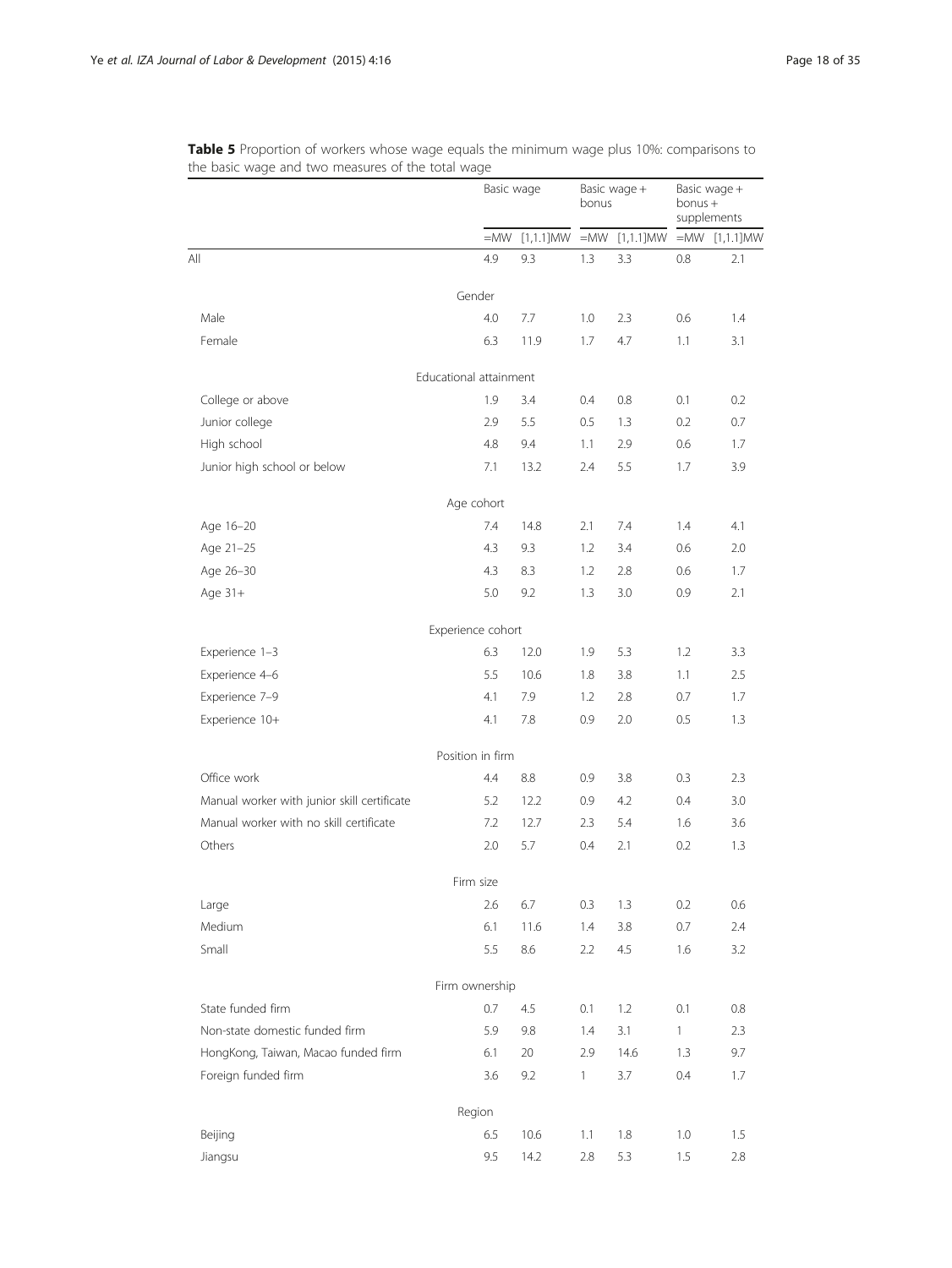| Shandong                                                                          | 0.6 | 4.2  | 0.3          | 1.9 | 0.3         | 1.4 |
|-----------------------------------------------------------------------------------|-----|------|--------------|-----|-------------|-----|
| Hubei                                                                             | 4.6 | 10.0 | 0.3          | 1.4 | 0.1         | 0.6 |
| Guangdong                                                                         | 3.7 | 9.7  | 2.5          | 7.3 | 1.4         | 5.4 |
| Shaanxi                                                                           | 0.3 | 2.1  | 0.3          | 2.1 | 0.3         | 2.1 |
| Ascending sort by firm revenue per worker                                         |     |      |              |     |             |     |
| The first quintile                                                                | 6.2 | 11.3 | 1.9          | 5.3 | 1.5         | 4.3 |
| The second quintile                                                               | 5.4 | 11.6 | 1.9          | 4.7 | 1.4         | 3.4 |
| The third quintile                                                                | 3.9 | 8.7  | $\mathbf{1}$ | 3.1 | 0.8         | 2.1 |
| The fourth quintile                                                               | 6.6 | 10   | 1.7          | 2.7 | 0.4         | 0.9 |
| The fifth quintile                                                                | 2.4 | 5.7  | 0.3          | 1.2 | 0.2         | 0.6 |
| Industry sectors                                                                  |     |      |              |     |             |     |
| Apparel and textile products manufacturing                                        | 12  | 19.5 | 3.8          | 6.6 | 2.9         | 4.8 |
| Communications equipment and computer<br>manufacturing other electronic equipment | 6.5 | 14   | 2.2          | 7.7 | 0.9         | 4.3 |
| Other manufacturing                                                               | 3.7 | 8.5  | 1.1          | 2.8 | 0.5         | 1.6 |
| Electricity, gas and water production                                             | 0.7 | 3.3  | $\circ$      | 1.1 | $\mathbf 0$ | 0.2 |
| Construction                                                                      | 3.1 | 4.3  | 0.4          | 1   | 0.3         | 0.7 |
| Transportation, storage and post                                                  | 5.3 | 6.5  | 1.4          | 2.4 | 1.3         | 1.9 |
| Wholesale and retail trade (commerce)                                             | 8.4 | 13.3 | 1.4          | 3.6 | 1.2         | 2.8 |
| Financial service                                                                 | 1.6 | 3.6  | 1.2          | 2.3 | 1.2         | 2.1 |

Table 5 Proportion of workers whose wage equals the minimum wage plus 10%: comparisons to the basic wage and two measures of the total wage (Continued)

Kernel density estimates of the distribution of the gap between the wage of each worker and the minimum wage (Fig. [1\)](#page-19-0) are also consistent with the conclusion that employers consider minimum wages when setting the basic wage but that market wages are above the minimum wage for almost all workers. A value of zero in these figures indicates that the wage is equal to the minimum wage for these workers. There is a clear spike in the distribution of the basic wage at the level of the minimum wage and a censoring of the basic wage below the minimum, indicating that employers consider the minimum wage to be a wage floor when setting the regular monthly wage. However, the distributions of the total full-time wage (wage plus bonus and wage plus bonus plus supplements) appear to be only slightly affected by the minimum wage, with no clear spike at the minimum wage and only some censoring of the distribution below the minimum wage.

Women are more likely to earn the minimum wage than men (see Table [5\)](#page-17-0). Younger, less skilled, less experienced, and less-educated workers are also more likely to earn the legal minimum. These low-skilled workers are likely to have low market wages. These are also the types of workers that we found are more likely to be paid below the minimum wage.

Workers in firms located in Guangdong province, in low revenue per worker (labor intensive) firms and in apparel, textile, and electronic equipment manufacturing are more likely to be earning the minimum wage. The category of firms with the highest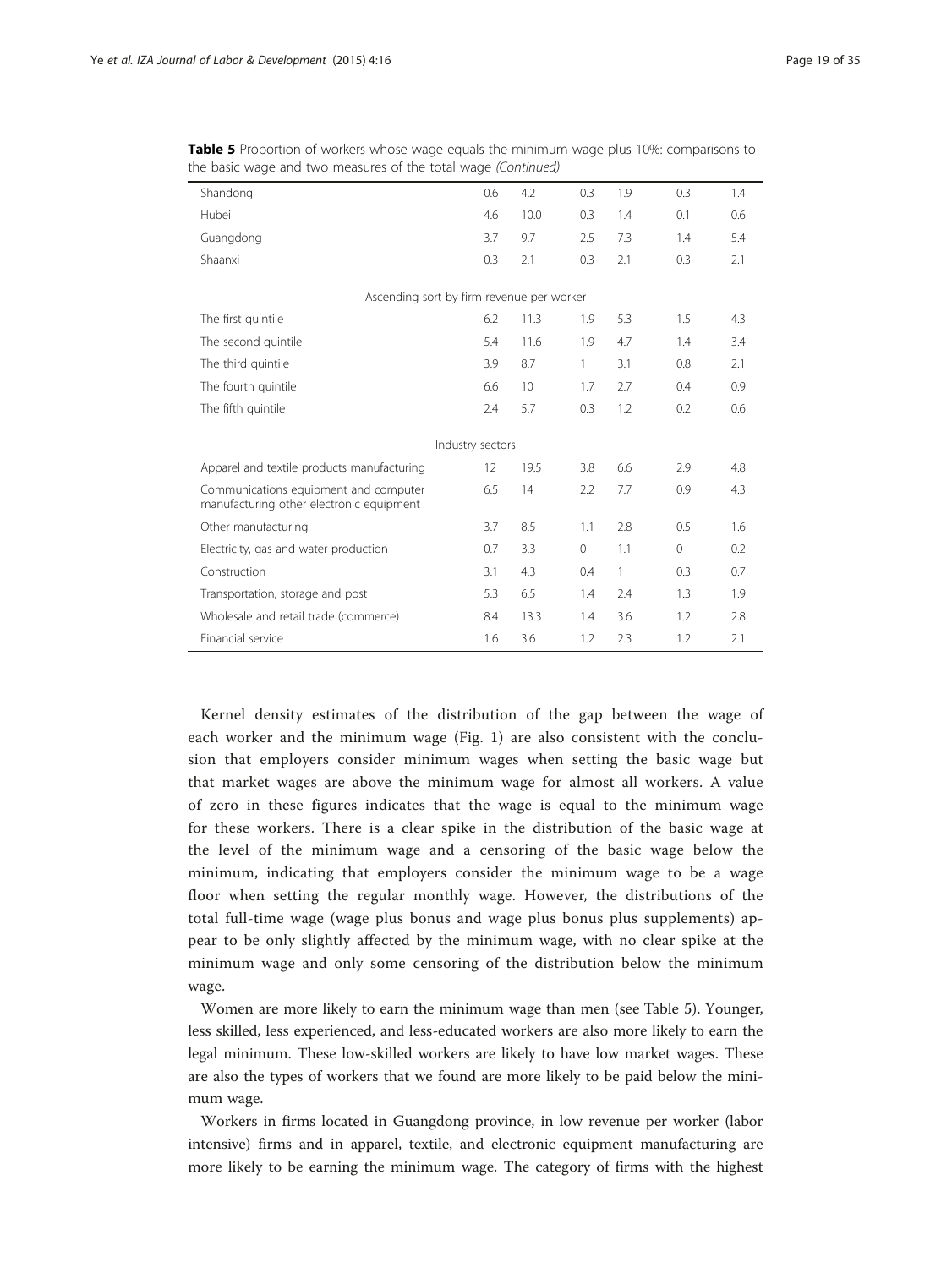<span id="page-19-0"></span>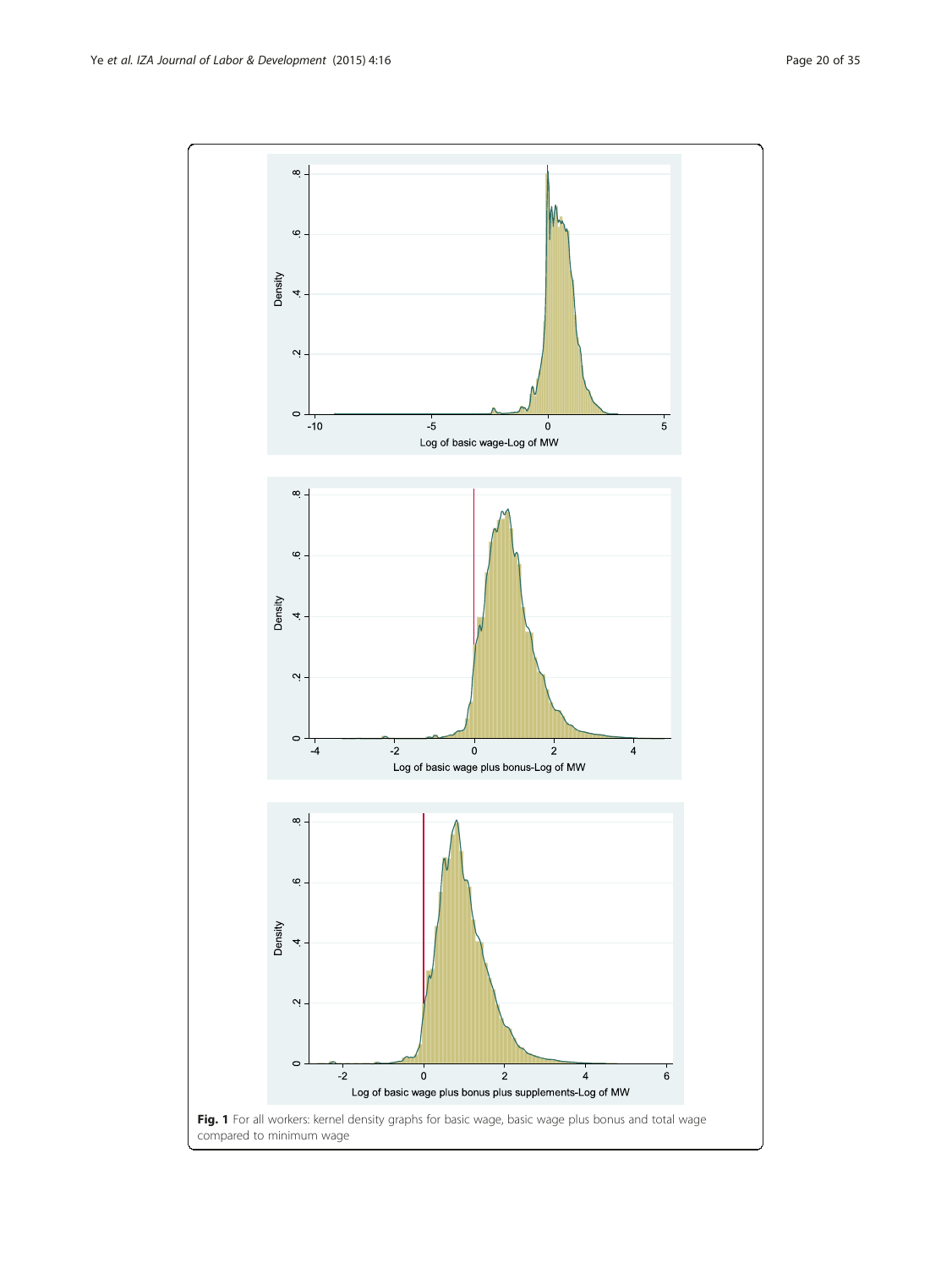percentage of workers likely to be affected by minimum wages are those with owners from Taiwan, Macao, or Hong Kong. These firms tend to be, not surprisingly, labor intensive firms that manufacture apparel, textiles, and electronic equipment and are likely to depend heavily on exports.

However, even for groups that are likely to have low market wages, the percent of workers in our sample earning within 10% of the minimum wage is small. Using our upper bound of the estimates (the comparison with the basic wage plus the bonus), the highest proportion of workers earning within 10% of the minimum wage are for youngest workers (7.4% for teenagers), those with a junior high school education or below (5.5%), workers in Guangdong province (7.3%), textile and apparel workers (6.6%), electronics manufacturing workers (7.7%), and workers in firms with the lowest revenue per worker.<sup>15</sup> A very high percent of workers in firms with owners from Hong Kong, Macao, or Taiwan, almost 15% using our upper-bound estimates, earn within 10% of the minimum wage. However, these workers represent only 7.8% of our sample (see Table [1\)](#page-8-0).

#### 6.2 Regression analysis comparing wages with the minimum wage

To further explore the relationship between the different components of the wage and the minimum wage, we regress different components of the wage on the level of the minimum wage, controlling for personal characteristics, firm characteristics, and the regional characteristics. We are interested in discovering if the different types of wages for each worker are correlated with the level of the minimum wage in each local geographic region. We examine the impact of minimum wages on three types/components of the wage: (1) the basic wage, (2) the bonus, (3) the total full-time wage (basic wage plus bonus plus supplement). We also examine the impact of minimum wages on hours worked, which, because our data is for full-time workers only, will be an indicator of over-time hours. Personal characteristics that we control for include gender, age and age squared, experience and experience squared, a set of education dummy variables (high school, junior college and college or above, where the excluded category is junior high or below), and a set of occupational dummy variables. Firm characteristics that we control for include firm ownership dummies, firm size dummies, the revenue per worker, the labor cost to total expenditure ratio<sup>16</sup>, and the wage to other labor cost ratio. Regional characteristics that we control for are those that the minimum wage laws require local governments to consider when setting the minimum wage, and include an index of cost of living, average county-level wages, and the county GDP. Estimated errors are adjusted for clustering around firms. The results of these regressions are reported in Table [6.](#page-21-0)

We find that there is a statistically significant positive correlation between the minimum wage and the basic wage. However, we find a statistically negative correlation between the minimum wage and bonus. For most workers, the higher basic wage and lower bonus cancel each other out so that we find that higher minimum wages are not significantly correlated with total full-time wages.

The coefficient on the log of minimum wages in the equation where the dependent variable is the log of basic wage is 0.9, suggesting that a 1% increase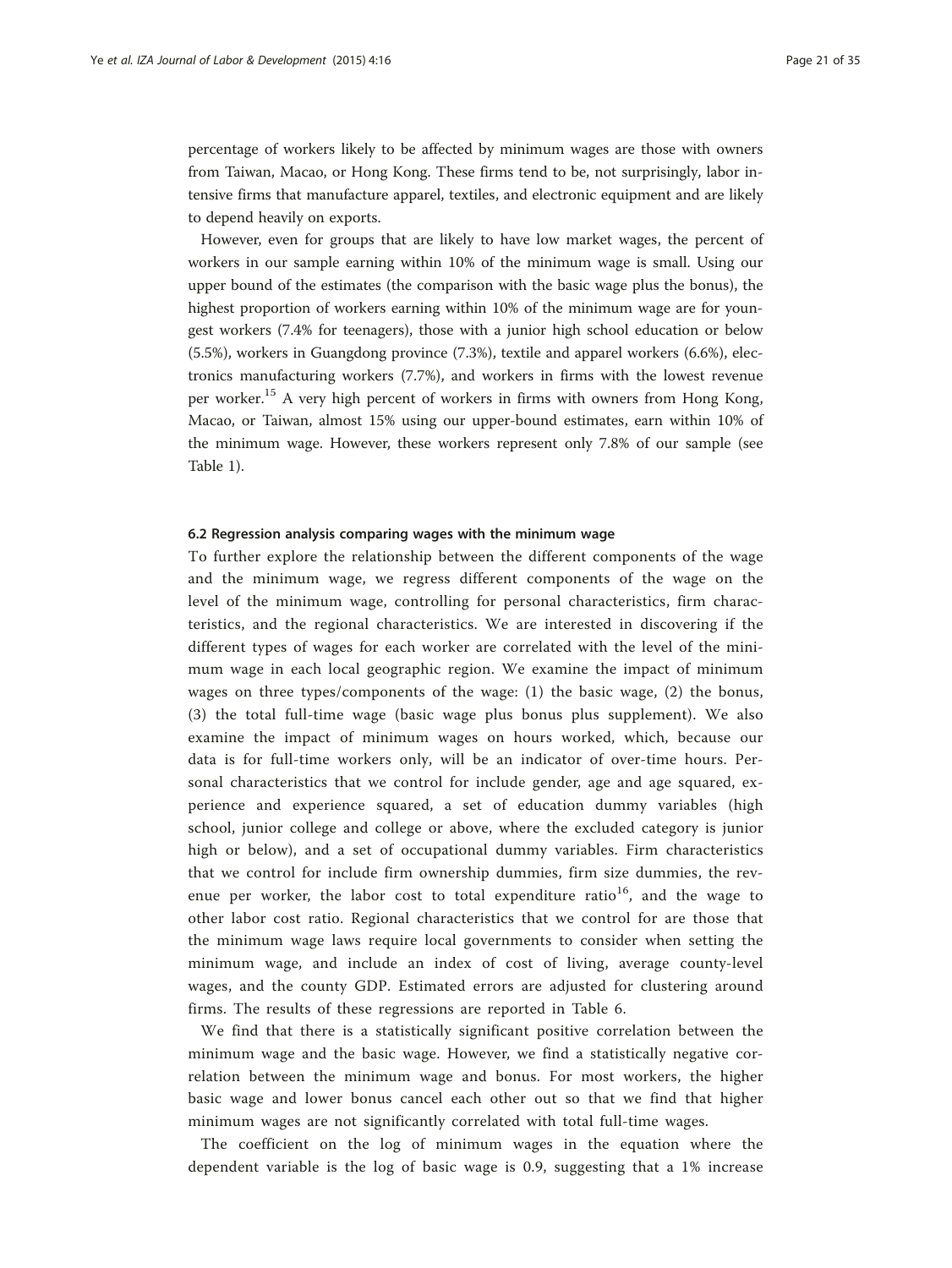<span id="page-21-0"></span>

| <b>TANIC O</b> WAYL TUYIUSIONS                   | Coefficients on each explanatory variable |                       |                                                  |                        |  |
|--------------------------------------------------|-------------------------------------------|-----------------------|--------------------------------------------------|------------------------|--|
|                                                  | (1)                                       | (2)                   | (3)                                              | (4)                    |  |
| Dependent variable                               | Log of basic<br>monthly wage              | Log of<br>$(bonus+1)$ | Log of basic wage plus<br>bonus plus supplements | Log of hours<br>worked |  |
| Log of minimum wage                              | $0.872***$                                | $-6.299***$           | $-0.015$                                         | 0.048                  |  |
|                                                  | (0.212)                                   | (1.739)               | (0.111)                                          | (0.037)                |  |
| Log of lowest living cost                        | $-0.305*$                                 | 3.881***              | 0.150                                            | $-0.009$               |  |
|                                                  | (0.170)                                   | (1.399)               | (0.092)                                          | (0.025)                |  |
| Log of county level average<br>wage              | $0.280***$                                | $1.923***$            | $0.519***$                                       | $-0.007$               |  |
|                                                  | (0.070)                                   | (0.462)               | (0.043)                                          | (0.008)                |  |
| Log of county level GDP per<br>capita            | 0.004                                     | 0.351                 | $0.045*$                                         | $-0.012*$              |  |
|                                                  | (0.041)                                   | (0.379)               | (0.026)                                          | (0.006)                |  |
| Female                                           | $-0.090***$                               | $-0.117$              | $-0.116***$                                      | $-0.008***$            |  |
|                                                  | (0.011)                                   | (0.079)               | (0.007)                                          | (0.002)                |  |
| College or above                                 | $0.483***$                                | $0.735***$            | $0.513***$                                       | $-0.034***$            |  |
|                                                  | (0.033)                                   | (0.212)               | (0.023)                                          | (0.004)                |  |
| Junior college                                   | $0.213***$                                | $0.391**$             | $0.244***$                                       | $-0.023***$            |  |
|                                                  | (0.022)                                   | (0.171)               | (0.017)                                          | (0.004)                |  |
| High school                                      | $0.050***$                                | 0.126                 | $0.083***$                                       | $-0.009**$             |  |
|                                                  | (0.018)                                   | (0.148)               | (0.012)                                          | (0.004)                |  |
| Age                                              | $0.021***$                                | 0.031                 | $0.024***$                                       | $-0.001$               |  |
|                                                  | (0.006)                                   | (0.038)               | (0.005)                                          | (0.001)                |  |
| Age squared                                      | $-0.000***$                               | $-0.000$              | $-0.000***$                                      | 0.000                  |  |
|                                                  | (0.000)                                   | (0.001)               | (0.000)                                          | (0.000)                |  |
| Experience                                       | $0.012***$                                | 0.018                 | $0.011***$                                       | $-0.002**$             |  |
|                                                  | (0.004)                                   | (0.028)               | (0.003)                                          | (0.001)                |  |
| Experience squared                               | $-0.000***$                               | $-0.000$              | $-0.000***$                                      | $0.000*$               |  |
|                                                  | (0.000)                                   | (0.001)               | (0.000)                                          | (0.000)                |  |
| State funded firm                                | $-0.080$                                  | 0.656                 | 0.016                                            | 0.005                  |  |
|                                                  | (0.059)                                   | (0.506)               | (0.043)                                          | (0.008)                |  |
| HongKong, Taiwan, Macao<br>funded firm           | $0.120**$                                 | $-0.717$              | 0.022                                            | $0.051***$             |  |
|                                                  | (0.054)                                   | (0.490)               | (0.035)                                          | (0.013)                |  |
| Foreign funded firm                              | $0.228***$                                | 0.298                 | $0.131***$                                       | $0.025***$             |  |
|                                                  | (0.059)                                   | (0.510)               | (0.033)                                          | (0.009)                |  |
| Large size firm                                  | $-0.094*$                                 | $1.611***$            | $0.097***$                                       | $-0.016**$             |  |
|                                                  | (0.052)                                   | (0.465)               | (0.032)                                          | (0.008)                |  |
| Medium size firm                                 | $-0.022$                                  | $0.513*$              | $0.060***$                                       | 0.001                  |  |
|                                                  | (0.031)                                   | (0.264)               | (0.019)                                          | (0.006)                |  |
| Log of firm revenue per worker                   | $0.077***$                                | $0.323**$             | $0.096***$                                       | 0.002                  |  |
|                                                  | (0.015)                                   | (0.127)               | (0.011)                                          | (0.003)                |  |
| Proportion of labor cost to total<br>expenditure | $0.250***$                                | $-0.563$              | $0.234***$                                       | $-0.021$               |  |
|                                                  | (0.096)                                   | (0.774)               | (0.061)                                          | (0.014)                |  |
|                                                  | $-0.096$                                  | $1.353**$             | $-0.054$                                         | $-0.045***$            |  |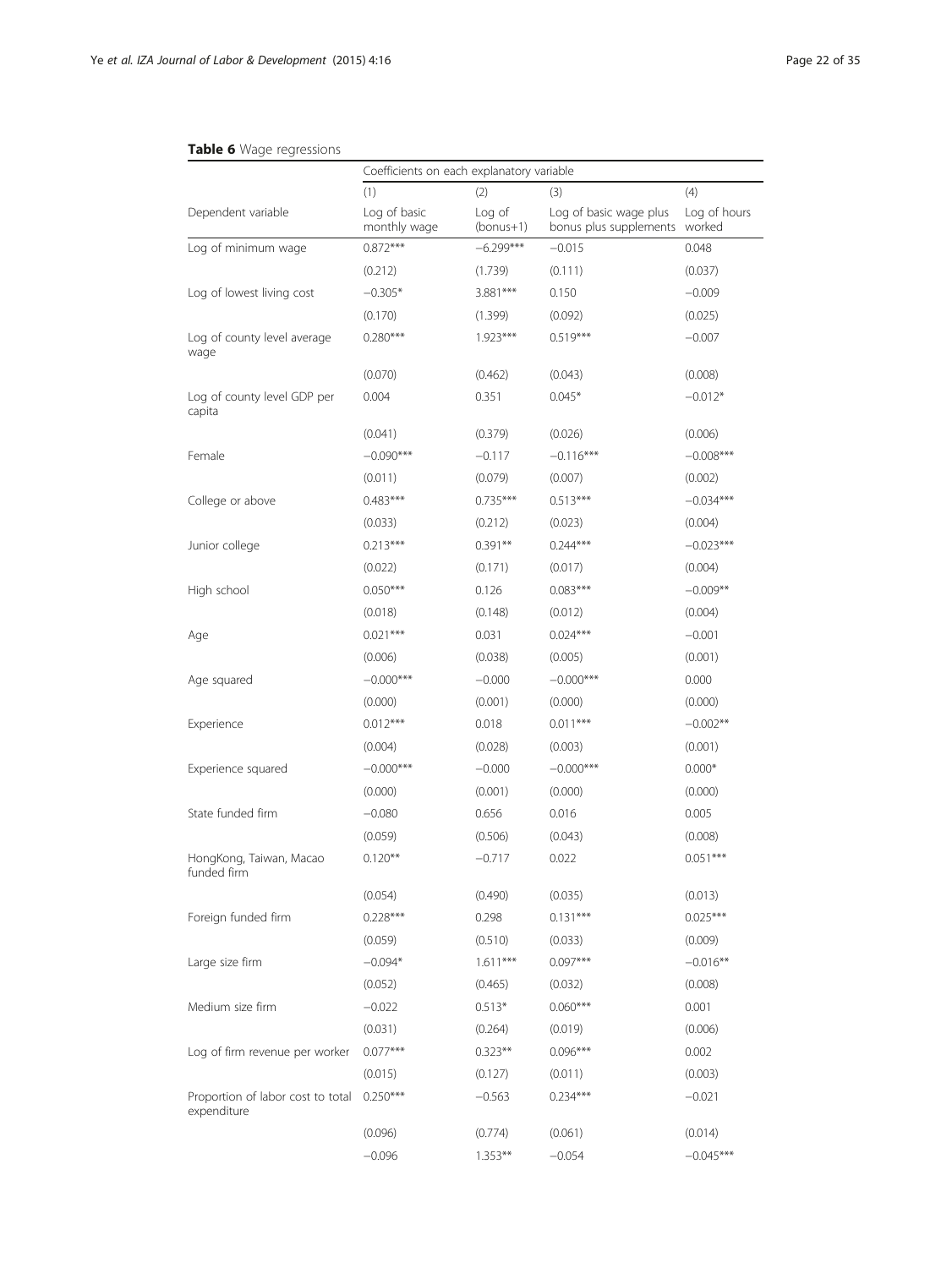| Other labor cost to wage<br>expenditure |            |            |            |            |
|-----------------------------------------|------------|------------|------------|------------|
|                                         | (0.069)    | (0.573)    | (0.042)    | (0.011)    |
| Dummies for position in firm            | <b>YES</b> | <b>YES</b> | <b>YFS</b> | YES        |
| Dummies for sectors                     | YES        | <b>YES</b> | <b>YFS</b> | <b>YES</b> |
| Observations                            | 514497     | 521501     | 521074     | 521501     |
| $R^2$                                   | 0.350      | 0.228      | 0.556      | 0.139      |

#### Table 6 Wage regressions (Continued)

Standard errors in parentheses

 $*<sub>p</sub> < 0.1, **<sub>p</sub> < 0.05, ***<sub>p</sub> < 0.01$ 

in the minimum wage is associated with an approximately 0.9% increase in the basic wage. The coefficient in the bonus equation is a  $-6.3$ , suggesting that a 1% increase in the minimum wage leads to an approximately 6% drop in bonus payments. Because bonuses are only 20% of earnings while the basic wage is 60%, a 1% change in the basic wage is a much bigger absolute increase than a 1% change in the bonus. This can easily be seen if we assume that the total wage is 100 (so that the basic wage is 60 and the bonus is 20). In this case, our results from Table [6](#page-21-0) predict that a 1% increase in the minimum wage would lead to an increase in the basic wage of approximately 0.54 (0.9% of 60) and a drop in the bonus by 1.2 (6% of 20).

Because we have data on firms at only one point in time, we can only examine correlations across regions. It is possible that our regressions are not capturing the causal effect of minimum wages on wages, but instead are capturing the effect of local labor market conditions on both minimum wages and the actual wages paid to workers. We try to control for this by including indicators of local labor market conditions as control variables, but we may not have data on all the factors that affect the setting of minimum wages and actual wages. However, if both the minimum wage and actual wages move in the same direction because of local labor market conditions, then both bonuses and basic wages should be positively correlated with minimum wages. Contrary to this expectation, we find that bonuses are negatively correlated with minimum wages across regions. This suggests that our regression results are not due to omitted variables relating to economic conditions in each region.

While we find that total full-time wages are not correlated with minimum wages for workers in general, it is possible that there is a correlation for some sub-sets of workers. For example, we found earlier in the paper that the proportion of workers earning at or below the minimum wage is higher for women compared to men, for less-skilled and less-educated workers, for younger and less-experienced workers, for workers in firms with low revenue per worker (labor-intensive firms), for firms whose owners are from Hong Kong, Taiwan, or Macao, and for firms in Guangdong province. Controlling for personal, firm, and regional characteristics, we examine whether minimum wages are statistically significantly correlated with wages for these sub-groups. The regression results for different sub-groups of workers are presented in Table [7.](#page-23-0)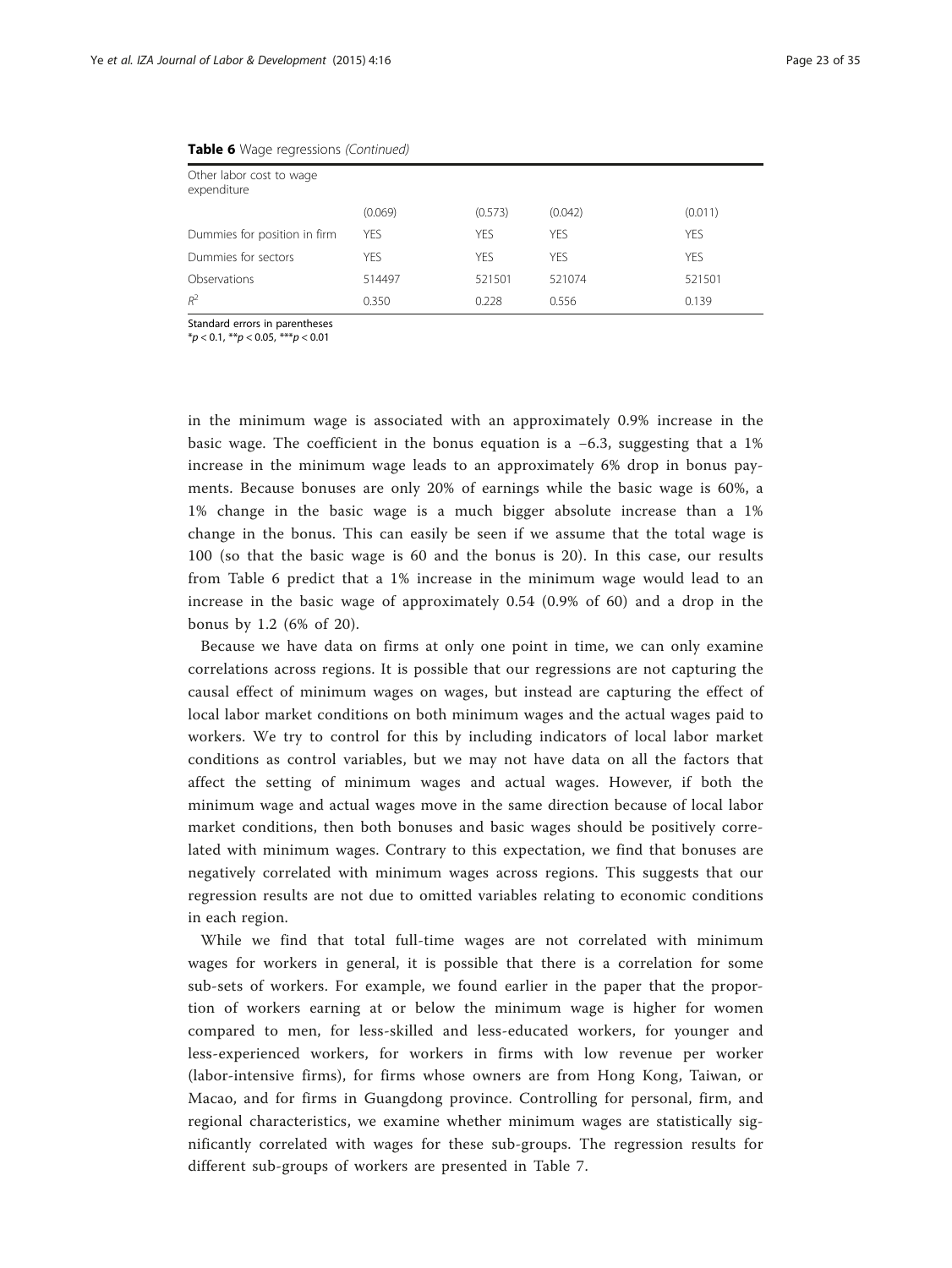| Coefficients on the minimum wage variable only |                              |                       |                                                                  |            |  |  |  |
|------------------------------------------------|------------------------------|-----------------------|------------------------------------------------------------------|------------|--|--|--|
|                                                | (1)                          | (2)                   | (3)                                                              | (4)        |  |  |  |
| Dependent variable                             | Log of basic monthly<br>wage | Log of<br>$(bonus+1)$ | Log of basic wage Log of hours<br>plus bonus plus<br>supplements | worked     |  |  |  |
| Gender                                         |                              |                       |                                                                  |            |  |  |  |
| Male                                           | $1.008***$                   | $-5.386***$           | 0.095                                                            | 0.052      |  |  |  |
|                                                | (0.228)                      | (1.748)               | (0.119)                                                          | (0.037)    |  |  |  |
| Female                                         | $0.746***$                   | $-7.792***$           | $-0.143$                                                         | 0.046      |  |  |  |
|                                                | (0.224)                      | (1.928)               | (0.119)                                                          | (0.041)    |  |  |  |
| Educational attainment                         |                              |                       |                                                                  |            |  |  |  |
| College or above                               | $0.640**$                    | $-10.684***$          | $-0.410$                                                         | $0.068*$   |  |  |  |
|                                                | (0.305)                      | (3.232)               | (0.325)                                                          | (0.041)    |  |  |  |
| Junior college                                 | $1.177***$                   | $-8.171***$           | 0.142                                                            | 0.013      |  |  |  |
|                                                | (0.264)                      | (1.979)               | (0.180)                                                          | (0.040)    |  |  |  |
| High school                                    | $1.081***$                   | $-6.191***$           | 0.177                                                            | 0.014      |  |  |  |
|                                                | (0.238)                      | (1.833)               | (0.109)                                                          | (0.036)    |  |  |  |
| Junior high school<br>or below                 | $0.836***$                   | $-5.204***$           | $-0.014$                                                         | 0.081      |  |  |  |
|                                                | (0.206)                      | (2.000)               | (0.121)                                                          | (0.052)    |  |  |  |
| Age cohort                                     |                              |                       |                                                                  |            |  |  |  |
| Age 16-20                                      | $1.134***$                   | $-9.679***$           | $-0.122$                                                         | 0.094      |  |  |  |
|                                                | (0.349)                      | (2.408)               | (0.163)                                                          | (0.073)    |  |  |  |
| Age 21-25                                      | $1.029***$                   | $-9.606***$           | $-0.014$                                                         | 0.075      |  |  |  |
|                                                | (0.290)                      | (2.013)               | (0.127)                                                          | (0.051)    |  |  |  |
| Age 26-30                                      | $0.791***$                   | $-7.723***$           | $-0.071$                                                         | $0.073*$   |  |  |  |
|                                                | (0.234)                      | (1.777)               | (0.127)                                                          | (0.039)    |  |  |  |
| Age 31+                                        | $0.834***$                   | $-5.093***$           | 0.026                                                            | 0.031      |  |  |  |
|                                                | (0.206)                      | (1.787)               | (0.119)                                                          | (0.035)    |  |  |  |
| Experience cohort                              |                              |                       |                                                                  |            |  |  |  |
| Experience 1-3                                 | $0.984***$                   | $-10.118***$          | $-0.091$                                                         | 0.083      |  |  |  |
|                                                | (0.251)                      | (1.856)               | (0.144)                                                          | (0.058)    |  |  |  |
| Experience 4-6                                 | 0.403                        | $-5.396***$           | $-0.169$                                                         | 0.070      |  |  |  |
|                                                | (0.269)                      | (1.854)               | (0.149)                                                          | (0.048)    |  |  |  |
| Experience 7-9                                 | $0.634***$                   | $-7.599***$           | $-0.032$                                                         | $0.086**$  |  |  |  |
|                                                | (0.229)                      | (2.042)               | (0.131)                                                          | (0.034)    |  |  |  |
| Experience 10+                                 | $0.964***$                   | $-4.547**$            | 0.109                                                            | $-0.011$   |  |  |  |
|                                                | (0.242)                      | (2.091)               | (0.132)                                                          | (0.036)    |  |  |  |
| Position in firm                               |                              |                       |                                                                  |            |  |  |  |
| Office workers                                 | $1.133***$                   | $-10.192***$          | $-0.046$                                                         | $-0.020$   |  |  |  |
|                                                | (0.366)                      | (2.014)               | (0.251)                                                          | (0.040)    |  |  |  |
| Manual workers with<br>no skill certificate    | $0.649***$                   | $-6.852***$           | $-0.032$                                                         | $0.139***$ |  |  |  |
|                                                | (0.233)                      | (2.100)               | (0.134)                                                          | (0.050)    |  |  |  |

<span id="page-23-0"></span>Table 7 Wage regression results: coefficients on the log of the minimum wage for different groups of workers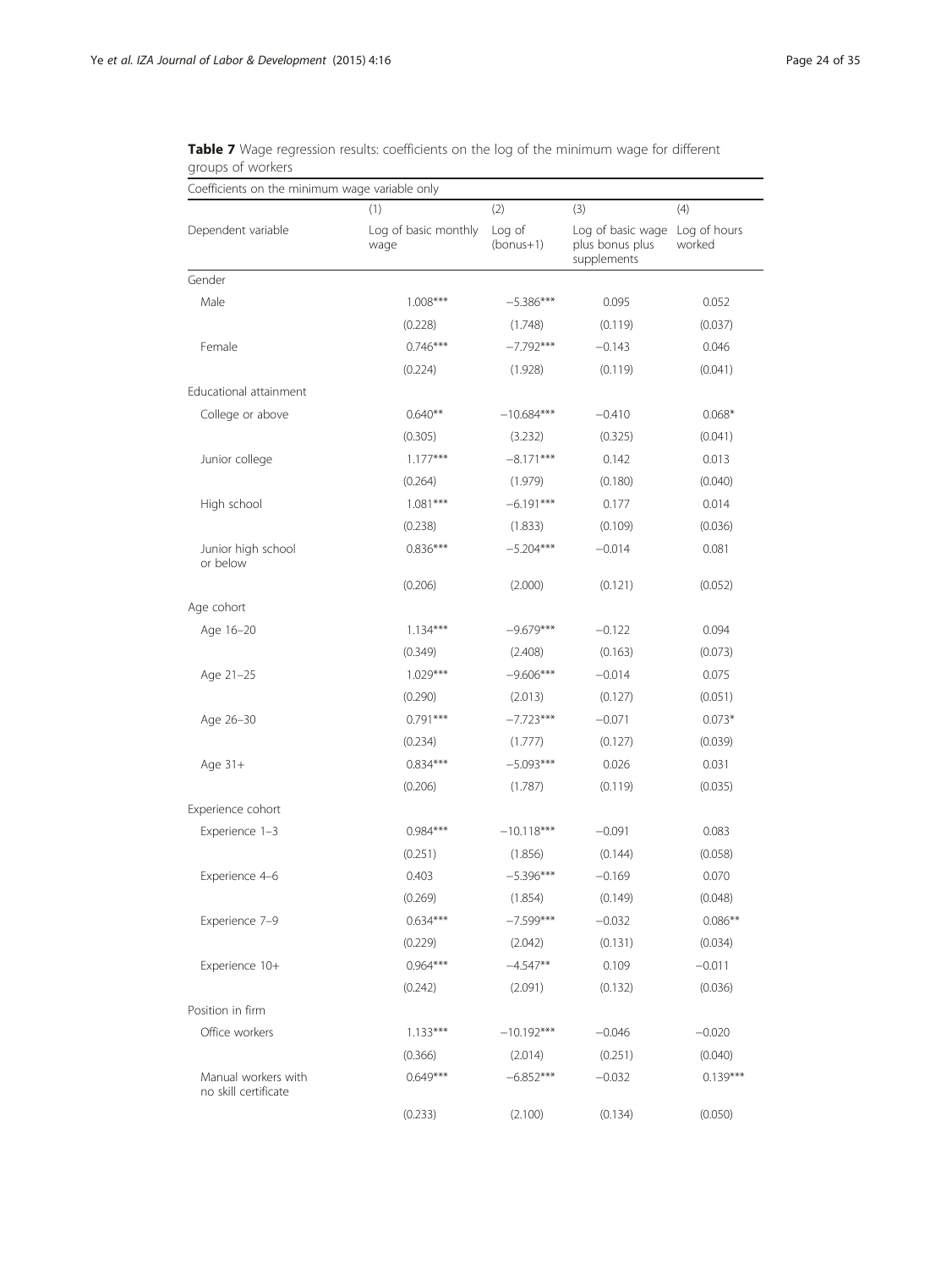| Firm ownership                                                   |            |              |            |            |
|------------------------------------------------------------------|------------|--------------|------------|------------|
| State funded firm                                                | $1.141*$   | $-8.059**$   | 0.456      | 0.010      |
|                                                                  | (0.668)    | (3.721)      | (0.454)    | (0.119)    |
| Non-state domestic funded<br>firm                                | $0.998***$ | $-4.502**$   | 0.074      | 0.041      |
|                                                                  | (0.237)    | (2.152)      | (0.124)    | (0.044)    |
| HongKong, Taiwan, Macao<br>funded firm                           | 0.398      | $-19.374***$ | $-0.198$   | 0.243      |
|                                                                  | (0.462)    | (5.027)      | (0.379)    | (0.177)    |
| Foreign funded firm                                              | $1.185*$   | $-9.291***$  | 0.555      | $-0.032$   |
|                                                                  | (0.625)    | (3.079)      | (0.453)    | (0.124)    |
| Firm size                                                        |            |              |            |            |
| Large                                                            | 0.796      | $-5.563$     | 0.393      | 0.038      |
|                                                                  | (0.773)    | (5.963)      | (0.404)    | (0.083)    |
| Medium                                                           | $0.702**$  | $-5.769***$  | 0.003      | 0.039      |
|                                                                  | (0.283)    | (2.185)      | (0.161)    | (0.060)    |
| Small                                                            | $0.486**$  | $-1.597$     | 0.165      | $0.119***$ |
|                                                                  | (0.204)    | (1.688)      | (0.145)    | (0.048)    |
| Labor intensive firms: ascending sort by firm revenue per worker |            |              |            |            |
| The first quintile                                               | $1.221***$ | $-2.924$     | $0.907***$ | $0.127*$   |
|                                                                  | (0.229)    | (2.594)      | (0.206)    | (0.073)    |
| The second quintile                                              | 0.222      | $-4.986$     | 0.115      | 0.006      |
|                                                                  | (0.424)    | (3.522)      | (0.274)    | (0.064)    |
| The third quintile                                               | 0.674      | $-4.517*$    | $-0.279*$  | $-0.033$   |
|                                                                  | (0.410)    | (2.617)      | (0.163)    | (0.086)    |
| The fourth quintile                                              | 0.615      | $-10.761***$ | $-0.267$   | $0.208***$ |
|                                                                  | (0.387)    | (3.338)      | (0.220)    | (0.060)    |
| The fifth quintile                                               | $1.114***$ | $-6.757**$   | 0.157      | $0.074*$   |
|                                                                  | (0.395)    | (2.715)      | (0.287)    | (0.041)    |

Table 7 Wage regression results: coefficients on the log of the minimum wage for different groups of workers (Continued)

Standard errors in parentheses

 $*p < 0.1$ ,  $**p < 0.05$ ,  $***p < 0.01$ 

For all sub-groups of workers, we find that higher minimum wages are significantly positively correlated with the basic wage but negatively correlated with the bonus. For most sub-groups of workers, the higher basic wage and lower bonus cancel each other out, and the minimum wage is not significantly correlated with the total wage. However, there are some types of workers for whom higher minimum wages are significantly correlated with higher total wages. These are workers in the most labor-intensive (with the lowest revenue per worker) firms. We do not find a significant correlation between minimum wages and total wages for any other sub-group of workers, only for workers in the most labor-intensive firms.

We have noted that most workers who work overtime hours do not receive the legally-mandated 150% of their regular pay for overtime work and that close to 29% receive no pay at all for overtime hours. This suggests that if employers are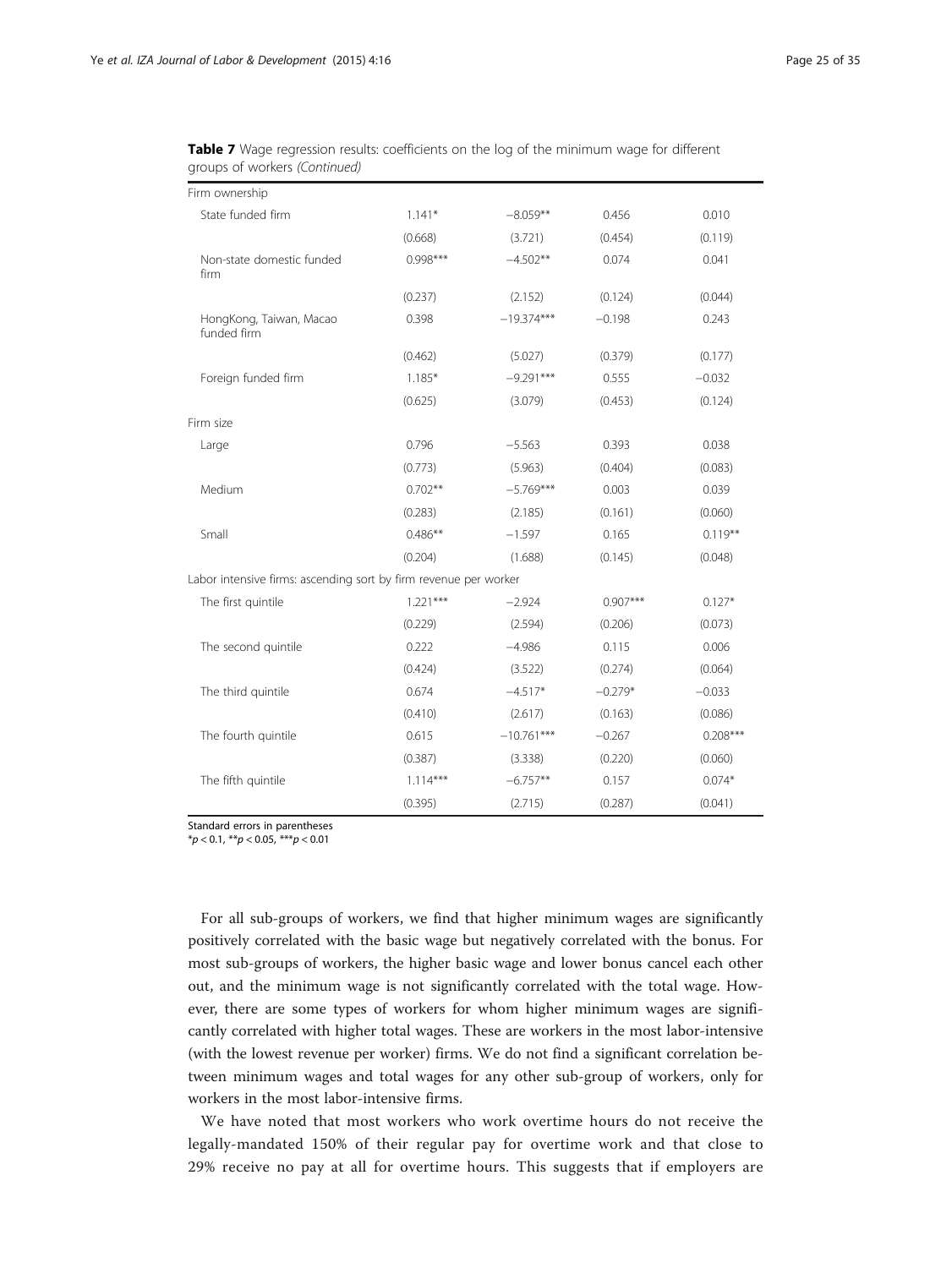faced with higher costs because of higher minimum wages, they may compensate by increasing over-time hours. As we have shown that higher minimum wages are likely to affect only the least-skilled workers in the most labor-intensive firms, we would expect any hours worked effect of minimum wages to be primarily among these workers. We examine this possibility by replacing the log of wage with the log of hours worked as the dependent variable in the regressions. The results are presented in the fourth column of Tables [6](#page-21-0) and [7](#page-23-0). For almost all subsets of workers, higher minimum wages are positively correlated with higher hours worked, although for most subsets of workers this correlation is not statistically significant. Minimum wages are significantly correlated with greater hours worked for the workers we identified as most likely to earn near the minimum wage, the least skilled workers (i.e., manual workers with no skills) in the most labor-intensive firms. $17$ 

#### 7 Conclusions

In this paper we use matched firm-employee data on over 500,000 workers to examine whether firms comply with legal minimum wages and other pay regulations in China. We find evidence that there is broad compliance with minimum wages in China in that very few full-time workers earn less than the monthly minimum wage. Specifically, we estimate that fewer than 3.5% of full-time workers in China earn less than the monthly minimum wage compared to 20–45% of workers that published studies report earn less than the legal minimum wage in many other developing economies.

Despite widespread compliance with monthly legal minimum wages, we present evidence that few workers are likely to see their total wages change when minimum wages increase. This is because the minimum wage is below the market wage for almost all of the Chinese workers in our sample. Workers in formal sector firms in China are paid a "basic wage" plus supplements for transportation, risk, etc., plus a bonus related to productivity. All workers with the same position in the same firm (who do the same job) receive the same basic wage, which is determined prior to performing the work. Bonuses, on the other hand, depend on performance, may differ between workers in the same position in the firm, and are not determined until after the work is performed. Minimum wages appear to be taken into consideration by many firms when setting the basic wage. We find that basic wages are set at exactly the minimum wage for a relatively large fraction of workers. However, once bonuses and supplements are taken into account, almost all workers earn more than the minimum wage. We also find that there is a positive correlation between the minimum wage and the basic wage. On the other hand, we find that there is a negative correlation between the minimum wage and the bonus. For most workers, the higher basic wage and lower bonus cancel each other out and the minimum wage is not significantly correlated with the total wage. Only for workers in the most labor-intensive firms and low profit/revenue firms are higher minimum wages significantly correlated with higher total wages. These firms, where workers are most likely to be affected by legal minimum wages, are disproportionately export-oriented firms located in the more developed eastern Chinese provinces such as Guangdong.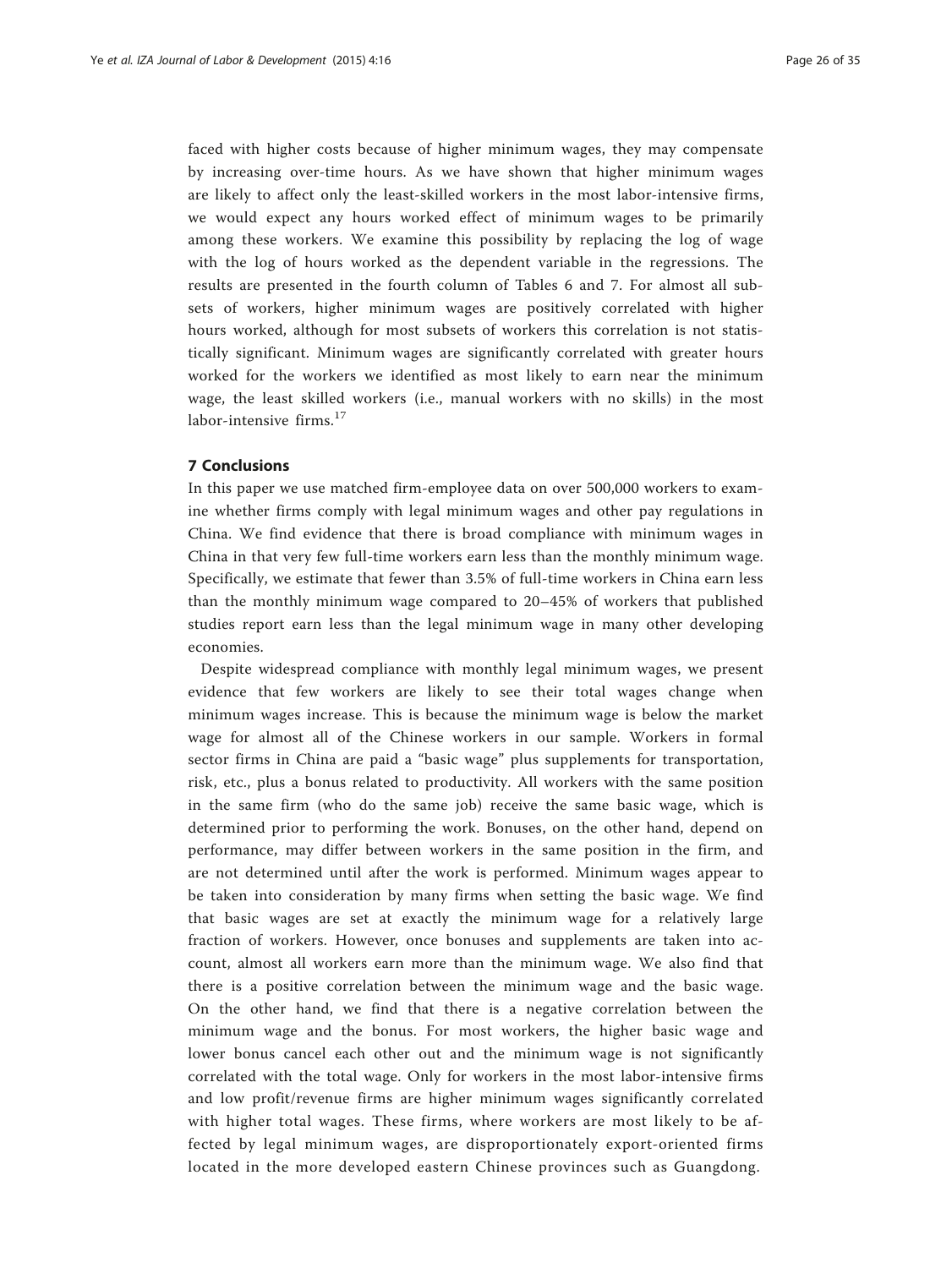While most full-time workers are paid more than the legal monthly minimum wage, many workers are not paid the legally-mandated minimum for overtime hours. Specifically, we find that over 29% of the workers in our sample who work more than 40 h per week are paid nothing for the additional hours of work. Of those who are paid, most are not paid legally-mandated overtime pay; over 40% of the employees who work overtime are paid less than 1.5 times the legal minimum wage for these hours of overtime work, and almost 70% are paid less than the legally-mandated 1.5 times regular pay. Since 41% of workers in our sample work more than 40 h per week, this implies that formal sector firms in China do not pay legally-mandated overtime pay to over 26% of all employees. All types of firms, including state-owned firms, are likely to violate overtime pay laws.

Lack of compliance with overtime pay regulations suggests that if employers are faced with higher costs because of higher minimum wages, then they may compensate by requiring workers to work more hours. We examine this possibility by regressing hours worked on the minimum wage. We find that higher minimum wages are significantly correlated with greater hours worked for workers in the most labor-intensive firms and for the least skilled workers.

The literature on the labor market impacts of minimum wages in China reports small and non-robust negative wage and employment effects. The results presented in this paper help to explain why the impact of minimum wages is small in China despite widespread compliance with minimum wage laws. First, we present evidence that the impact of minimum wages on the wages paid to workers depends on the wage considered. Specifically, we present evidence that minimum wages are correlated with basic wages but that most workers in China are paid performance-based bonuses that cause the total full-time monthly wage of workers to be above the legal minimum wage. When minimum wages increase, our results suggest that firms increase the basic wage but lower bonuses so that total full-time wages stay the same. Second, we find that the minimum wage does affect the wages of some workers, specifically the lowest-skilled workers in the most labor-intensive firms. However, our results suggest that for these workers firms adjust to the higher labor costs not by reducing the level of employment, but by increasing hours worked.

Our results also have implications for attempts to improve the earnings of lowwage workers in China through increased compliance with labor protection regulations. Specifically, the focus of inspectors and others should be on improving compliance with over-time pay regulations as well as compliance with legal minimum wages.

#### Endnotes

<sup>1</sup>What should be included in minimum wage paid to workers may also be different in different provinces. For example, minimum wages in Beijing, Shanghai, and Jiangxi provinces do not include the employee payments to social security or housing provident funds. In China, social security payments and housing provident funds are co-paid by employee and employer. The employer portion of social security payments and housing provident funds are excluded from the wage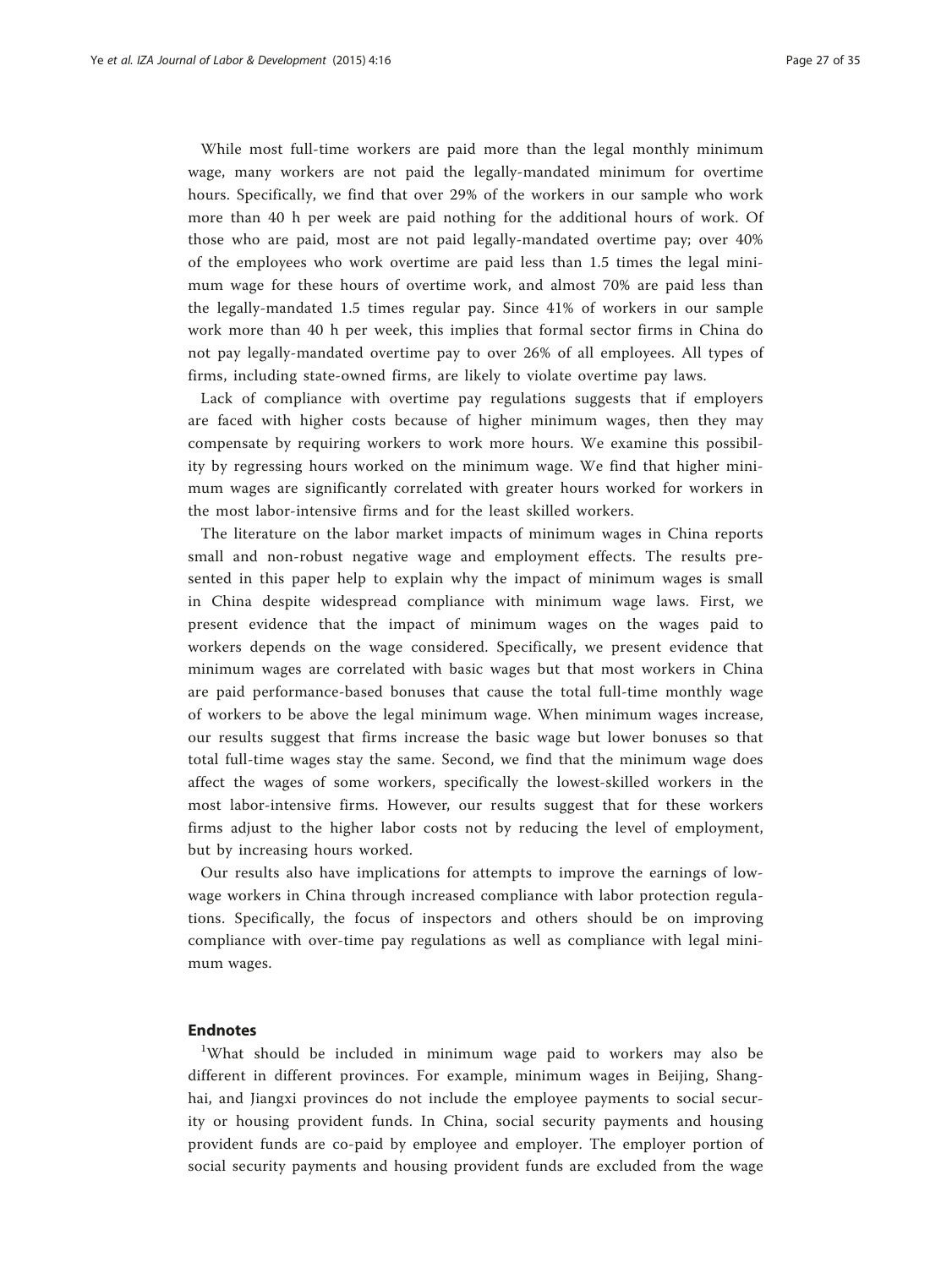calculation in all provinces. Minimum wages in Jiangsu province include social security payments by the employee but not housing provident funds.

 $2$ The structural hierarchy of the administrative divisions of the People's Republic of China is as follows: Provincial level, Prefectural City level, County level. Currently, Chinese mainland administers 33 provincial level regions, 333 prefectural level regions, 2,862 county-level regions.

 $3$ The highest monthly minimum wage level is 1000 yuan, the lowest monthly minimum wage level is 390 yuan, and the mean monthly minimum wage level is 642 yuan. On November 17, 2008 the Department of Human Resources and Social Securities instructed local governments to restrain from increasing minimum wages in 2009 as a way to ease the negative influence of an international financial crisis. This implies that the minimum wage enforced in 2009 was set in 2008 or 2007.

<sup>4</sup>For example, Article 85 of the Labor Contract Law of the People's Republic of China, adopted in 2007, states "The labor administration authority… shall order the employer to pay labor remunerations if overtime pay or economic compensation is not provided within the prescribed period of time. Where the standard of labor remuneration is lower than the local minimum wage rate the employer shall be ordered to make up the balance. When due payment is not made within the time limit, the employer shall be ordered to pay additional damages to the employee" (authors' translation).

5 Not all violations of labor regulations are treated as leniently. For example, fines are imposed on firms if it is found that they have hired children under 16 years old.

6 Our summary of the behavior of labor inspections in practice is derived from interviews with former and current labor department officials and academics who study labor law. Those interviewed included Hainan Su, a Beijing Normal University professor and former official of the Ministry of Human Resources and Social Security, Chengbao Xu, an official in the Nanjing Human Resources and Social Security Department and Jianguo Qin, associate professor of finance and economics at the Nanjing University of Economics and Finance.

<sup>7</sup>The source of the information in this paragraph is Hainan Su, a Beijing Normal University professor and former official of the Ministry of Human Resources and Social Security and Chengbao Xu, an official in the Nanjing Human Resources and Social Security Department.

<sup>8</sup>For example, Article 85, Article 90, and Article 91. Article 91 states that "when an employing unit infringes on any of the following legitimate rights and interests of laborers, the labor administrative department shall order it to pay laborers remuneration or to make up for economic losses" if firms do the following: "(1) deduct wages or delay paying wages to laborers without reason, (2) refuse to pay laborers for extended working hours, to pay laborers wages below the local standard on minimum wages, or to fail to provide laborers with economic compensations in accordance with the provisions of this law after revocation of labor contracts" (authors' translation).

<sup>9</sup>The term "rural migrant" in China refers to workers whose legal residence (citizenship or "hukou") is in rural areas but who are temporary migrants to urban areas. Under the "hukou" (household registration) system, social services, such as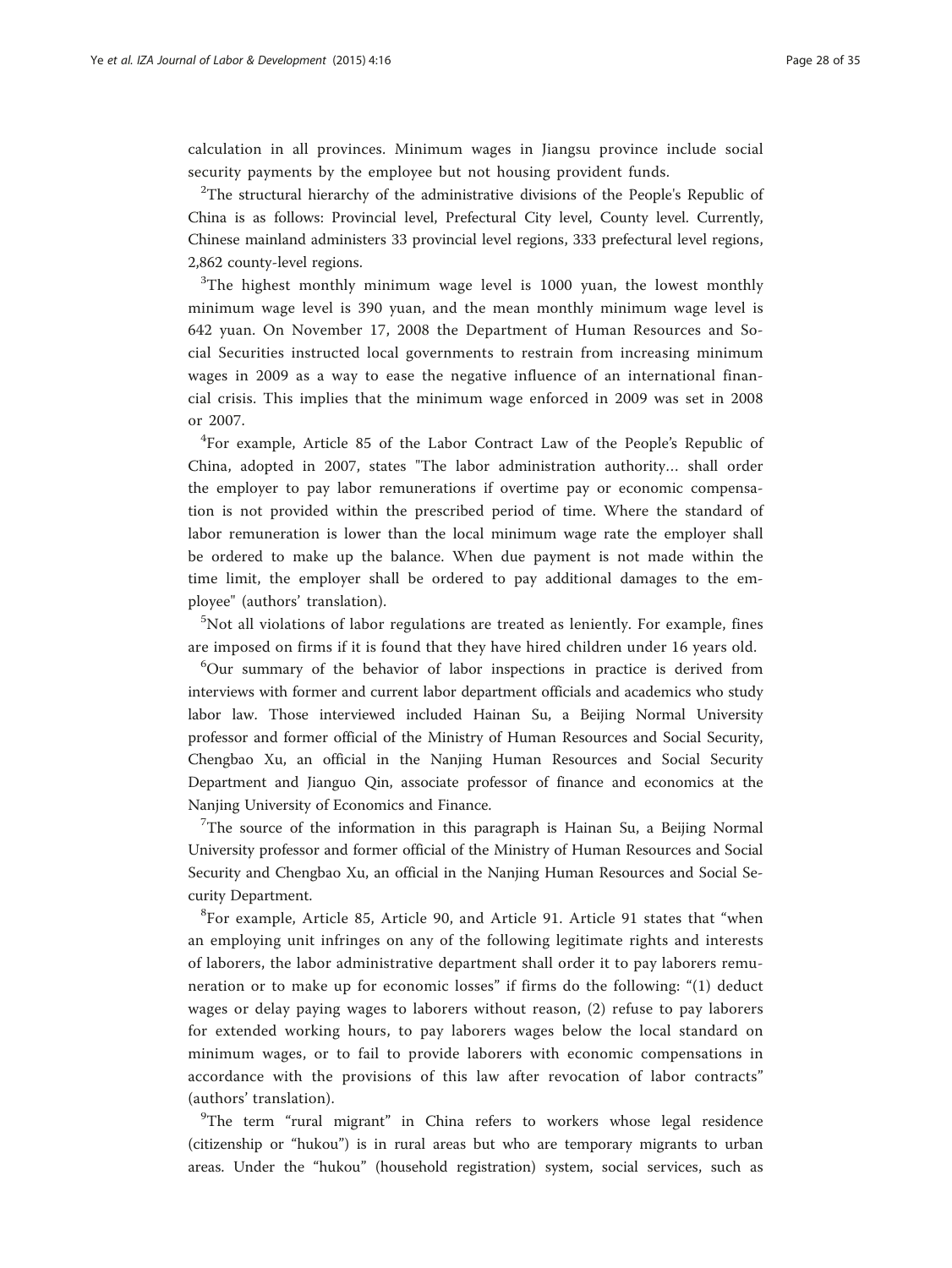government-subsidized health care, education, and pension, are available to workers only in their legal residence. Rural migrants generally return to their legal residence in rural areas to access these services, for holidays, and when they leave their jobs in urban areas. It is difficult to change your legal residence. Rural migrants tend to earn less than citizens of urban areas, and one key motivation for the introduction of legal minimum wages was to protect rural migrant workers.

 $10$ The capital city of the province is always the most developed city in this province in China.

<sup>11</sup>Table [9](#page-31-0) in the appendix presents descriptive statistics for the data we use. Table [10](#page-32-0) compares summary statistics from our sample to summary statistics from the 2008 National Economic Census of China. These comparisons show that the distributions of workers by gender and education level are similar for our sample and the census. Our sample includes slightly fewer workers with a college and junior high school education compared to the census, and slightly more with a high school education. Compared to the census, our sample includes slightly more workers in manufacturing firms (66% vs. 63%), electricity gas and water production (5% vs. 1.5%) and transportation, storage and post (7% vs. 5%), and fewer workers in construction (8.5% vs. 18%). Our sample also includes more stateowned and foreign-owned firms and fewer non-state domestically owned firms. In the body of the paper, we always report our results separately for different genders and education levels and for firms of different ownership types and different industry sectors.

 $12$ Unfortunately, we cannot identify rural migrants in our data, nor do we have data on the exports of firms.

<sup>13</sup>Labor regulations in Beijing and Jiangsu provinces mandate excluding additional supplements when comparing the wage to the minimum wage. Taking these special rules into account does not change our results dramatically. For example, when we adjust the wage and minimum wage for the regulations specific to these two provinces, the proportion of workers earning less than the minimum wage increases from 1.3 to 3.7% in Beijing and from 1.5 to 3.6% in Jiangsu (see Table [8\)](#page-29-0).

<sup>14</sup>This may also help explain why foreign-owned firms are more likely to violate minimum wage laws and more likely to pay for overtime.

 $15$ Particularly striking is that 12% of workers in apparel and textile manufacturing have basic wages equal to exactly the minimum wage, although half of these worker earn bonuses and supplements that cause total wages to be above the minimum.

<sup>16</sup>We include revenue per worker as an indicator of the labor intensity of the firm, while we include both labor cost to total expenditure, we do not believe that this is a good indicator of the labor intensity of the firm. This is because many labor intensive firms are export-oriented electronic assembly or apparel firms where the cost of the imported parts to be assembled are a large part of firm expenditures. Therefore, even though these assembly firms are labor intensive, the labor cost to total expenditure is low.

 $17$ This result is consistent with the finding in Yang et al. [\(2014\)](#page-34-0) that higher minimum wages for rural migrants lead to higher total monthly earnings and hours worked but lower hourly wages. Interestingly, we also find that higher minimum wages are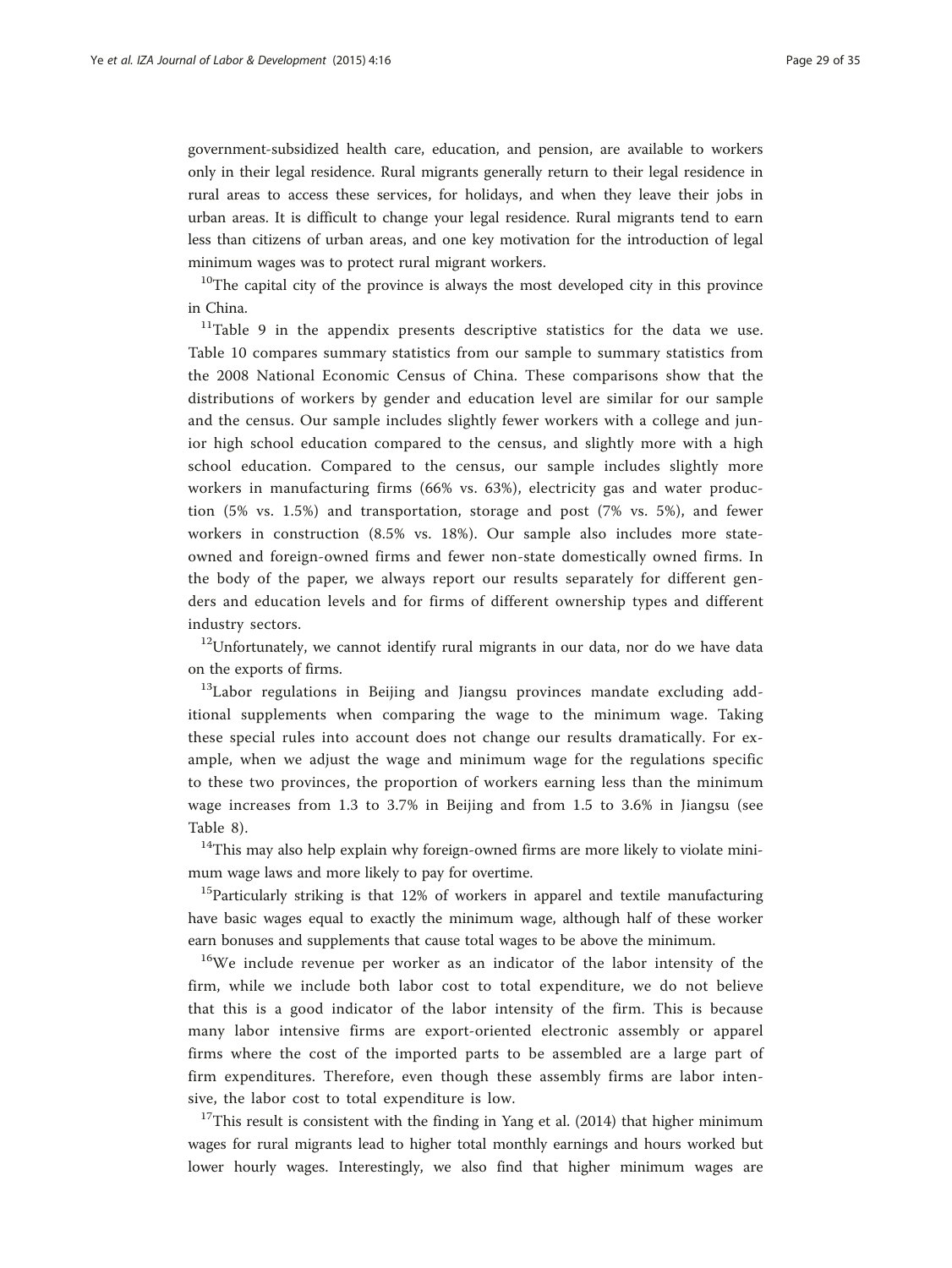## <span id="page-29-0"></span>Appendix

Table 8 Beijing and Jiangsu: Percent of workers whose monthly wage is below not adjusted and adjusted monthly legal minimum wage

|                                                                  |              | Basic wage + bonus is<br>below the MW |              | Basic wage + bonus +<br>supplements is below<br><b>MW</b> |  |
|------------------------------------------------------------------|--------------|---------------------------------------|--------------|-----------------------------------------------------------|--|
|                                                                  | Not adjusted | Adjusted <sup>a</sup>                 | Not adjusted | Adjusted <sup>a</sup>                                     |  |
| All                                                              | 1.8          | 6.0                                   | 1.1          | 3.7                                                       |  |
| Gender                                                           |              |                                       |              |                                                           |  |
| Male                                                             | 1.5          | 4.6                                   | 1.0          | 3.0                                                       |  |
| Female                                                           | 2.2          | 8.1                                   | 1.3          | 4.6                                                       |  |
| Educational attainment                                           |              |                                       |              |                                                           |  |
| College or above                                                 | 0.6          | 1.2                                   | 0.5          | 0.7                                                       |  |
| Junior college                                                   | 1.3          | 2.5                                   | 0.7          | 1.4                                                       |  |
| High school                                                      | 1.8          | 5.6                                   | 1.1          | 3.4                                                       |  |
| Junior high school or below                                      | 2.5          | 10.0                                  | 1.6          | 6.2                                                       |  |
| Age cohort                                                       |              |                                       |              |                                                           |  |
| Age 16-20                                                        | 3.7          | 11.9                                  | 2.8          | 8.2                                                       |  |
| Age 21-25                                                        | 2.5          | 6.4                                   | 1.5          | 3.5                                                       |  |
| Age 26-30                                                        | 1.7          | 5.2                                   | 1.1          | 2.8                                                       |  |
| Age 31+                                                          | 1.5          | 5.7                                   | 0.9          | 3.6                                                       |  |
| Experience cohort                                                |              |                                       |              |                                                           |  |
| Experience 1-3                                                   | 3.3          | 9.8                                   | 2.3          | 6.3                                                       |  |
| Experience 4-6                                                   | 1.7          | 6.9                                   | 1.0          | 3.8                                                       |  |
| Experience 7-9                                                   | 1.3          | 5.1                                   | 0.6          | 2.7                                                       |  |
| Experience 10+                                                   | 1.0          | 3.5                                   | 0.6          | 2.2                                                       |  |
| Position in firm                                                 |              |                                       |              |                                                           |  |
| Manual work                                                      | 4.6          | 6.9                                   | 3.4          | 4.6                                                       |  |
| Worker with junior skill certificate                             | 0.6          | 3.3                                   | 0.4          | 1.5                                                       |  |
| Worker with no skill certificate                                 | 2.2          | 9.5                                   | 1.3          | 5.9                                                       |  |
| Others                                                           | 0.8          | 2.1                                   | 0.4          | 1.1                                                       |  |
| Firm ownership                                                   |              |                                       |              |                                                           |  |
| State funded firm                                                | 1.1          | 1.6                                   | 0.0          | 0.4                                                       |  |
| Non-state domestic funded firm                                   | 2.2          | 6.7                                   | 1.4          | 4.6                                                       |  |
| HongKong, Taiwan, Macao funded firm                              | 1.0          | 8.1                                   | 0.5          | 2.3                                                       |  |
| Foreign funded firm                                              | 1.4          | 4.8                                   | 1.1          | 2.8                                                       |  |
| Firm size                                                        |              |                                       |              |                                                           |  |
| Large                                                            | 1.4          | 3.0                                   | 1.1          | 1.5                                                       |  |
| Medium                                                           | 2.0          | 7.0                                   | 1.1          | 4.1                                                       |  |
| Small                                                            | 1.8          | 7.0                                   | 1.2          | 4.8                                                       |  |
| Labor intensive firms: ascending sort by firm revenue per worker |              |                                       |              |                                                           |  |
| The first quintile                                               | 5.9          | 13.8                                  | 4.1          | 9.1                                                       |  |
| The second quintile                                              | 3.3          | 10.2                                  | 2.6          | 7.6                                                       |  |
| The third quintile                                               | 1.4          | 6.4                                   | 0.8          | 3.9                                                       |  |
| The fourth quintile                                              | 0.6          | 3.9                                   | 0.2          | 1.4                                                       |  |
| The fifth quintile                                               | 1.0          | 2.4                                   | 0.5          | 1.3                                                       |  |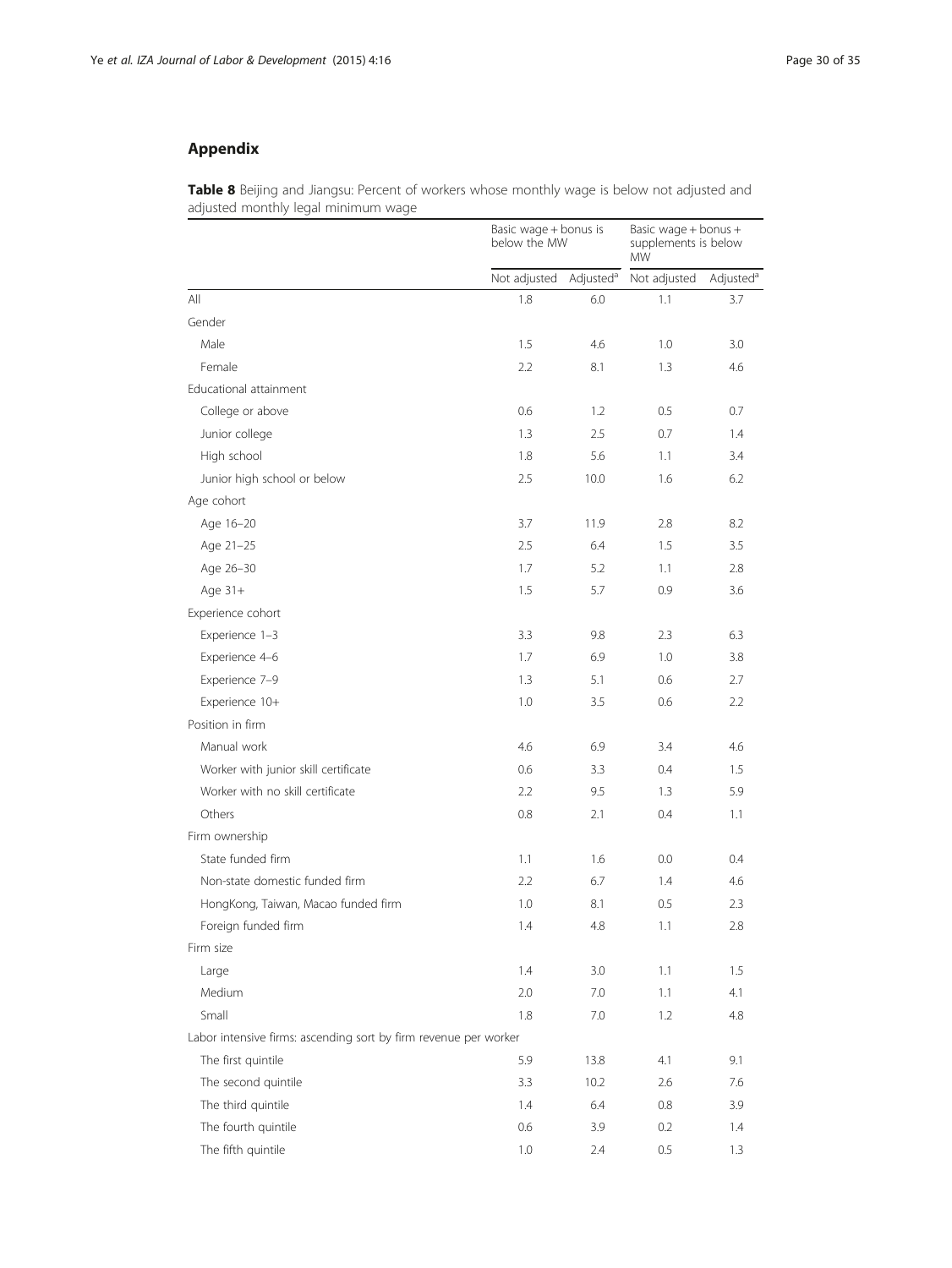| Industry sectors                                 |     |     |     |     |
|--------------------------------------------------|-----|-----|-----|-----|
| Apparel and textile products manufacturing       | 1.4 | 8.8 | 1.3 | 6.1 |
| Communications equipment, computer manufacturing | 2.6 | 7.5 | 1.8 | 5.7 |
| Other manufacturing                              | 1.3 | 5.7 | 0.7 | 2.8 |
| Electricity, gas and water production            | 0.0 | 0.0 | 0.0 | 0.0 |
| Construction                                     | 1.3 | 2.9 | 0.6 | 1.6 |
| Transportation, storage and post                 | 4.9 | 9.1 | 4.0 | 7.2 |
| Wholesale and retail trade(commerce)             | 2.5 | 6.0 | 1.1 | 4.1 |
| Financial service                                | 0.3 | 0.3 | 0.1 | 0.1 |

Table 8 Beijing and Jiangsu: Percent of workers whose monthly wage is below not adjusted and adjusted monthly legal minimum wage (Continued)

<sup>a</sup>In Beijing, adjusted wages exclude the employee contribution to social insurance and housing provision funds. In Jiangsu, adjusted wages exclude only housing provision funds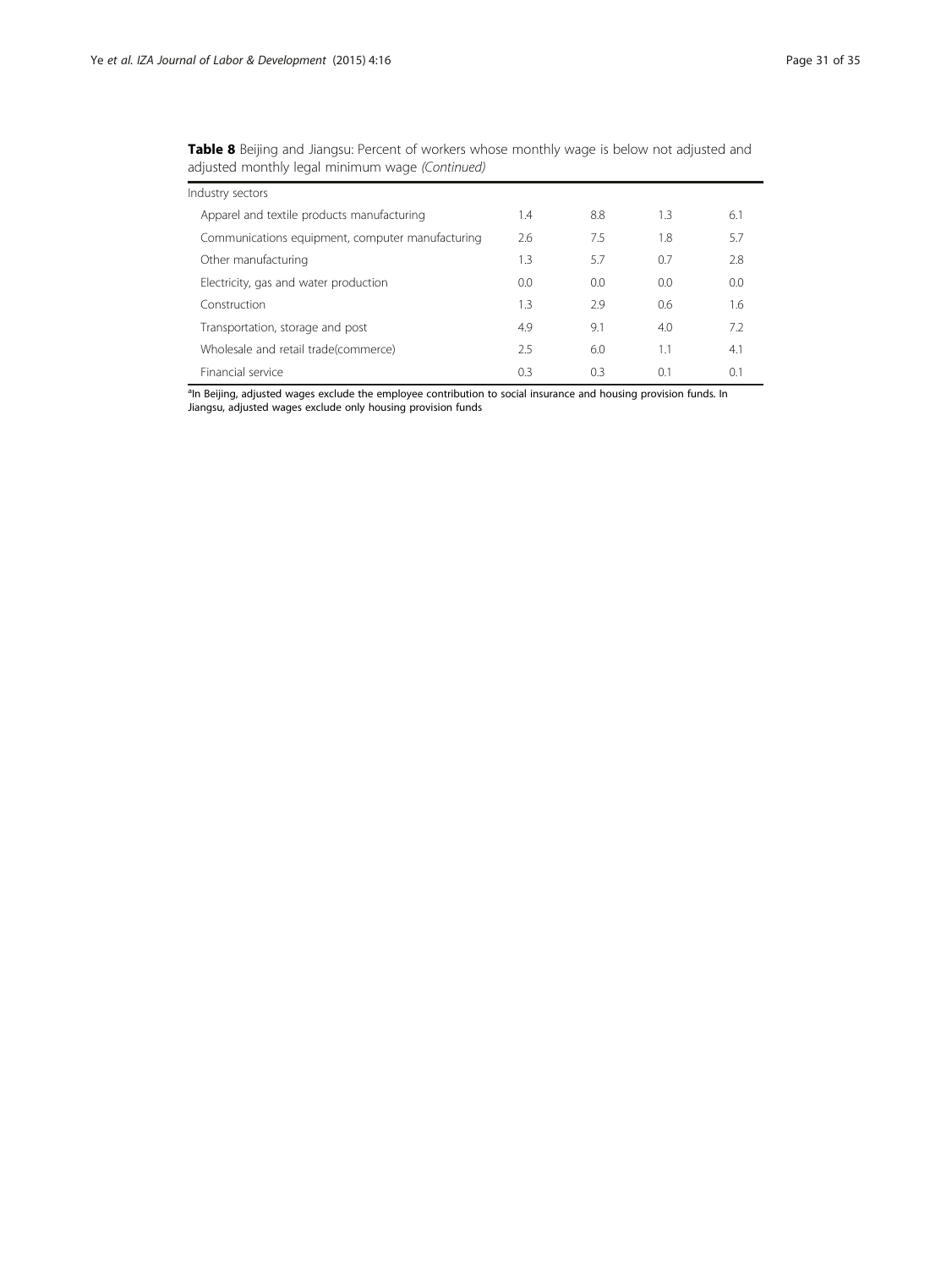## <span id="page-31-0"></span>Table 9 Descriptive statistics

| Variables                                                    | Number of obs | Mean   | Min  | Max   |
|--------------------------------------------------------------|---------------|--------|------|-------|
| Personal level variables                                     |               |        |      |       |
| Wages                                                        |               |        |      |       |
| Mean monthly total wage (yuan)                               | 521501        | 2657   | 320  | 82000 |
| Mean monthly basic wage (yuan)                               | 521501        | 1592   | 0    | 82000 |
| Mean monthly bonus (yuan)                                    | 521501        | 682    | 0    | 75438 |
| Mean monthly supplements (yuan)                              | 521501        | 199    | 0    | 67035 |
| Mean monthly overtime pay (yuan)                             | 521501        | 185    | 0    | 29042 |
| Gender                                                       |               |        |      |       |
| Proportion female                                            | 521501        | 0.395  | 0    | 1     |
| Educational attainment (proportion or workers at each level) |               |        |      |       |
| College or above                                             | 521501        | 0.109  | 0    | 1     |
| Junior college                                               | 521501        | 0.164  | 0    | 1     |
| High school                                                  | 521501        | 0.420  | 0    | 1     |
| Junior high school or below                                  | 521501        | 0.306  | 0    | 1     |
| Age (mean)                                                   | 521501        | 34     | 16   | 65    |
| Experience (mean)                                            | 521501        | 12     | 1    | 50    |
| Position in firm (proportion of workers at each level)       |               |        |      |       |
| Office work                                                  | 521501        | 0.103  | 0    | 1     |
| Manual worker with junior skill certificate                  | 521501        | 0.141  | 0    | 1     |
| Manual worker with no skill certificate                      | 521501        | 0.402  | 0    | 1     |
| Others                                                       | 521501        | 0.354  | 0    | 1     |
| Industry sectors                                             |               |        |      |       |
| Apparel and textile products manufacturing                   | 521501        | 0.082  | 0    | 1     |
| Communications equipment, computer manufacturing             | 521501        | 0.069  | 0    | 1     |
| Other manufacturing                                          | 521501        | 0.508  | 0    | 1     |
| Electricity, gas and water production                        | 521501        | 0.051  | 0    | 1     |
| Construction                                                 | 521501        | 0.085  | 0    | 1     |
| Transportation, storage and post                             | 521501        | 0.073  | 0    | 1     |
| Wholesale and retail trade(commerce)                         | 521501        | 0.106  | 0    | 1     |
| Financial service                                            | 521501        | 0.026  | 0    | 1     |
| Firm level variables                                         |               |        |      |       |
| Mean yearly average number of employees                      | 2835          | 361    | 1    | 41500 |
| Firm ownership (proportion of firms)                         |               |        |      |       |
| State funded firm                                            | 2835          | 0.095  | 0    | 1     |
| Non-state domestic funded firm                               | 2835          | 0.708  | 0    | 1     |
| HongKong, Taiwan, Macao funded firm                          | 2835          | 0.075  | 0    | 1     |
| Foreign funded firm                                          | 2835          | 0.122  | 0    | 1     |
| Firm size (proportion of firms)                              |               |        |      |       |
| Large                                                        | 2835          | 0.057  | 0    | 1     |
| Medium                                                       | 2835          | 0.230  | 0    | 1     |
| Small                                                        | 2835          | 0.713  | 0    | 1     |
| Firm revenue per worker (mean)(unit:10,000yuan)              | 2835          | 114.98 | 0.02 | 12649 |
| Proportion of labor cost to total expenditure (mean)         | 2835          | 0.224  | 0    | 1     |
| Other labor cost to wage expenditure (mean)                  | 2835          | 0.415  | 0    | 1     |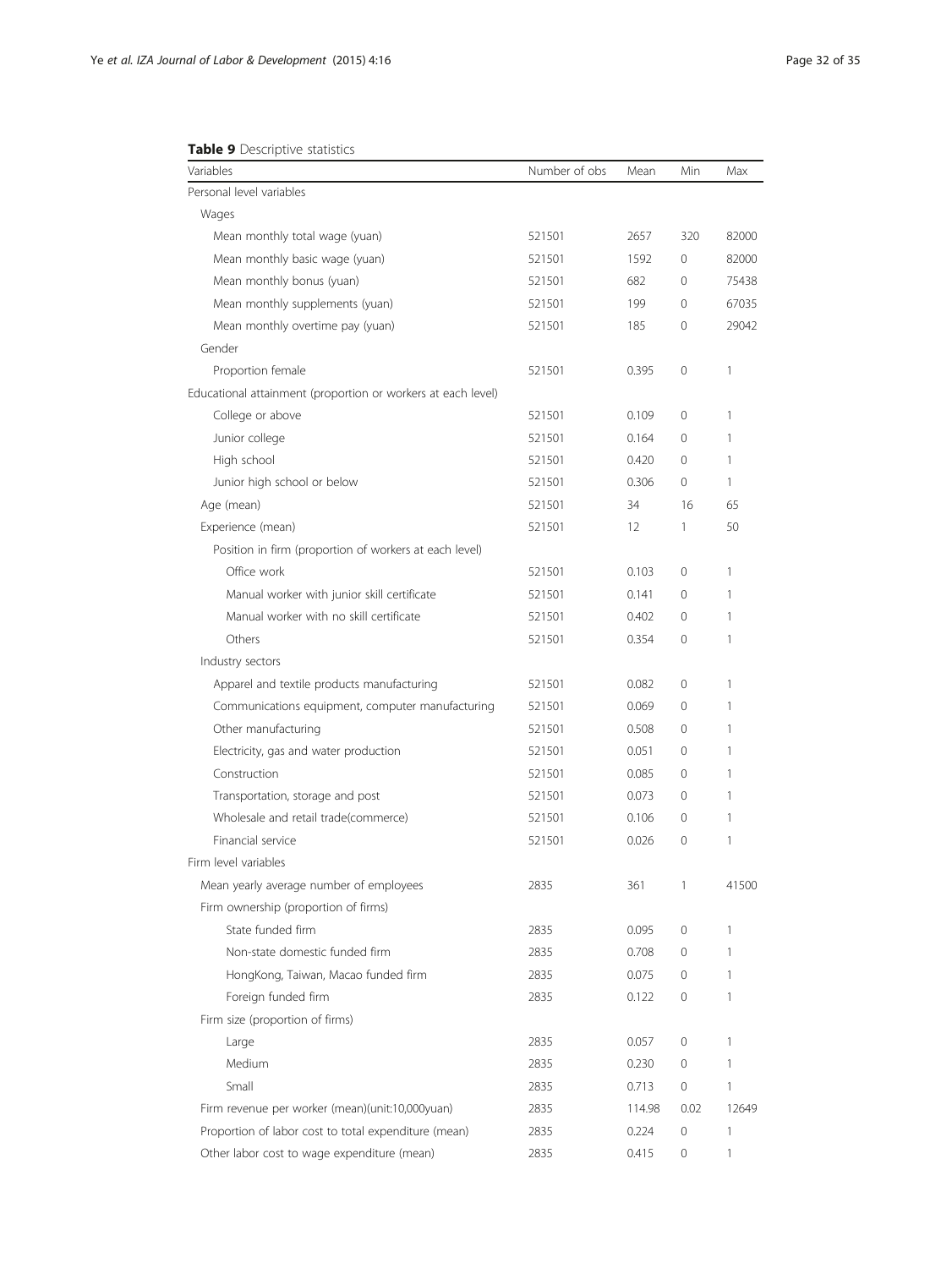<span id="page-32-0"></span>

| Firm profit per worker (mean)(unit:10,000yuan)   | 2835 | 3.980 | $-20$        | 100    |
|--------------------------------------------------|------|-------|--------------|--------|
| Industry sectors                                 |      |       |              |        |
| Apparel and textile products manufacturing       | 2835 | 0.058 | $\Omega$     |        |
| Communications equipment, computer manufacturing | 2835 | 0.066 | $\mathbf 0$  |        |
| Other manufacturing                              | 2835 | 0.403 | $\mathbf{0}$ |        |
| Electricity, gas and water production            | 2835 | 0.042 | $\circ$      |        |
| Construction                                     | 2835 | 0.129 | $\Omega$     |        |
| Transportation, storage and post                 | 2835 | 0.053 | $\circ$      |        |
| Wholesale and retail trade(commerce)             | 2835 | 0.217 | $\Omega$     |        |
| Financial service                                | 2835 | 0.033 | $\circ$      |        |
| Region(County level) variables                   |      |       |              |        |
| Monthly minimum wage                             | 249  | 655   | 450          | 1000   |
| Yearly lowest living cost                        | 249  | 3147  | 1680         | 4980   |
| County level average wage                        | 249  | 25181 | 3842         | 93009  |
| County level GDP per capita                      | 249  | 44380 | 6526         | 255346 |

|                                                              | Sample | Census         |       |
|--------------------------------------------------------------|--------|----------------|-------|
| Variables                                                    | Mean   | Standard error | Mean  |
| Worker level variables                                       |        |                |       |
| Gender                                                       |        |                |       |
| Proportion female                                            | 0.395  | 0.489          | 0.376 |
| Educational attainment (proportion or workers at each level) |        |                |       |
| College or above                                             | 0.109  | 0.312          | 0.124 |
| Junior college                                               | 0.164  | 0.371          | 0.165 |
| High school                                                  | 0.42   | 0.494          | 0.334 |
| Junior high school or below                                  | 0.306  | 0.461          | 0.377 |
| Industry sectors                                             |        |                |       |
| Manufacturing                                                | 0.659  | 0.474          | 0.630 |
| Electricity, gas and water production                        | 0.051  | 0.220          | 0.015 |
| Construction                                                 | 0.085  | 0.279          | 0.181 |
| Transportation, storage and post                             | 0.073  | 0.260          | 0.050 |
| Wholesale and retail trade(commerce)                         | 0.106  | 0.307          | 0.101 |
| Financial service                                            | 0.026  | 0.160          | 0.023 |
| Firm level variables                                         |        |                |       |
| Firm ownership (proportion of firms)                         |        |                |       |
| State funded firm                                            | 0.095  | 0.293          | 0.029 |
| Non-state domestic funded firm                               | 0.708  | 0.455          | 0.922 |
| Hong Kong, Taiwan, Macao funded firm                         | 0.075  | 0.263          | 0.025 |
| Foreign funded firm                                          | 0.122  | 0.327          | 0.024 |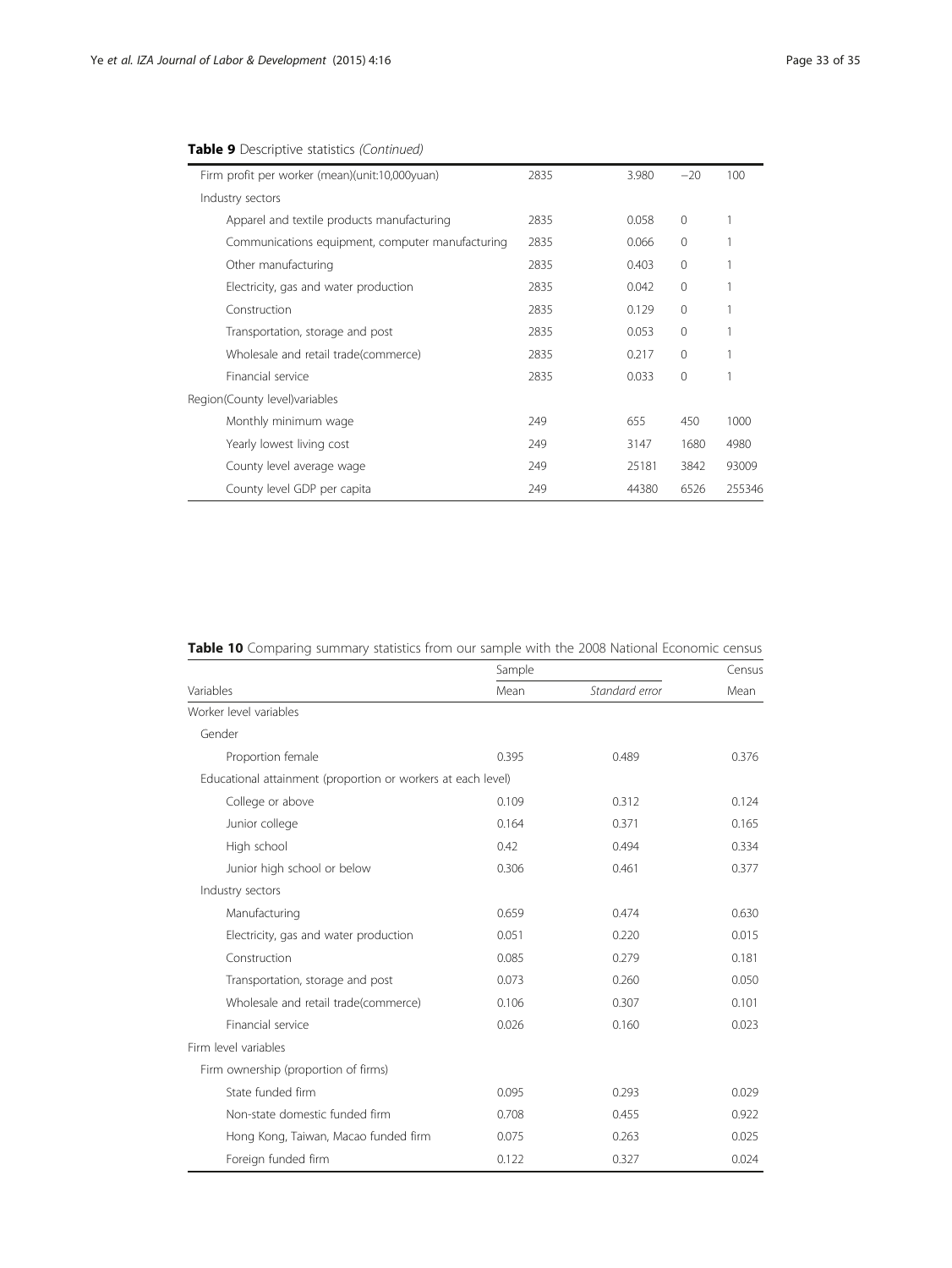## <span id="page-33-0"></span>significantly correlated with higher hours worked for workers in the least labor intensive firms and for college graduates.

#### Competing interests

The IZA Journal of Labor & Development is committed to the IZA Guiding Principles of Research Integrity. The authors declare that they have observed these principles.

#### Authors' information

Dr. L. Y. is an Associate Professor of Economics at the Nanjing University of Finance and Economics; Dr. T. G. is an IZA Research Fellow and a Professor of Economics and Public Policy at the University of Maryland Baltimore County; S. L. is an IZA Fellow, The Yangtze Scholar Distinguished Professor of Economics at Beijing Normal University and Executive Dean of the China Institute for Income Distribution at Beijing Normal University.

#### Acknowledgements

We are grateful for comments from the editor, an anonymous referee, Uma Rani, Tony Fang, Carl Lin and participants at the Conference on Reforming Minimum Wage and Labor Regulation Policy in Developing and Transition Economies (Beijing Normal University, October 18, 2014) and the Chinese Economic Society session on The Effects of Minimum Wage Policy at the ASSA meetings (Boston, January 4, 2015). Responsible editor: David Lam

#### Author details

1 Department of Economics, Nanjing University of Finance and Economics, No. 3 Wenyuan Road, Yadong New Area, Nanjing, China. <sup>2</sup>IZA, Bonn, Germany. <sup>3</sup>Department of Economics, UMBC, 1000 Hilltop Circle, Baltimore, MD, USA.<br><sup>4</sup>School of Economics and Business Administration. Bear Main Building 1618. Beijing Normal University, Oute <sup>4</sup>School of Economics and Business Administration, Rear Main Building 1618, Beijing Normal University, Outer St. 19, Xin Jiekou, Beijing, China.

#### Received: 1 February 2015 Accepted: 17 August 2015 Published online: 13 October 2015

#### References

Alaniz E, Gindling TH, Terrell K (2011) The impact of minimum wages on wages, work and poverty in Nicaragua. Labour Econ 18(S1):S45–S59

Belser P, Rani U (2010) Extending the coverage of minimum wages in India: simulations from household data. ILO working papers, International Labour Organization. [http://www.ilo.org/public/libdoc/ilo/2010/110B09\\_144\\_engl.pdf.](http://www.ilo.org/public/libdoc/ilo/2010/110B09_144_engl.pdf) Accessed April 2014

Bhorat H, Kanbur R, Mayet N (2010) Minimum wage violations in South Africa. [http://www.kanbur.dyson.cornell.edu/](http://www.kanbur.dyson.cornell.edu/papers/MinimumWageViolationInSouthAfrica.pdf) [papers/MinimumWageViolationInSouthAfrica.pdf](http://www.kanbur.dyson.cornell.edu/papers/MinimumWageViolationInSouthAfrica.pdf). Accessed April 2014

Cunningham W (2007) Minimum wages and social policy: Lessons from Developing Countries. World Bank, Washington Ding SH (2010) Employment effects of minimum wage regulation and cross effect of the employment contracts law. Social Sciences in China XXXI(3)., pp 146–167

- Du J, Choi JN (2010) Pay for performance in emerging markets: Insights from China.". J Int Bus Stud 41:671–689
- Du Y, Wang M (2008) The implementation of minimum wage system and its effect in China. Journal of Graduate School of Chinese Academy of Social Sciences 6:56–62 (in Chinese)

Durham CC, Bartol KM (2003) Pay for performance. "The Blackwell handbook of principles of organizational behaviour". Locke, Edwin A. Blackwell Publishing, 2003. Blackwell Reference Online. 20 [http://www.blackwellreference.com/](http://www.blackwellreference.com/subscriber/tocnode.html?id=g9780631215066_chunk_g978063121506612) [subscriber/tocnode.html?id=g9780631215066\\_chunk\\_g978063121506612](http://www.blackwellreference.com/subscriber/tocnode.html?id=g9780631215066_chunk_g978063121506612). Accessed July 2015

Fang T, Lin C (2013) Minimum wages and employment in China. IZA Discussion Paper No. 7813, December Gindling TH, Trejos JD (2010) Improving compliance with legal minimum wages in Costa Rica. UMBC Department of

Economics Working Paper. [http://www.umbc.edu/economics/wpapers/wp\\_10\\_127.pdf](http://www.umbc.edu/economics/wpapers/wp_10_127.pdf). Accessed April, 2014 Han Z, Wei Z (2005) Minimum wage research based on the grey model. Math Practice Theory 35(9):99–104 (in Chinese)

Harrison A, Scorse J (2003) The impact of globalization on compliance with labor standards: a plant-level study. [http://](http://www.people.fas.harvard.edu/~hiscox/HarrisonScorse.pdf) [www.people.fas.harvard.edu/~hiscox/HarrisonScorse.pdf.](http://www.people.fas.harvard.edu/~hiscox/HarrisonScorse.pdf) Accessed April 2014

Jia P (2014). Employment and Working Hour Effects of Minimum Wage Increase: Evidence from China. China & World Economy 22(2):61–80

Kanbur R, Ronconi L, Wedenoja L (2013) Labour law violations in Chile. Int Labour Rev 152(3–4):431–444 Lemos S (2006) Minimum wage effects in a developing country. mimeo, University of Leicester, Leicester

Li L (2007) It is hard to implement minimum wages. Management 253:58–59 (in Chinese)

Li X, He P (2010) Effects of the minimum wage on the employment of rural migrant workers-a case study of the Yangtze River Delta. Jiangsu Social Science 4:59–66 (in Chinese)

Ma S, Zhang J, Zhu X (2012) The effect of minimum wage on average wage and employment. Econ Res J 5:132–146 (in Chinese)

Ni J, Wang G, Yao X. (2008) The impact of minimum wages on employment: evidence from China. Paper presented at the Chinese Economist Society Annual Conference, Washington, February 2008

Rani U, Belser P, Oelz M, Ranjbar S (2013) Minimum wage coverage and compliance in developing countries. Int Labour Rev 152(3–4):381–410

Rawski T (2006) Recent developments in China's labour economy. In: Nakagane K, Kojima T (eds) Restructuring China. Toyo Bunko, Tokyo, pp 18–47

Su H, Liu J (2006) The change of minimum wage standard. China Reform 1:54–57 (in Chinese)

Sun C, Tian GQ, Zhang T (2013) Minimum wage and firms' exports in China. Econ Res J 2:42–53 (in Chinese)

Sun ZW, Shu BBS (2011) The standard of the minimum wage, and the wages of peasant-workers: A case study based on Zhujiang Delta. Management World 8:45–56 (in Chinese)